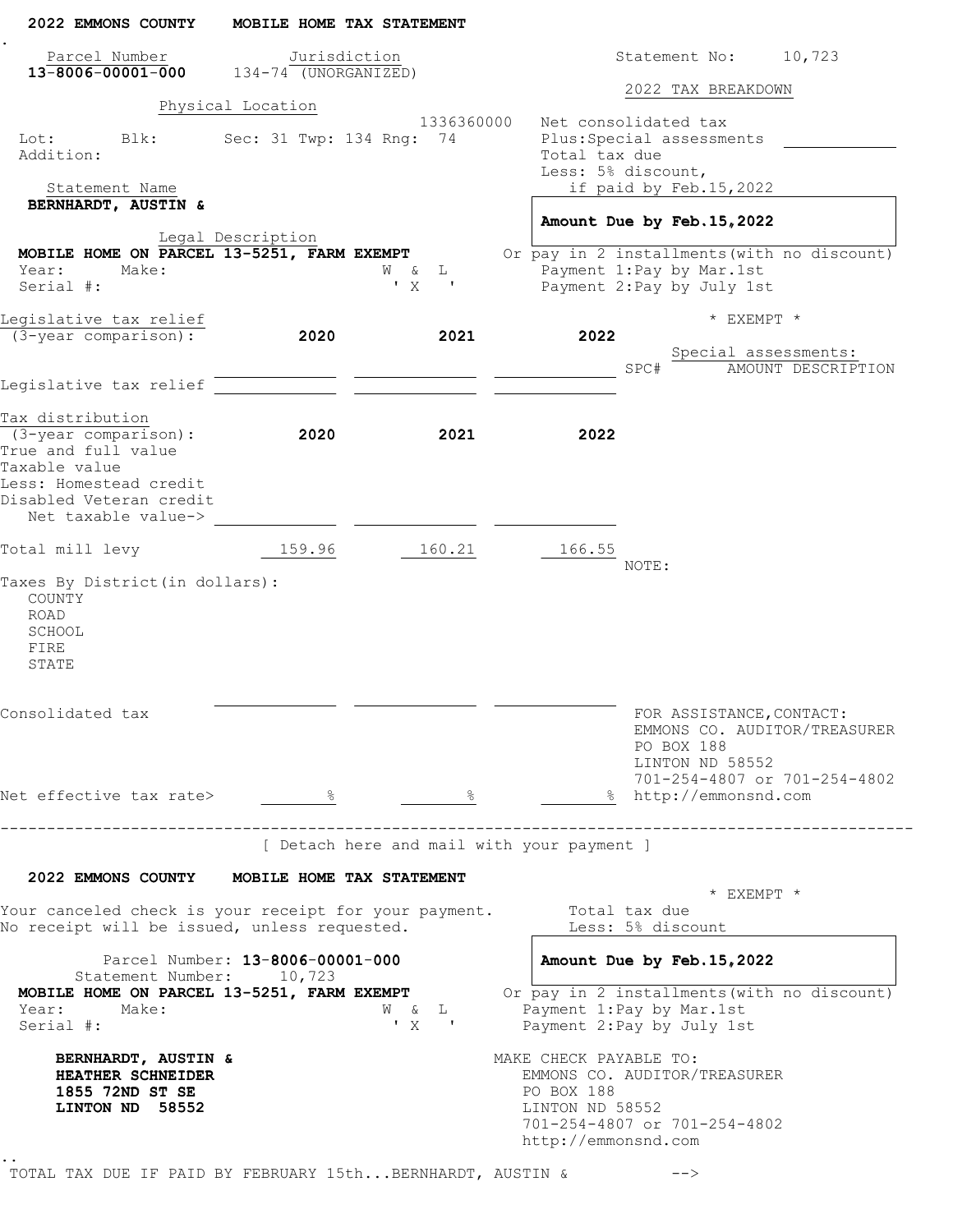| Parcel Number                                                   |                   | MOBILE HOME TAX STATEMENT                  |                                                                           |       |                                                               |                    |                |
|-----------------------------------------------------------------|-------------------|--------------------------------------------|---------------------------------------------------------------------------|-------|---------------------------------------------------------------|--------------------|----------------|
|                                                                 |                   | Jurisdiction                               |                                                                           |       | Statement No: 10,656                                          |                    |                |
| $30 - 8006 - 00140 - 000$ 132-79 (UNORGANIZED)                  |                   |                                            |                                                                           |       | 2022 TAX BREAKDOWN                                            |                    |                |
|                                                                 | Physical Location |                                            |                                                                           |       |                                                               |                    |                |
|                                                                 |                   | 3036360000                                 | Net consolidated tax                                                      |       |                                                               |                    | 26.81          |
| Lot: Blk:<br>Addition:                                          |                   | Sec: 23 Twp: 132 Rng: 79                   | Plus: Special assessments<br>Total tax due                                |       |                                                               |                    | 26.81          |
|                                                                 |                   |                                            | Less: 5% discount,                                                        |       |                                                               |                    |                |
| Statement Name                                                  |                   |                                            |                                                                           |       | if paid by Feb.15,2022                                        |                    | 1.34           |
| BOSCH, JASON & SUSAN K SAEMAN                                   |                   |                                            | Amount Due by Feb. 15, 2022                                               |       |                                                               |                    | 25.47          |
|                                                                 | Legal Description |                                            |                                                                           |       |                                                               |                    |                |
| MOBILE HOME (ON PARCEL $30-4176-41$ )                           |                   |                                            | Or pay in 2 installments (with no discount)                               |       |                                                               |                    |                |
| Year: 1973 Make: MARSHELL                                       |                   | W & L                                      | Payment 1:Pay by Mar.1st                                                  |       |                                                               |                    | 13.41          |
| Serial #:<br>26087                                              |                   | $14'$ X 70'                                | Payment 2: Pay by July 1st                                                |       |                                                               |                    | 13.40          |
| Legislative tax relief                                          |                   |                                            |                                                                           |       |                                                               |                    |                |
| (3-year comparison):                                            | 2020              | 2021                                       | 2022                                                                      |       |                                                               |                    |                |
|                                                                 |                   |                                            |                                                                           |       | Special assessments:                                          |                    |                |
|                                                                 |                   |                                            |                                                                           | SPC#  |                                                               | AMOUNT DESCRIPTION |                |
| Legislative tax relief                                          |                   | 20.45                                      | 18.80                                                                     |       |                                                               |                    |                |
| Tax distribution                                                |                   |                                            |                                                                           |       |                                                               |                    |                |
| $(3 - year \ comparison):$                                      | 2020              | 2021                                       | 2022                                                                      |       |                                                               |                    |                |
| True and full value                                             | 3,881             | 3,898                                      | 3,567                                                                     |       |                                                               |                    |                |
| Taxable value                                                   | 175               | 175                                        | 161                                                                       |       |                                                               |                    |                |
| Less: Homestead credit                                          |                   |                                            |                                                                           |       |                                                               |                    |                |
| Disabled Veteran credit                                         |                   |                                            |                                                                           |       |                                                               |                    |                |
| Net taxable value->                                             | 175               | 175                                        | 161                                                                       |       |                                                               |                    |                |
| Total mill levy                                                 | 159.96            | 160.21                                     | 166.55                                                                    |       |                                                               |                    |                |
|                                                                 |                   |                                            |                                                                           | NOTE: |                                                               |                    |                |
| Taxes By District (in dollars):<br>COUNTY                       | 12.29             | 12.07                                      | 11.70                                                                     |       |                                                               |                    |                |
| ROAD                                                            | 3.15              | 3.07                                       | 2.90                                                                      |       |                                                               |                    |                |
| SCHOOL                                                          | 11.47             | 11.84                                      | 11.24                                                                     |       |                                                               |                    |                |
| FIRE                                                            | .91               | .88                                        | .81                                                                       |       |                                                               |                    |                |
| STATE                                                           | .17               | .18                                        | .16                                                                       |       |                                                               |                    |                |
| Consolidated tax                                                | 27.99             | $\frac{28.04}{ }$                          | 26.81 FOR ASSISTANCE, CONTACT:                                            |       | EMMONS CO. AUDITOR/TREASURER<br>PO BOX 188<br>LINTON ND 58552 |                    |                |
|                                                                 |                   |                                            |                                                                           |       | 701-254-4807 or 701-254-4802                                  |                    |                |
|                                                                 |                   |                                            |                                                                           |       |                                                               |                    |                |
| ------------------------------------                            |                   | [ Detach here and mail with your payment ] |                                                                           |       |                                                               |                    |                |
| 2022 EMMONS COUNTY MOBILE HOME TAX STATEMENT                    |                   |                                            |                                                                           |       |                                                               |                    |                |
| Your canceled check is your receipt for your payment.           |                   |                                            | Total tax due                                                             |       |                                                               |                    | 26.81          |
|                                                                 |                   |                                            |                                                                           |       | Less: 5% discount                                             |                    | 1.34           |
| No receipt will be issued, unless requested.                    |                   |                                            | Amount Due by Feb. 15, 2022                                               |       |                                                               |                    | 25.47          |
| Parcel Number: 30-8006-00140-000<br>Statement Number: 10,656    |                   |                                            |                                                                           |       |                                                               |                    |                |
| MOBILE HOME (ON PARCEL 30-4176-41)<br>Year: 1973 Make: MARSHELL |                   | ${\tt W}$ $\phantom{0}$ & $\phantom{0}$ L  | Or pay in 2 installments (with no discount)<br>Payment 1: Pay by Mar. 1st |       |                                                               |                    |                |
| Serial #: 26087                                                 |                   | $14' \times 70'$                           | Payment 2: Pay by July 1st                                                |       |                                                               |                    |                |
| BOSCH, JASON & SUSAN K SAEMAN                                   |                   |                                            | MAKE CHECK PAYABLE TO:                                                    |       |                                                               |                    |                |
|                                                                 |                   |                                            | EMMONS CO. AUDITOR/TREASURER                                              |       |                                                               |                    |                |
| 27300 370TH AVE NE                                              |                   |                                            | PO BOX 188                                                                |       |                                                               |                    |                |
| <b>WING ND 58494</b>                                            |                   |                                            | LINTON ND 58552                                                           |       |                                                               |                    |                |
|                                                                 |                   |                                            | 701-254-4807 or 701-254-4802<br>http://emmonsnd.com                       |       |                                                               |                    | 13.41<br>13.40 |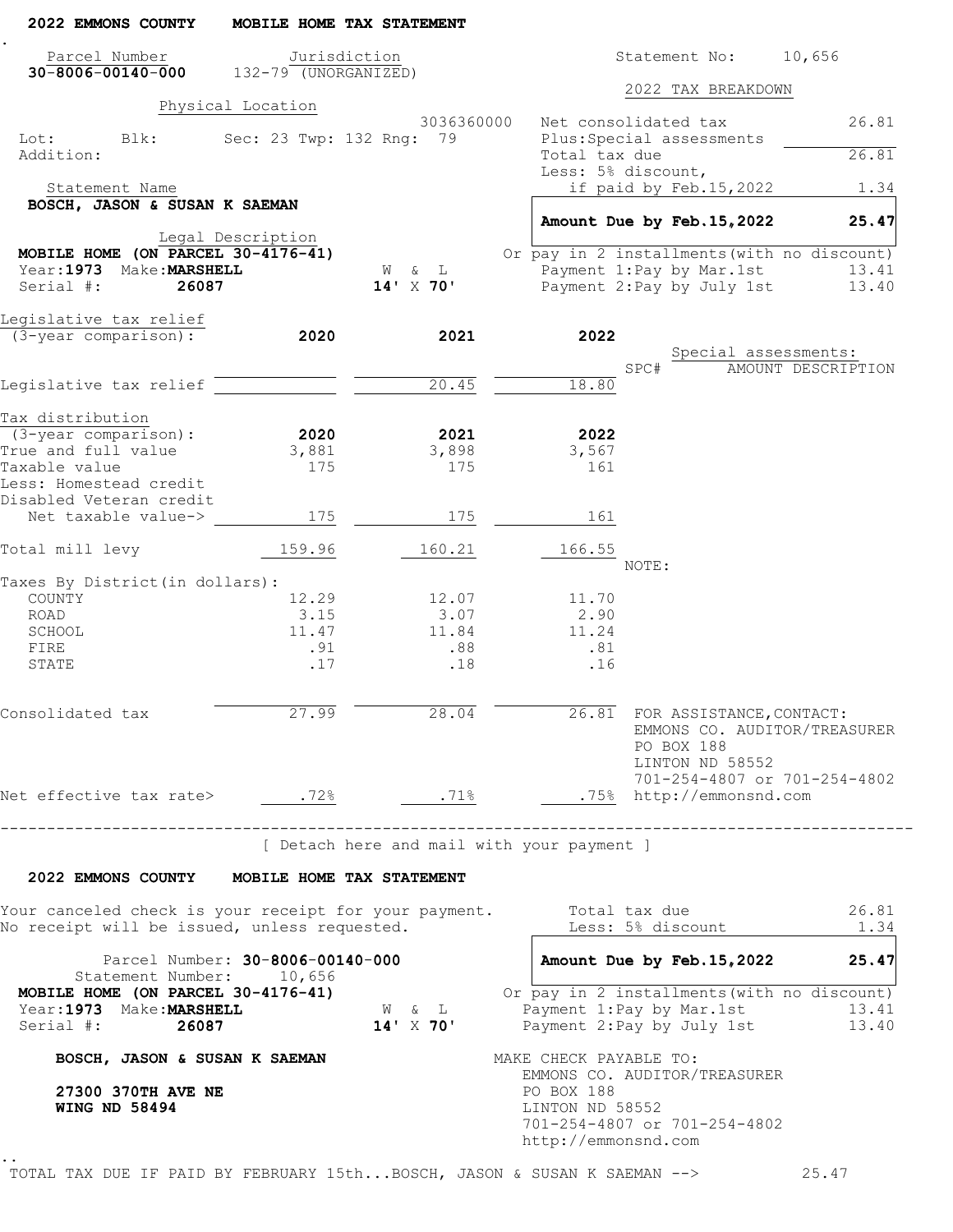| 2022 EMMONS COUNTY                                                                                           |                   | MOBILE HOME TAX STATEMENT |                                                                                                                           |
|--------------------------------------------------------------------------------------------------------------|-------------------|---------------------------|---------------------------------------------------------------------------------------------------------------------------|
| Parcel Number<br>$30 - 8006 - 00091 - 000$ 132-79 (UNORGANIZED)                                              |                   | Jurisdiction              | Statement No: 10,657                                                                                                      |
|                                                                                                              |                   |                           | 2022 TAX BREAKDOWN                                                                                                        |
|                                                                                                              | Physical Location | 3036360000                | Net consolidated tax<br>20.82                                                                                             |
| Lot: Blk:<br>Addition:                                                                                       |                   | Sec: 14 Twp: 132 Rng: 79  | Plus: Special assessments<br>20.82<br>Total tax due                                                                       |
| Statement Name                                                                                               |                   |                           | Less: 5% discount,<br>if paid by Feb.15,2022<br>1.04                                                                      |
| BOSCH, RANDALL G & NANCY J                                                                                   |                   |                           | Amount Due by Feb. 15, 2022<br>19.78                                                                                      |
|                                                                                                              | Legal Description |                           |                                                                                                                           |
| MOBILE HOME (ON PARCEL $30-4134-11$ )                                                                        |                   |                           | Or pay in 2 installments (with no discount)                                                                               |
| Year:1972 Make:<br>Serial #:<br>AC-660                                                                       |                   | W & L<br>$14'$ X 66'      | Payment 1:Pay by Mar.1st<br>10.41<br>Payment 2: Pay by July 1st<br>10.41                                                  |
|                                                                                                              |                   |                           |                                                                                                                           |
| Legislative tax relief                                                                                       |                   |                           |                                                                                                                           |
| (3-year comparison):                                                                                         | 2020              | 2021                      | 2022                                                                                                                      |
|                                                                                                              |                   |                           | Special assessments:<br>SPC#<br>AMOUNT DESCRIPTION                                                                        |
| Legislative tax relief                                                                                       |                   | 14.26                     | 14.60                                                                                                                     |
|                                                                                                              |                   |                           |                                                                                                                           |
| Tax distribution                                                                                             |                   |                           |                                                                                                                           |
| $(3 - year \ comparison):$<br>True and full value                                                            | 2020              | 2021                      | 2022                                                                                                                      |
| Taxable value                                                                                                | 2,739<br>123      | 2,717<br>122              | 2,781<br>125                                                                                                              |
| Less: Homestead credit<br>Disabled Veteran credit                                                            |                   |                           |                                                                                                                           |
| Net taxable value->                                                                                          | 123               | 122                       | 125                                                                                                                       |
| Total mill levy                                                                                              | 159.96            | 160.21                    | 166.55                                                                                                                    |
|                                                                                                              |                   |                           | NOTE:                                                                                                                     |
| Taxes By District (in dollars):<br>COUNTY                                                                    | 8.64              | 8.42                      | 9.08                                                                                                                      |
| ROAD                                                                                                         | 2.21              | 2.14                      | 2.25                                                                                                                      |
| SCHOOL                                                                                                       | 8.07              | 8.26                      | 8.73                                                                                                                      |
| FIRE                                                                                                         | .64               | .61                       | .63                                                                                                                       |
| STATE                                                                                                        | .12               | .12                       | .13                                                                                                                       |
| Consolidated tax                                                                                             | 19.68             | 19.55                     | 20.82 FOR ASSISTANCE, CONTACT:<br>EMMONS CO. AUDITOR/TREASURER<br>PO BOX 188<br>LINTON ND 58552                           |
| Net effective tax rate> .72% .71%                                                                            |                   |                           | 701-254-4807 or 701-254-4802<br>.74% http://emmonsnd.com                                                                  |
| --------------------------------                                                                             |                   |                           | [ Detach here and mail with your payment ]                                                                                |
| 2022 EMMONS COUNTY MOBILE HOME TAX STATEMENT                                                                 |                   |                           |                                                                                                                           |
| Your canceled check is your receipt for your payment.<br>No receipt will be issued, unless requested.        |                   |                           | Total tax due<br>20.82<br>Less: 5% discount<br>1.04                                                                       |
| Parcel Number: 30-8006-00091-000                                                                             |                   |                           | Amount Due by Feb. 15, 2022<br>19.78                                                                                      |
| Statement Number: 10,657<br>MOBILE HOME (ON PARCEL 30-4134-11)<br>Year:1972 Make:<br>Serial #: <b>AC-660</b> |                   | W & L<br>$14' \times 66'$ | Or pay in 2 installments (with no discount)<br>Payment 1: Pay by Mar. 1st<br>10.41<br>Payment 2: Pay by July 1st<br>10.41 |
| BOSCH, RANDALL G & NANCY J                                                                                   |                   |                           | MAKE CHECK PAYABLE TO:                                                                                                    |
| <b>PO BOX 591</b><br>LINTON ND 58552                                                                         |                   |                           | EMMONS CO. AUDITOR/TREASURER<br>PO BOX 188<br>LINTON ND 58552                                                             |
|                                                                                                              |                   |                           | 701-254-4807 or 701-254-4802<br>http://emmonsnd.com                                                                       |
|                                                                                                              |                   |                           |                                                                                                                           |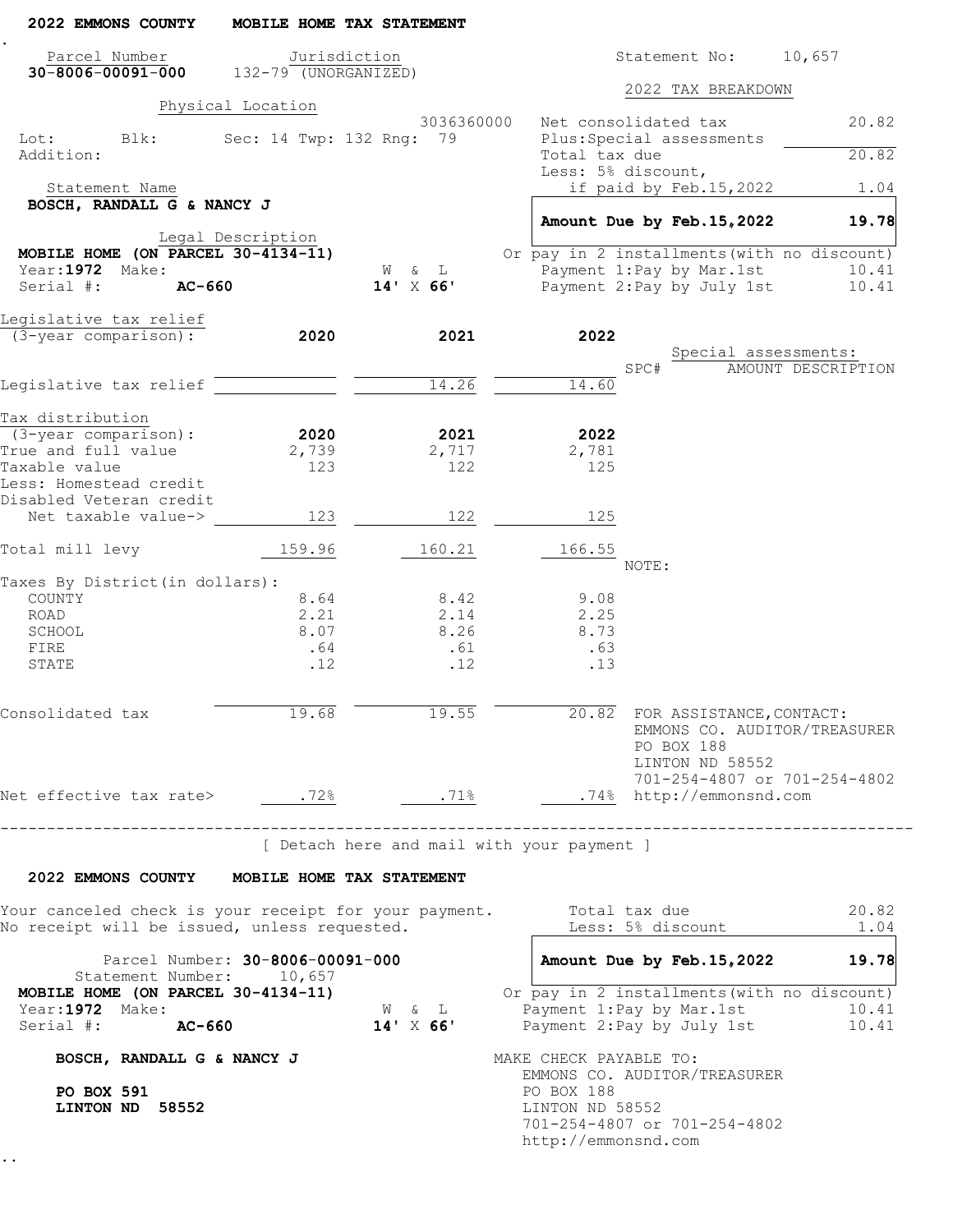| 2022 EMMONS COUNTY                                                                                    |                                  | MOBILE HOME TAX STATEMENT |                                                                                                                                 |
|-------------------------------------------------------------------------------------------------------|----------------------------------|---------------------------|---------------------------------------------------------------------------------------------------------------------------------|
| Parcel Number<br>$30 - 8006 - 00092 - 000$ 132-79 (UNORGANIZED)                                       |                                  | Jurisdiction              | Statement No: 10,658                                                                                                            |
|                                                                                                       |                                  |                           | 2022 TAX BREAKDOWN                                                                                                              |
|                                                                                                       | Physical Location                | 3036360000                | Net consolidated tax<br>14.49                                                                                                   |
| Lot: Blk:<br>Addition:                                                                                |                                  | Sec: 14 Twp: 132 Rng: 79  | Plus: Special assessments<br>Total tax due<br>14.49                                                                             |
| Statement Name                                                                                        |                                  |                           | Less: 5% discount,<br>if paid by Feb.15,2022<br>.72                                                                             |
| BOSCH, RANDALL G & NANCY J                                                                            |                                  |                           |                                                                                                                                 |
|                                                                                                       | Legal Description                |                           | Amount Due by Feb. 15, 2022<br>13.77                                                                                            |
| MOBILE HOME (ON PARCEL $30-4134-11$ )                                                                 |                                  |                           | Or pay in 2 installments (with no discount)                                                                                     |
| Year:1970 Make:                                                                                       |                                  | & L<br><b>M</b>           | Payment 1:Pay by Mar.1st<br>7.25                                                                                                |
| Serial #:                                                                                             |                                  | $12' \times 55'$          | Payment 2: Pay by July 1st<br>7.24                                                                                              |
| Legislative tax relief                                                                                |                                  |                           |                                                                                                                                 |
| (3-year comparison):                                                                                  | 2020                             | 2021                      | 2022                                                                                                                            |
|                                                                                                       |                                  |                           | Special assessments:<br>SPC#<br>AMOUNT DESCRIPTION                                                                              |
| Legislative tax relief                                                                                |                                  | 9.93                      | 10.16                                                                                                                           |
|                                                                                                       |                                  |                           |                                                                                                                                 |
| Tax distribution<br>(3-year comparison):                                                              | 2020                             | 2021                      | 2022                                                                                                                            |
| True and full value                                                                                   | 1,756                            | 1,885                     | 1,930                                                                                                                           |
| Taxable value                                                                                         | 79                               | 85                        | 87                                                                                                                              |
| Less: Homestead credit<br>Disabled Veteran credit                                                     |                                  |                           |                                                                                                                                 |
| Net taxable value->                                                                                   | 79                               | 85                        | 87                                                                                                                              |
| Total mill levy                                                                                       | 159.96                           | 160.21                    | 166.55                                                                                                                          |
|                                                                                                       |                                  |                           | NOTE:                                                                                                                           |
| Taxes By District (in dollars):<br>COUNTY                                                             | 5.55                             | 5.86                      | 6.32                                                                                                                            |
| ROAD                                                                                                  | 1.42                             | 1.49                      | 1.57                                                                                                                            |
| SCHOOL                                                                                                | 5.18                             | 5.75                      | 6.07                                                                                                                            |
| FIRE                                                                                                  | .41                              | .43                       | .44                                                                                                                             |
| STATE                                                                                                 | .08                              | .09                       | .09                                                                                                                             |
| Consolidated tax                                                                                      | 12.64                            | 13.62                     | 14.49 FOR ASSISTANCE, CONTACT:<br>EMMONS CO. AUDITOR/TREASURER<br>PO BOX 188<br>LINTON ND 58552<br>701-254-4807 or 701-254-4802 |
| Net effective tax rate> .72%                                                                          |                                  | .72%                      | .75% http://emmonsnd.com                                                                                                        |
| ---------------------------------<br>2022 EMMONS COUNTY MOBILE HOME TAX STATEMENT                     |                                  |                           | [ Detach here and mail with your payment ]                                                                                      |
| Your canceled check is your receipt for your payment.<br>No receipt will be issued, unless requested. |                                  |                           | Total tax due<br>14.49<br>Less: 5% discount<br>.72                                                                              |
|                                                                                                       | Parcel Number: 30-8006-00092-000 |                           | Amount Due by Feb. 15, 2022<br>13.77                                                                                            |
| Statement Number: 10,658<br>MOBILE HOME (ON PARCEL 30-4134-11)<br>Year:1970 Make:<br>Serial #:        |                                  | W & L<br>$12' \times 55'$ | Or pay in 2 installments (with no discount)<br>Payment 1: Pay by Mar. 1st<br>7.25<br>Payment 2: Pay by July 1st<br>7.24         |
| BOSCH, RANDALL G & NANCY J                                                                            |                                  |                           | MAKE CHECK PAYABLE TO:                                                                                                          |
| <b>PO BOX 591</b><br>LINTON ND 58552                                                                  |                                  |                           | EMMONS CO. AUDITOR/TREASURER<br>PO BOX 188<br>LINTON ND 58552<br>701-254-4807 or 701-254-4802<br>http://emmonsnd.com            |
|                                                                                                       |                                  |                           |                                                                                                                                 |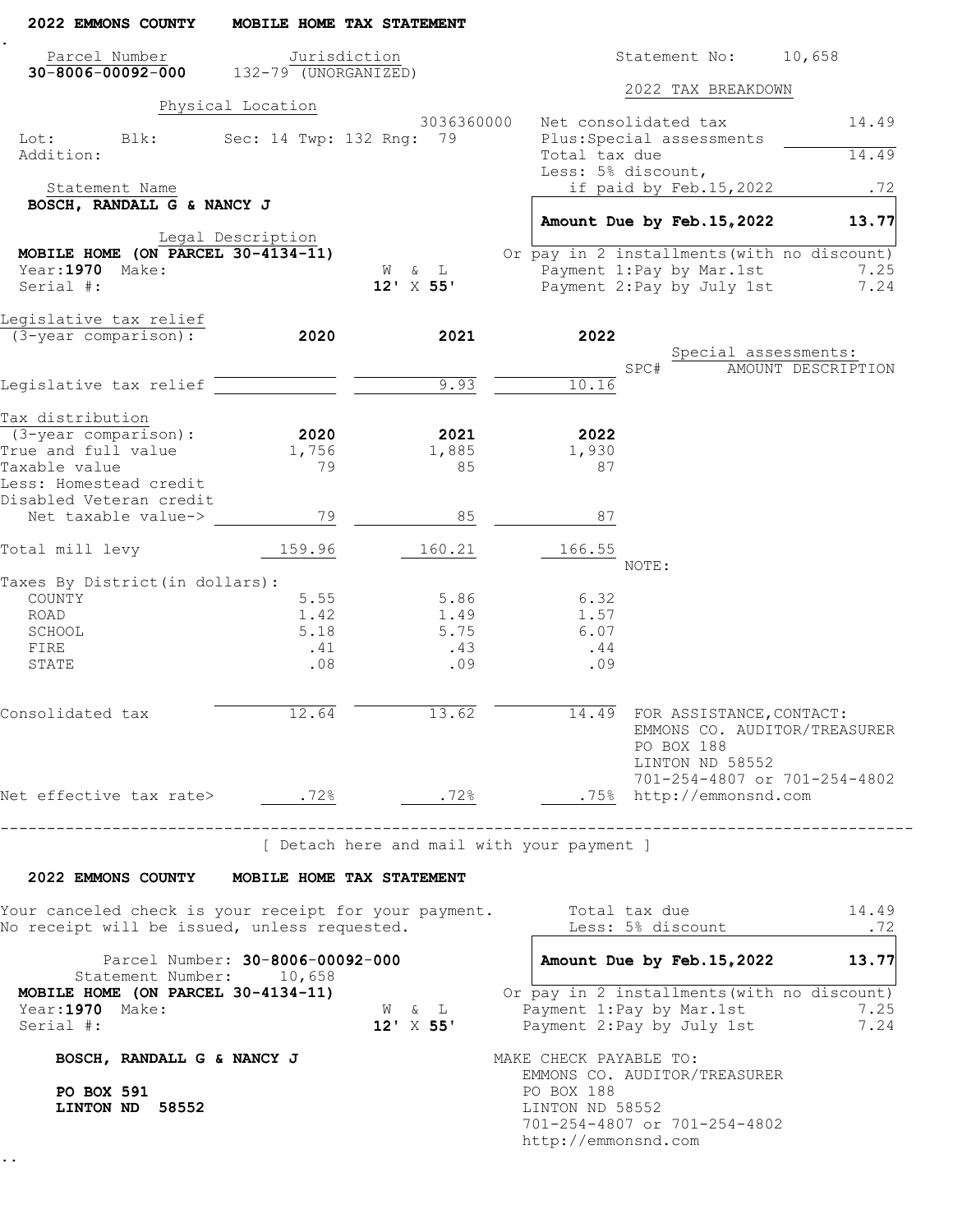| 2022 EMMONS COUNTY                                                                                    |                                    | MOBILE HOME TAX STATEMENT         |                                                                                                                           |
|-------------------------------------------------------------------------------------------------------|------------------------------------|-----------------------------------|---------------------------------------------------------------------------------------------------------------------------|
| Parcel Number<br>$30-8006-00093-000$ $132-79$ (UNORGANIZED)                                           |                                    | Jurisdiction                      | Statement No: 10,659                                                                                                      |
|                                                                                                       |                                    |                                   | 2022 TAX BREAKDOWN                                                                                                        |
|                                                                                                       | Physical Location                  | 3036360000                        | Net consolidated tax<br>23.48                                                                                             |
| Lot: Blk:<br>Addition:                                                                                |                                    | Sec: 14 Twp: 132 Rng: 79          | Plus: Special assessments<br>Total tax due<br>23.48                                                                       |
| Statement Name                                                                                        |                                    |                                   | Less: 5% discount,<br>if paid by Feb.15,2022<br>1.17                                                                      |
| BOSCH, RANDALL G & NANCY J                                                                            |                                    |                                   | Amount Due by Feb. 15, 2022<br>22.31                                                                                      |
|                                                                                                       | Legal Description                  |                                   |                                                                                                                           |
| MOBILE HOME (ON PARCEL $30-4134-11$ )<br>Year: 1977 Make: CHAMPION                                    |                                    | W & L                             | Or pay in 2 installments (with no discount)<br>Payment 1:Pay by Mar.1st<br>11.74                                          |
| Serial #:                                                                                             | 0577034575                         | $14' \times 52'$                  | Payment 2: Pay by July 1st<br>11.74                                                                                       |
| Legislative tax relief                                                                                |                                    |                                   |                                                                                                                           |
| (3-year comparison):                                                                                  | 2020                               | 2021                              | 2022<br>Special assessments:                                                                                              |
|                                                                                                       |                                    |                                   | SPC#<br>AMOUNT DESCRIPTION                                                                                                |
| Legislative tax relief                                                                                |                                    | 16.83                             | 16.47                                                                                                                     |
| Tax distribution                                                                                      |                                    |                                   |                                                                                                                           |
| $(3 - year \text{ comparison})$ :                                                                     | 2020                               | 2021                              | 2022                                                                                                                      |
| True and full value                                                                                   | 3,043                              | 3,210                             | 3,130                                                                                                                     |
| Taxable value<br>Less: Homestead credit<br>Disabled Veteran credit                                    | 137                                | 144                               | 141                                                                                                                       |
| Net taxable value->                                                                                   | 137                                | 144                               | 141                                                                                                                       |
| Total mill levy                                                                                       | 159.96                             | 160.21                            | 166.55                                                                                                                    |
| Taxes By District (in dollars):                                                                       |                                    |                                   | NOTE:                                                                                                                     |
| COUNTY                                                                                                | 9.61                               | 9.94                              | 10.25                                                                                                                     |
| ROAD                                                                                                  | 2.47                               | 2.53                              | 2.54                                                                                                                      |
| SCHOOL                                                                                                | 8.98                               | 9.74                              | 9.84                                                                                                                      |
| FIRE<br>STATE                                                                                         | .71<br>.14                         | .72<br>.14                        | .71<br>.14                                                                                                                |
|                                                                                                       |                                    |                                   |                                                                                                                           |
| Consolidated tax                                                                                      | 21.91                              | 23.07                             | 23.48 FOR ASSISTANCE, CONTACT:<br>EMMONS CO. AUDITOR/TREASURER<br>PO BOX 188<br>LINTON ND 58552                           |
| Net effective tax rate> .72%                                                                          |                                    | .71%                              | 701-254-4807 or 701-254-4802<br>.75% http://emmonsnd.com                                                                  |
|                                                                                                       | __________________________________ |                                   | --------------------------------------<br>[ Detach here and mail with your payment ]                                      |
| 2022 EMMONS COUNTY MOBILE HOME TAX STATEMENT                                                          |                                    |                                   |                                                                                                                           |
|                                                                                                       |                                    |                                   |                                                                                                                           |
| Your canceled check is your receipt for your payment.<br>No receipt will be issued, unless requested. |                                    |                                   | Total tax due<br>23.48<br>Less: 5% discount<br>1.17                                                                       |
| Statement Number: 10,659                                                                              | Parcel Number: 30-8006-00093-000   |                                   | Amount Due by Feb. 15, 2022<br>22.31                                                                                      |
| MOBILE HOME (ON PARCEL 30-4134-11)<br>Year: 1977 Make: CHAMPION<br>Serial #: 0577034575 14' X 52'     |                                    | $\mathbbmss{W}$ & $\mathbbmss{L}$ | Or pay in 2 installments (with no discount)<br>Payment 1: Pay by Mar. 1st<br>11.74<br>Payment 2: Pay by July 1st<br>11.74 |
| BOSCH, RANDALL G & NANCY J                                                                            |                                    |                                   | MAKE CHECK PAYABLE TO:                                                                                                    |
| PO BOX 591<br>LINTON ND 58552                                                                         |                                    |                                   | EMMONS CO. AUDITOR/TREASURER<br>PO BOX 188<br>LINTON ND 58552<br>701-254-4807 or 701-254-4802<br>http://emmonsnd.com      |
|                                                                                                       |                                    |                                   |                                                                                                                           |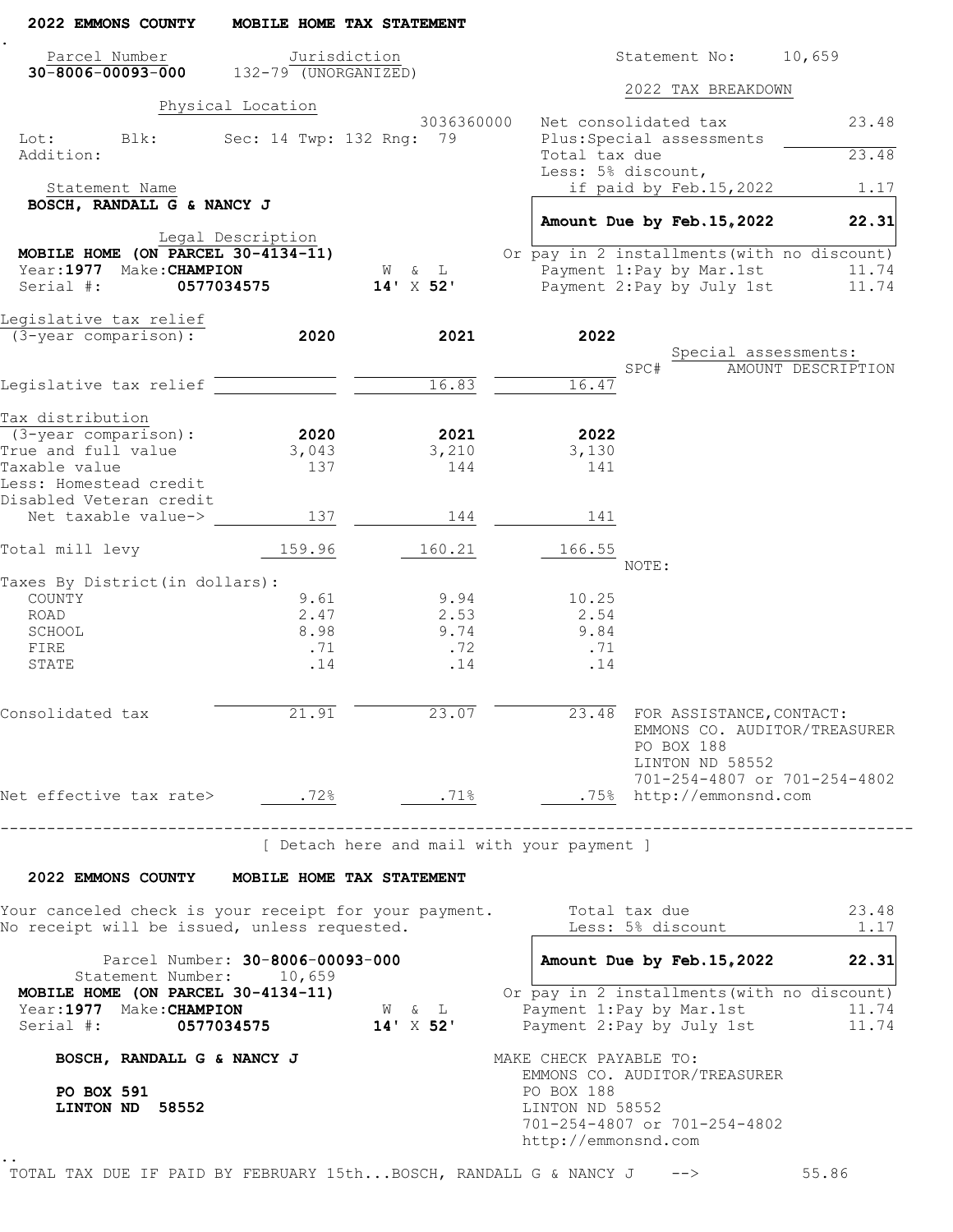| 2022 EMMONS COUNTY                                                                                                          | MOBILE HOME TAX STATEMENT           |                                            |                               |                                                                                                 |                    |
|-----------------------------------------------------------------------------------------------------------------------------|-------------------------------------|--------------------------------------------|-------------------------------|-------------------------------------------------------------------------------------------------|--------------------|
| Parcel Number                                                                                                               | Jurisdiction                        |                                            |                               | Statement No:                                                                                   | 9,784              |
| $15 - 8006 - 00001 - 000$ $134 - 76$ (UNORGANIZED)                                                                          |                                     |                                            |                               | 2022 TAX BREAKDOWN                                                                              |                    |
|                                                                                                                             | Physical Location                   | 1506060000                                 |                               | Net consolidated tax                                                                            | 34.24              |
| Lot:<br>Blk:<br>Addition:                                                                                                   | Sec: 8 Twp: 134 Rng: 76             |                                            | Total tax due                 | Plus: Special assessments                                                                       |                    |
|                                                                                                                             |                                     |                                            |                               | Less: 5% discount,                                                                              | 34.24              |
| Statement Name                                                                                                              |                                     |                                            |                               | if paid by Feb.15,2022                                                                          | 1.71               |
| BRINDLE, ROBERT M                                                                                                           |                                     |                                            |                               | Amount Due by Feb. 15, 2022                                                                     | 32.53              |
|                                                                                                                             | Legal Description                   |                                            |                               |                                                                                                 |                    |
| MOBILE HOME 14X70 (LOCATED ON PARCEL 15-5452)                                                                               |                                     |                                            |                               | Or pay in 2 installments (with no discount)                                                     |                    |
| Year: 1975 Make: ARTCRAFT<br>Serial #:<br><b>AP7146</b>                                                                     |                                     | W & L<br>14' X 70'                         |                               | Payment 1:Pay by Mar.1st<br>Payment 2: Pay by July 1st                                          | 17.12<br>17.12     |
|                                                                                                                             |                                     |                                            |                               |                                                                                                 |                    |
| Legislative tax relief                                                                                                      |                                     |                                            |                               |                                                                                                 |                    |
| (3-year comparison):                                                                                                        | 2020                                | 2021                                       | 2022                          |                                                                                                 |                    |
|                                                                                                                             |                                     |                                            |                               | Special assessments:<br>SPC#                                                                    | AMOUNT DESCRIPTION |
| Legislative tax relief                                                                                                      | 24.58                               | 28.80                                      | 26.34                         |                                                                                                 |                    |
|                                                                                                                             |                                     |                                            |                               |                                                                                                 |                    |
| Tax distribution                                                                                                            |                                     |                                            |                               |                                                                                                 |                    |
| $(3 - year \text{ comparison})$ :                                                                                           | 2020                                | 2021                                       | 2022                          |                                                                                                 |                    |
| True and full value<br>Taxable value                                                                                        | 4,710<br>212                        | 5,241<br>236                               | 4,792<br>216                  |                                                                                                 |                    |
| Less: Homestead credit                                                                                                      |                                     |                                            |                               |                                                                                                 |                    |
| Disabled Veteran credit                                                                                                     |                                     |                                            |                               |                                                                                                 |                    |
| Net taxable value->                                                                                                         | 212                                 | 236                                        | 216                           |                                                                                                 |                    |
| Total mill levy                                                                                                             | 160.45                              | 156.36                                     | 158.51                        | NOTE:                                                                                           |                    |
| Taxes By District (in dollars):                                                                                             |                                     |                                            |                               |                                                                                                 |                    |
| COUNTY                                                                                                                      | 14.88                               | 16.28                                      | 15.70                         |                                                                                                 |                    |
| ROAD                                                                                                                        | 3.82                                | 4.14                                       | 3.89                          |                                                                                                 |                    |
| SCHOOL<br>FIRE                                                                                                              | 14.26<br>.85                        | 15.33<br>.91                               | 13.53<br>.90                  |                                                                                                 |                    |
| STATE                                                                                                                       | .21                                 | .24                                        | .22                           |                                                                                                 |                    |
| Consolidated tax                                                                                                            | 34.02                               | 36.90                                      |                               | 34.24 FOR ASSISTANCE, CONTACT:<br>EMMONS CO. AUDITOR/TREASURER<br>PO BOX 188<br>LINTON ND 58552 |                    |
|                                                                                                                             |                                     |                                            |                               | 701-254-4807 or 701-254-4802                                                                    |                    |
|                                                                                                                             |                                     |                                            |                               |                                                                                                 |                    |
|                                                                                                                             | ----------------------------------- | [ Detach here and mail with your payment ] |                               |                                                                                                 |                    |
| 2022 EMMONS COUNTY MOBILE HOME TAX STATEMENT                                                                                |                                     |                                            |                               |                                                                                                 |                    |
| Your canceled check is your receipt for your payment.<br>No receipt will be issued, unless requested.                       |                                     |                                            |                               | Total tax due<br>Less: 5% discount                                                              | 34.24<br>1.71      |
|                                                                                                                             | Parcel Number: 15-8006-00001-000    |                                            |                               | Amount Due by Feb. 15, 2022                                                                     | 32.53              |
| Statement Number: 9,784<br><b>MOBILE HOME 14X70</b> (LOCATED ON PARCEL 15-5452) Or pay in 2 installments (with no discount) |                                     |                                            |                               |                                                                                                 |                    |
| Year: 1975 Make: ARTCRAFT<br>Serial #: <b>AP7146</b>                                                                        |                                     | W & L<br>$14' \times 70'$                  |                               | Payment 1: Pay by Mar. 1st<br>Payment 2: Pay by July 1st                                        | 17.12<br>17.12     |
| BRINDLE, ROBERT M                                                                                                           |                                     |                                            | MAKE CHECK PAYABLE TO:        |                                                                                                 |                    |
| PO BOX 206<br>HAZELTON ND 58544-0206                                                                                        |                                     |                                            | PO BOX 188<br>LINTON ND 58552 | EMMONS CO. AUDITOR/TREASURER<br>701-254-4807 or 701-254-4802                                    |                    |
|                                                                                                                             |                                     |                                            | http://emmonsnd.com           |                                                                                                 |                    |
| TOTAL TAX DUE IF PAID BY FEBRUARY 15thBRINDLE, ROBERT M                                                                     |                                     |                                            |                               | $-->$                                                                                           | 32.53              |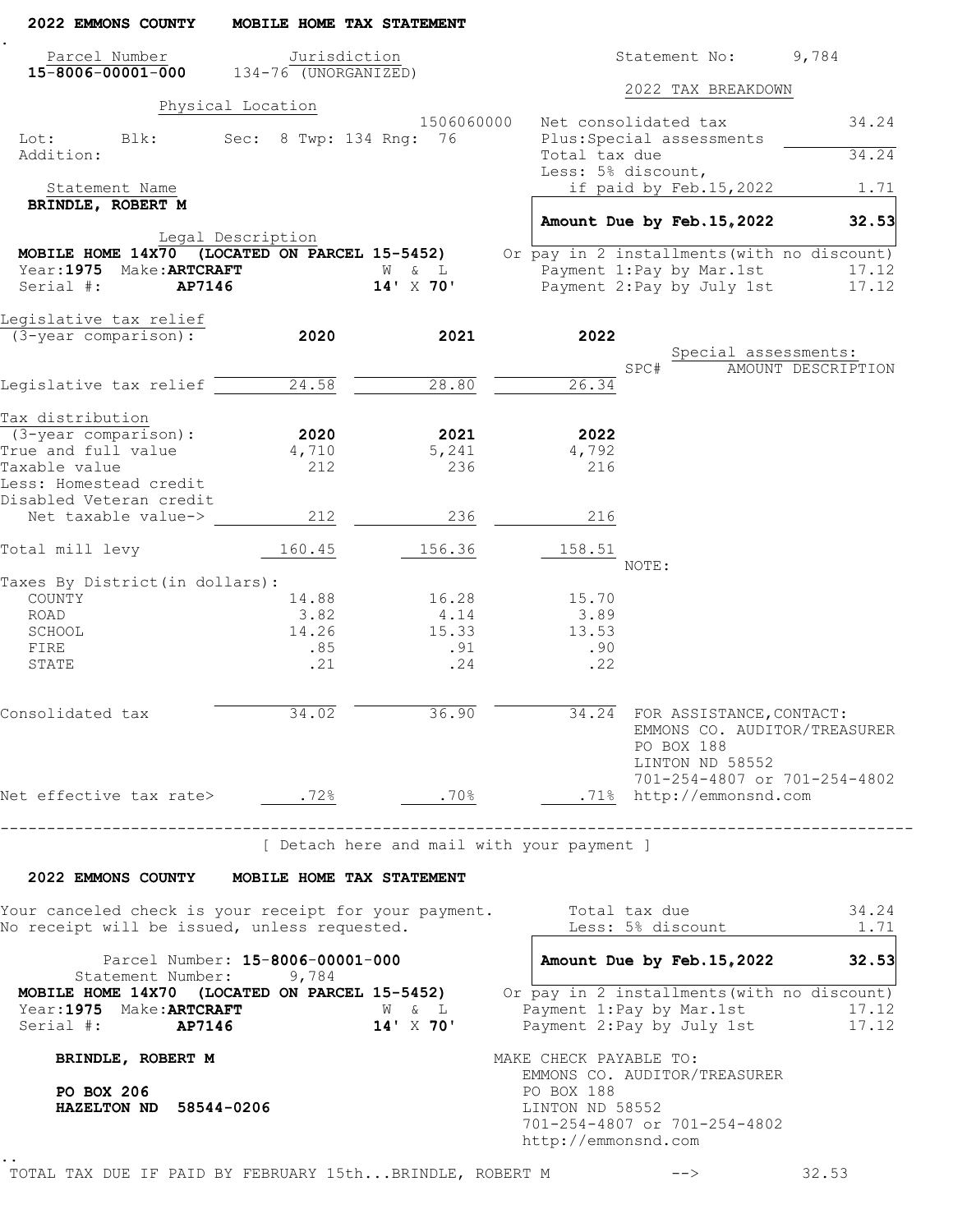| 2022 EMMONS COUNTY                                                                                    | MOBILE HOME TAX STATEMENT        |                                            |                                                                                                                                 |                    |
|-------------------------------------------------------------------------------------------------------|----------------------------------|--------------------------------------------|---------------------------------------------------------------------------------------------------------------------------------|--------------------|
| Parcel Number                                                                                         | Jurisdiction                     |                                            | Statement No:                                                                                                                   | 9,740              |
| $52 - 8004 - 00002 - 000$                                                                             | LINTON CITY                      |                                            | 2022 TAX BREAKDOWN                                                                                                              |                    |
|                                                                                                       | Physical Location                | 5236360400                                 | Net consolidated tax                                                                                                            | 58.20              |
| Lot:<br>Blk:<br>Addition:                                                                             | Sec:<br>Twp:                     | Rng:                                       | Plus: Special assessments<br>Total tax due                                                                                      | 58.20              |
| Statement Name                                                                                        |                                  |                                            | Less: 5% discount,<br>if paid by Feb.15,2022                                                                                    | 2.91               |
| BUCK, CLEDUS & HAZEL                                                                                  |                                  |                                            |                                                                                                                                 |                    |
|                                                                                                       | Legal Description                |                                            | Amount Due by Feb. 15, 2022                                                                                                     | 55.29              |
| MOBILE HOME                                                                                           |                                  |                                            | Or pay in 2 installments (with no discount)                                                                                     |                    |
| Year: 1976 Make: MARSHFIELD<br>Serial #:<br>19290                                                     |                                  | W & L<br>$14' \times 67'$                  | Payment 1: Pay by Mar. 1st<br>Payment 2: Pay by July 1st                                                                        | 29.10<br>29.10     |
| Legislative tax relief<br>(3-year comparison):                                                        | 2020                             | 2021                                       | 2022                                                                                                                            |                    |
|                                                                                                       |                                  |                                            | Special assessments:                                                                                                            |                    |
|                                                                                                       |                                  |                                            | SPC#                                                                                                                            | AMOUNT DESCRIPTION |
| Legislative tax relief $\overline{\phantom{a}}$                                                       | 22.04                            | 25.12                                      | 25.11                                                                                                                           |                    |
| Tax distribution                                                                                      |                                  |                                            |                                                                                                                                 |                    |
| $(3 - year \text{ comparison})$ :                                                                     | 2020                             | 2021                                       | 2022                                                                                                                            |                    |
| True and full value                                                                                   | 4,432                            | 4,784                                      | 4,780                                                                                                                           |                    |
| Taxable value<br>Less: Homestead credit                                                               | 199                              | 215                                        | 215                                                                                                                             |                    |
| Disabled Veteran credit<br>Net taxable value->                                                        | 199                              | 215                                        | 215                                                                                                                             |                    |
| Total mill levy                                                                                       | 259.68                           | 256.87                                     | 270.70                                                                                                                          |                    |
| Taxes By District(in dollars):                                                                        |                                  |                                            | NOTE:                                                                                                                           |                    |
| COUNTY                                                                                                | 13.97                            | 14.83                                      | 15.64                                                                                                                           |                    |
| CITY                                                                                                  | 17.43                            | 18.07                                      | 19.17                                                                                                                           |                    |
| SCHOOL                                                                                                | 13.05                            | 14.55                                      | 15.01                                                                                                                           |                    |
| FIRE                                                                                                  | 1.03                             | 1.08                                       | 1.08                                                                                                                            |                    |
| PARK                                                                                                  | 6.00                             | 6.48                                       | 7.09                                                                                                                            |                    |
| STATE                                                                                                 | .20                              | .22                                        | .21                                                                                                                             |                    |
| Consolidated tax                                                                                      | 51.68                            | 55.23                                      | 58.20 FOR ASSISTANCE, CONTACT:<br>EMMONS CO. AUDITOR/TREASURER<br>PO BOX 188<br>LINTON ND 58552<br>701-254-4807 or 701-254-4802 |                    |
| Net effective tax rate> $1.17%$ $1.15%$                                                               |                                  |                                            | 1.21% http://emmonsnd.com                                                                                                       |                    |
| --------------------------------------                                                                |                                  | [ Detach here and mail with your payment ] |                                                                                                                                 |                    |
| 2022 EMMONS COUNTY MOBILE HOME TAX STATEMENT                                                          |                                  |                                            |                                                                                                                                 |                    |
|                                                                                                       |                                  |                                            | Total tax due                                                                                                                   | 58.20              |
| Your canceled check is your receipt for your payment.<br>No receipt will be issued, unless requested. |                                  |                                            | Less: 5% discount                                                                                                               | 2.91               |
| Statement Number: 9,740                                                                               | Parcel Number: 52-8004-00002-000 |                                            | Amount Due by Feb. 15, 2022                                                                                                     | 55.29              |
| MOBILE HOME                                                                                           |                                  |                                            | Or pay in 2 installments (with no discount)                                                                                     |                    |
| Year: 1976 Make: MARSHFIELD<br>Serial #:<br>19290                                                     |                                  | W & L<br>$14' \times 67'$                  | Payment 1: Pay by Mar. 1st<br>Payment 2: Pay by July 1st                                                                        | 29.10<br>29.10     |
| BUCK, CLEDUS & HAZEL                                                                                  |                                  |                                            | MAKE CHECK PAYABLE TO:                                                                                                          |                    |
| 117 SUNRISE LANE<br>LINTON ND 58552                                                                   |                                  |                                            | EMMONS CO. AUDITOR/TREASURER<br>PO BOX 188<br>LINTON ND 58552<br>701-254-4807 or 701-254-4802<br>http://emmonsnd.com            |                    |
|                                                                                                       |                                  |                                            |                                                                                                                                 |                    |

TOTAL TAX DUE IF PAID BY FEBRUARY 15th...BUCK, CLEDUS & HAZEL --> 55.29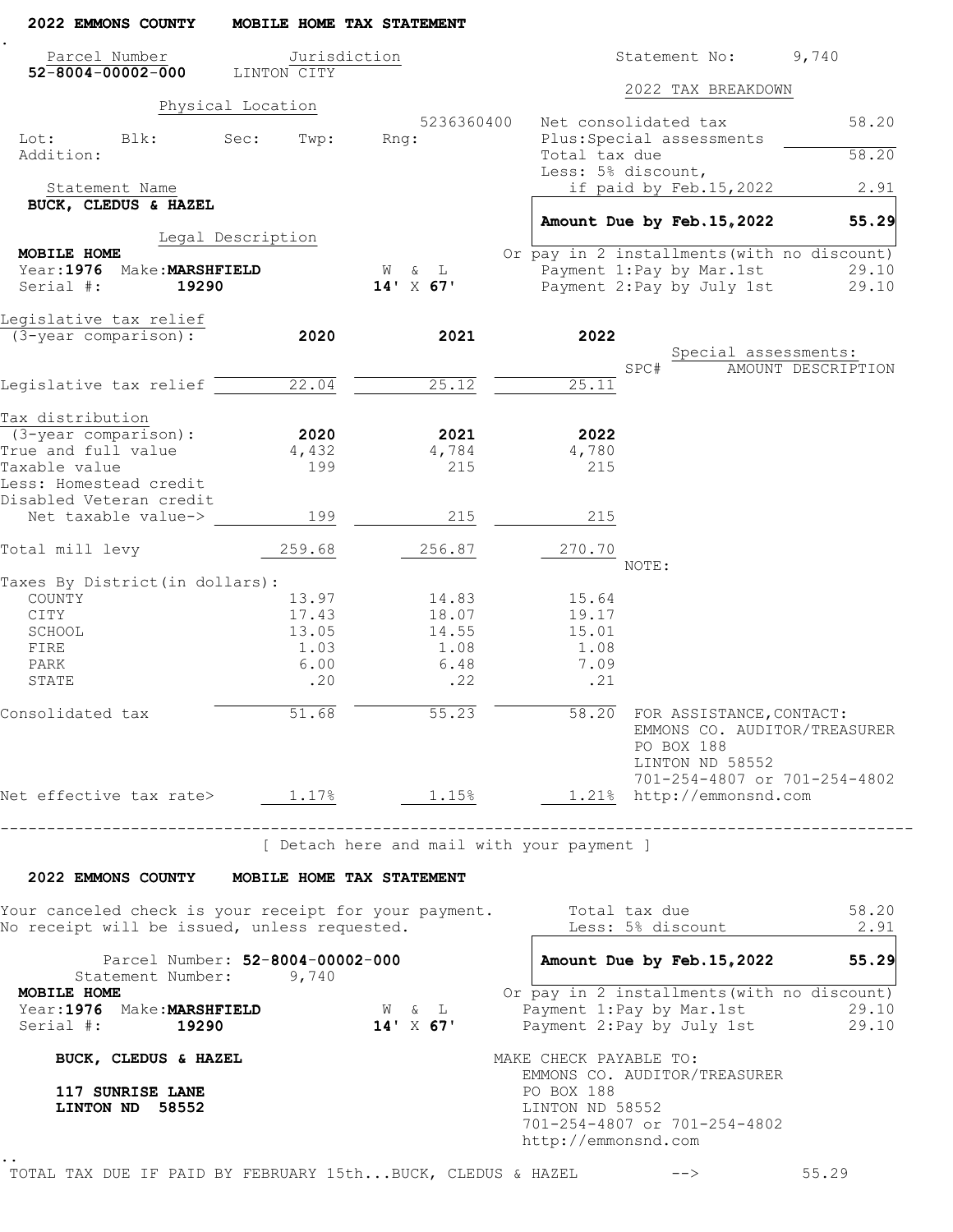| Parcel Number<br>$34 - 8006 - 00002 - 000$ 131-76 (UNORGANIZED)                 |                                  | Jurisdiction     | 10,737<br>Statement No:                                                                                              |        |
|---------------------------------------------------------------------------------|----------------------------------|------------------|----------------------------------------------------------------------------------------------------------------------|--------|
|                                                                                 |                                  |                  |                                                                                                                      |        |
|                                                                                 |                                  |                  | 2022 TAX BREAKDOWN                                                                                                   |        |
|                                                                                 | Physical Location                | 3415150000       | Net consolidated tax                                                                                                 | 360.32 |
| Lot: Blk:<br>Addition:                                                          | Sec: 31 Twp: 131 Rng: 76         |                  | Plus: Special assessments<br>Total tax due<br>Less: 5% discount,                                                     | 360.32 |
| Statement Name                                                                  |                                  |                  | if paid by Feb.15,2022                                                                                               | 18.02  |
| <b>BURGAD, BRADYN</b>                                                           |                                  |                  | Amount Due by Feb. 15, 2022                                                                                          | 342.30 |
| MOBILE HOME                                                                     | Legal Description                |                  | Or pay in 2 installments (with no discount)                                                                          |        |
| Year:2003 Make:CHAMPION                                                         |                                  | W & L            | Payment 1: Pay by Mar. 1st                                                                                           | 180.16 |
| Serial #:                                                                       | 112000HDA301664                  | $27' \times 56'$ | Payment 2: Pay by July 1st                                                                                           | 180.16 |
| Legislative tax relief                                                          |                                  |                  |                                                                                                                      |        |
| (3-year comparison):                                                            | 2020                             | 2021             | 2022                                                                                                                 |        |
|                                                                                 |                                  |                  | Special assessments:<br>SPC#<br>AMOUNT DESCRIPTION                                                                   |        |
| Legislative tax relief 232.26                                                   |                                  | 241.53           | 221.90                                                                                                               |        |
|                                                                                 |                                  |                  |                                                                                                                      |        |
| Tax distribution<br>$(3 - year \text{ comparison})$ :                           | 2020                             | 2021             | 2022                                                                                                                 |        |
| True and full value                                                             | 45,511                           | 44,906           | 41,278                                                                                                               |        |
| Taxable value                                                                   | 2,048                            | 2,021            | 1,858                                                                                                                |        |
| Less: Homestead credit<br>Disabled Veteran credit                               |                                  |                  |                                                                                                                      |        |
| Net taxable value->                                                             | 2,048                            | 2,021            | 1,858                                                                                                                |        |
| Total mill levy                                                                 | 190.80                           | 189.06           | 193.93                                                                                                               |        |
| Taxes By District (in dollars):                                                 |                                  |                  | NOTE:                                                                                                                |        |
| COUNTY                                                                          | 143.75                           | 139.46           | 135.11                                                                                                               |        |
| ROAD                                                                            | 36.86                            | 35.45            | 33.44                                                                                                                |        |
| SCHOOL                                                                          | 197.63                           | 195.03           | 180.62                                                                                                               |        |
| FIRE                                                                            | 10.47                            | 10.13            | 9.29                                                                                                                 |        |
| STATE                                                                           | 2.05                             | 2.02             | 1.86                                                                                                                 |        |
| Consolidated tax                                                                | 390.76                           | 382.09           | 360.32 FOR ASSISTANCE, CONTACT:<br>EMMONS CO. AUDITOR/TREASURER<br>PO BOX 188<br>LINTON ND 58552                     |        |
| Net effective tax rate> .86%                                                    |                                  | .85%             | 701-254-4807 or 701-254-4802<br>.87% http://emmonsnd.com                                                             |        |
| 2022 EMMONS COUNTY MOBILE HOME TAX STATEMENT                                    | -------------------------------  |                  | [ Detach here and mail with your payment ]                                                                           |        |
| Your canceled check is your receipt for your payment.                           |                                  |                  | Total tax due                                                                                                        | 360.32 |
| No receipt will be issued, unless requested.                                    |                                  |                  | Less: 5% discount                                                                                                    | 18.02  |
| Statement Number: 10,737                                                        | Parcel Number: 34-8006-00002-000 |                  | Amount Due by Feb. 15, 2022                                                                                          | 342.30 |
| MOBILE HOME<br>Year: 2003 Make: CHAMPION<br>Serial #: 112000HDA301664 27' X 56' |                                  | W & L            | Or pay in 2 installments (with no discount)<br>Payment 1: Pay by Mar. 1st<br>Payment 2: Pay by July 1st 180.16       | 180.16 |
| <b>BURGAD, BRADYN</b>                                                           |                                  |                  | MAKE CHECK PAYABLE TO:                                                                                               |        |
| 640 89TH ST SE<br>STRASBURG ND 58573                                            |                                  |                  | EMMONS CO. AUDITOR/TREASURER<br>PO BOX 188<br>LINTON ND 58552<br>701-254-4807 or 701-254-4802<br>http://emmonsnd.com |        |

TOTAL TAX DUE IF PAID BY FEBRUARY 15th...BURGAD, BRADYN --> 342.30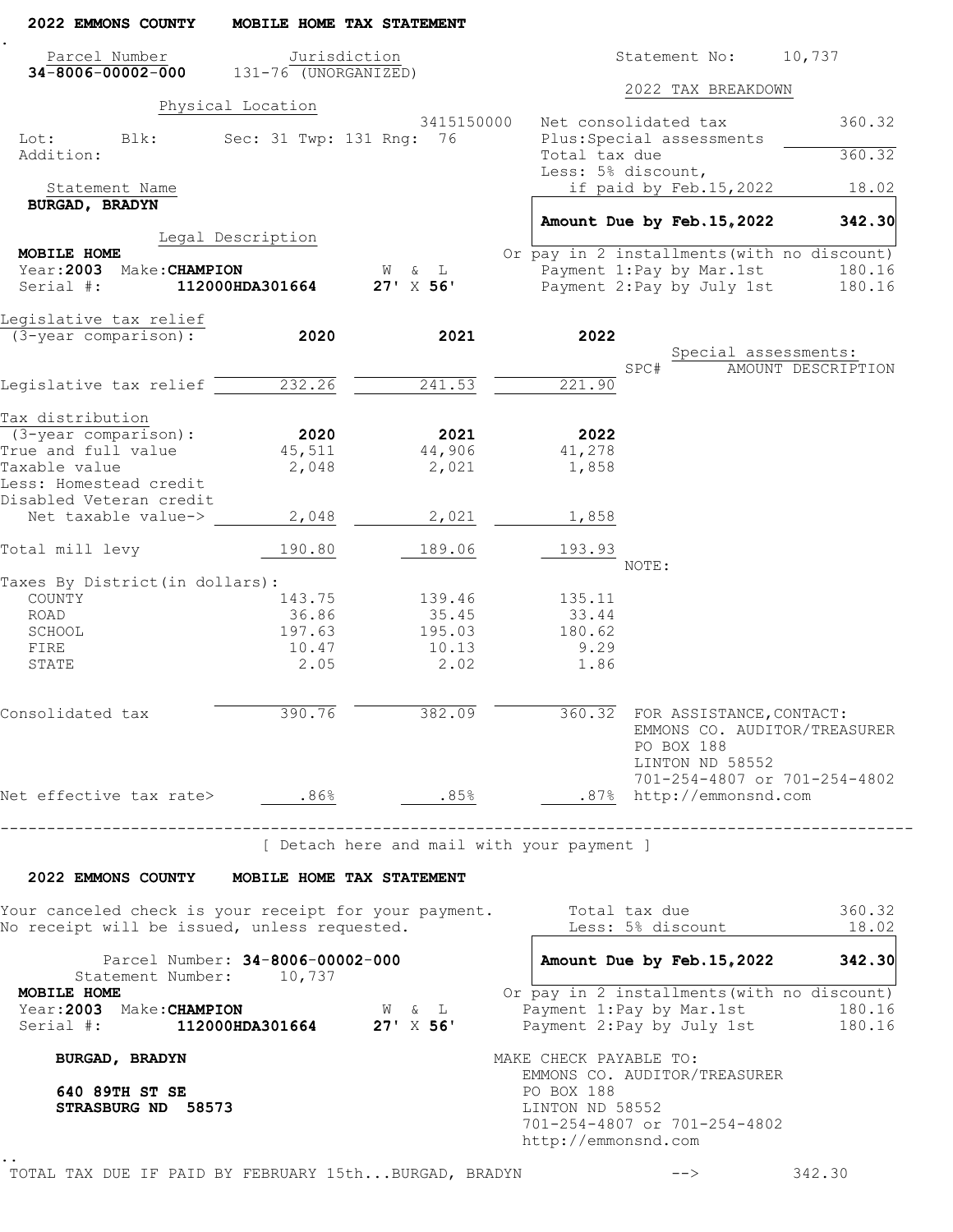| 2022 EMMONS COUNTY                                                                                                          |                                              | MOBILE HOME TAX STATEMENT                               |                                                      |                                                                  |                                                                     |
|-----------------------------------------------------------------------------------------------------------------------------|----------------------------------------------|---------------------------------------------------------|------------------------------------------------------|------------------------------------------------------------------|---------------------------------------------------------------------|
| Parcel Number<br>$42 - 8006 - 00011 - 000$                                                                                  | $130-79$ (UNORGANIZED)                       | Jurisdiction                                            |                                                      | Statement No:                                                    | 10,853                                                              |
|                                                                                                                             |                                              |                                                         |                                                      | 2022 TAX BREAKDOWN                                               |                                                                     |
| Blk:<br>Lot:                                                                                                                | Physical Location<br>Sec: 4 Twp: 130 Rng: 79 | 4215150000                                              | Net consolidated tax                                 | Plus: Special assessments                                        | 601.76                                                              |
| Addition:                                                                                                                   |                                              |                                                         | Total tax due<br>Less: 5% discount,                  |                                                                  | 601.76                                                              |
| Statement Name                                                                                                              |                                              |                                                         |                                                      | if paid by Feb.15,2022                                           | 30.09                                                               |
| CAVENDISH FARMS INC                                                                                                         |                                              |                                                         |                                                      | Amount Due by Feb. 15, 2022                                      | 571.67                                                              |
| MOBILE HOME (ON PARCEL 42-2081)                                                                                             | Legal Description                            |                                                         |                                                      | Or pay in 2 installments (with no discount)                      |                                                                     |
| Year: 2020 Make: CLAYTON                                                                                                    |                                              | W & L                                                   |                                                      | Payment 1: Pay by Mar. 1st                                       | 300.88                                                              |
| Serial #:                                                                                                                   | <b>RED369228MN</b>                           | $16'$ X 76'                                             |                                                      | Payment 2: Pay by July 1st                                       | 300.88                                                              |
| Legislative tax relief                                                                                                      |                                              |                                                         |                                                      |                                                                  |                                                                     |
| (3-year comparison):                                                                                                        | 2020                                         | 2021                                                    | 2022                                                 |                                                                  |                                                                     |
|                                                                                                                             |                                              |                                                         | SPC#                                                 | Special assessments:                                             | AMOUNT DESCRIPTION                                                  |
| Legislative tax relief                                                                                                      |                                              | 381.12                                                  | 370.59                                               |                                                                  |                                                                     |
|                                                                                                                             |                                              |                                                         |                                                      |                                                                  |                                                                     |
| Tax distribution<br>$(3 - year \text{ comparison})$ :                                                                       | 2020                                         | 2021                                                    | 2022                                                 |                                                                  |                                                                     |
| True and full value                                                                                                         |                                              | 70,868                                                  | 68,947                                               |                                                                  |                                                                     |
| Taxable value                                                                                                               |                                              | 3,189                                                   | 3,103                                                |                                                                  |                                                                     |
| Less: Homestead credit                                                                                                      |                                              |                                                         |                                                      |                                                                  |                                                                     |
| Disabled Veteran credit<br>Net taxable value->                                                                              |                                              | 3,189                                                   | 3,103                                                |                                                                  |                                                                     |
|                                                                                                                             |                                              |                                                         |                                                      |                                                                  |                                                                     |
| Total mill levy                                                                                                             |                                              | 189.06                                                  | 193.93<br>NOTE:                                      |                                                                  |                                                                     |
| Taxes By District (in dollars):                                                                                             |                                              |                                                         |                                                      |                                                                  |                                                                     |
| COUNTY                                                                                                                      |                                              | 220.07                                                  | 225.66                                               |                                                                  |                                                                     |
| ROAD                                                                                                                        |                                              | 55.93                                                   | 55.85                                                |                                                                  |                                                                     |
| SCHOOL                                                                                                                      |                                              | 307.74                                                  | 301.64                                               |                                                                  |                                                                     |
| FIRE<br>STATE                                                                                                               |                                              | 15.98<br>3.19                                           | 15.51<br>3.10                                        |                                                                  |                                                                     |
|                                                                                                                             |                                              |                                                         |                                                      |                                                                  |                                                                     |
| Consolidated tax                                                                                                            |                                              | 602.91                                                  |                                                      | 601.76 FOR ASSISTANCE, CONTACT:<br>PO BOX 188<br>LINTON ND 58552 | EMMONS CO. AUDITOR/TREASURER<br>701-254-4807 or 701-254-4802        |
| Net effective tax rate> $\frac{8}{2}$ $\frac{8}{2}$ .85% .87% http://emmonsnd.com                                           |                                              |                                                         |                                                      |                                                                  |                                                                     |
| -----------------------------------                                                                                         |                                              |                                                         |                                                      |                                                                  |                                                                     |
|                                                                                                                             |                                              | [ Detach here and mail with your payment ]              |                                                      |                                                                  |                                                                     |
| 2022 EMMONS COUNTY MOBILE HOME TAX STATEMENT                                                                                |                                              |                                                         |                                                      |                                                                  |                                                                     |
| Your canceled check is your receipt for your payment.         Total tax due<br>No receipt will be issued, unless requested. |                                              |                                                         |                                                      | Less: 5% discount                                                | 601.76<br>30.09                                                     |
|                                                                                                                             | Parcel Number: 42-8006-00011-000             |                                                         |                                                      |                                                                  | Amount Due by Feb. 15, 2022 571.67                                  |
| Statement Number: 10,853<br>MOBILE HOME (ON PARCEL 42-2081)<br>Year: 2020 Make: CLAYTON<br>Serial #: RED369228MN            |                                              | $\mathbb{W}\qquad \&\qquad \mathbb{L}$<br>$16'$ X $76'$ |                                                      | Or pay in 2 installments (with no discount)                      | Payment 1:Pay by Mar.1st 300.88<br>Payment 2:Pay by July 1st 300.88 |
| CAVENDISH FARMS INC                                                                                                         |                                              |                                                         | MAKE CHECK PAYABLE TO:                               |                                                                  |                                                                     |
| 5855 3RD STREET SE<br><b>JAMESTOWN ND 58401</b>                                                                             |                                              |                                                         | PO BOX 188<br>LINTON ND 58552<br>http://emmonsnd.com | EMMONS CO. AUDITOR/TREASURER<br>701-254-4807 or 701-254-4802     |                                                                     |
|                                                                                                                             |                                              |                                                         |                                                      |                                                                  |                                                                     |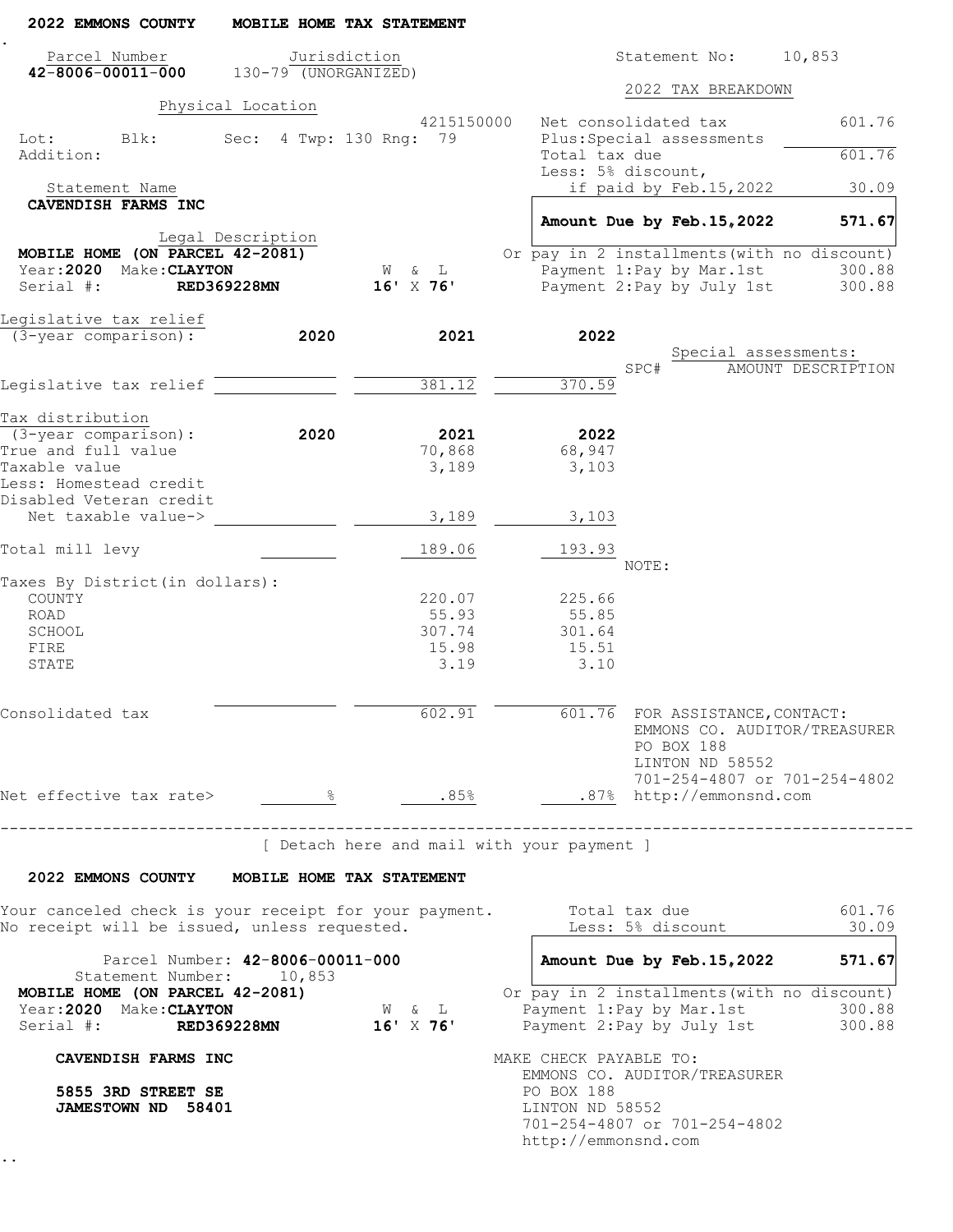| 2022 EMMONS COUNTY                                                                    |                                              | MOBILE HOME TAX STATEMENT                               |                                     |       |                                                                  |                                                                     |
|---------------------------------------------------------------------------------------|----------------------------------------------|---------------------------------------------------------|-------------------------------------|-------|------------------------------------------------------------------|---------------------------------------------------------------------|
| Parcel Number<br>$42 - 8006 - 00012 - 000$                                            | Jurisdiction<br>$130-79$ (UNORGANIZED)       |                                                         |                                     |       | Statement No:                                                    | 10,854                                                              |
|                                                                                       |                                              |                                                         |                                     |       | 2022 TAX BREAKDOWN                                               |                                                                     |
| Blk:<br>Lot:                                                                          | Physical Location<br>Sec: 4 Twp: 130 Rng: 79 | 4215150000                                              | Net consolidated tax                |       | Plus: Special assessments                                        | 601.76                                                              |
| Addition:                                                                             |                                              |                                                         | Total tax due<br>Less: 5% discount, |       |                                                                  | 601.76                                                              |
| Statement Name                                                                        |                                              |                                                         |                                     |       | if paid by Feb.15,2022                                           | 30.09                                                               |
| CAVENDISH FARMS INC                                                                   |                                              |                                                         |                                     |       |                                                                  |                                                                     |
|                                                                                       | Legal Description                            |                                                         |                                     |       | Amount Due by Feb. 15, 2022                                      | 571.67                                                              |
| MOBILE HOME (ON PARCEL 42-2081)                                                       |                                              |                                                         |                                     |       |                                                                  | Or pay in 2 installments (with no discount)                         |
| Year: 2020 Make: CALYTON                                                              |                                              | W & L                                                   |                                     |       | Payment 1: Pay by Mar. 1st                                       | 300.88                                                              |
| Serial #:                                                                             | <b>RED369229MN</b>                           | $16'$ X 76'                                             |                                     |       | Payment 2: Pay by July 1st                                       | 300.88                                                              |
| Legislative tax relief                                                                |                                              |                                                         |                                     |       |                                                                  |                                                                     |
| (3-year comparison):                                                                  | 2020                                         | 2021                                                    | 2022                                |       |                                                                  |                                                                     |
|                                                                                       |                                              |                                                         |                                     | SPC#  | Special assessments:                                             | AMOUNT DESCRIPTION                                                  |
| Legislative tax relief                                                                |                                              | 381.12                                                  | 370.59                              |       |                                                                  |                                                                     |
|                                                                                       |                                              |                                                         |                                     |       |                                                                  |                                                                     |
| Tax distribution                                                                      |                                              |                                                         |                                     |       |                                                                  |                                                                     |
| $(3 - year \text{ comparison})$ :                                                     | 2020                                         | 2021                                                    | 2022                                |       |                                                                  |                                                                     |
| True and full value<br>Taxable value                                                  |                                              | 70,868<br>3,189                                         | 68,947<br>3,103                     |       |                                                                  |                                                                     |
| Less: Homestead credit                                                                |                                              |                                                         |                                     |       |                                                                  |                                                                     |
| Disabled Veteran credit                                                               |                                              |                                                         |                                     |       |                                                                  |                                                                     |
| Net taxable value->                                                                   |                                              | 3,189                                                   | 3,103                               |       |                                                                  |                                                                     |
| Total mill levy                                                                       |                                              | 189.06                                                  | 193.93                              | NOTE: |                                                                  |                                                                     |
| Taxes By District (in dollars):                                                       |                                              |                                                         |                                     |       |                                                                  |                                                                     |
| COUNTY                                                                                |                                              | 220.07                                                  | 225.66                              |       |                                                                  |                                                                     |
| <b>ROAD</b>                                                                           |                                              | 55.93                                                   | 55.85                               |       |                                                                  |                                                                     |
| SCHOOL                                                                                |                                              | 307.74                                                  | 301.64                              |       |                                                                  |                                                                     |
| FIRE                                                                                  |                                              | 15.98                                                   | 15.51                               |       |                                                                  |                                                                     |
| STATE                                                                                 |                                              | 3.19                                                    | 3.10                                |       |                                                                  |                                                                     |
| Consolidated tax                                                                      |                                              | 602.91                                                  |                                     |       | 601.76 FOR ASSISTANCE, CONTACT:<br>PO BOX 188<br>LINTON ND 58552 | EMMONS CO. AUDITOR/TREASURER                                        |
| Net effective tax rate> $\frac{8}{1000}$ $\frac{85}{8}$ .85% .87% http://emmonsnd.com |                                              |                                                         |                                     |       |                                                                  | 701-254-4807 or 701-254-4802                                        |
|                                                                                       |                                              |                                                         |                                     |       |                                                                  |                                                                     |
| -----------------------------------                                                   |                                              | [ Detach here and mail with your payment ]              |                                     |       |                                                                  |                                                                     |
| 2022 EMMONS COUNTY MOBILE HOME TAX STATEMENT                                          |                                              |                                                         |                                     |       |                                                                  |                                                                     |
|                                                                                       |                                              |                                                         |                                     |       |                                                                  |                                                                     |
| No receipt will be issued, unless requested.                                          |                                              |                                                         |                                     |       | Less: 5% discount                                                | 601.76<br>30.09                                                     |
|                                                                                       | Parcel Number: 42-8006-00012-000             |                                                         |                                     |       |                                                                  | Amount Due by Feb. 15, 2022 571.67                                  |
| Statement Number: 10,854<br>MOBILE HOME (ON PARCEL 42-2081)                           |                                              |                                                         |                                     |       |                                                                  | Or pay in 2 installments (with no discount)                         |
| Year: 2020 Make: CALYTON<br>Serial #: RED369229MN                                     |                                              | $\mathbb{W}\qquad \&\qquad \mathbb{L}$<br>$16'$ X $76'$ |                                     |       |                                                                  | Payment 1:Pay by Mar.1st 300.88<br>Payment 2:Pay by July 1st 300.88 |
|                                                                                       |                                              |                                                         |                                     |       |                                                                  |                                                                     |
| CAVENDISH FARMS INC                                                                   |                                              |                                                         | MAKE CHECK PAYABLE TO:              |       | EMMONS CO. AUDITOR/TREASURER                                     |                                                                     |
| 5855 3RD STREET SE<br><b>JAMESTOWN ND 58401</b>                                       |                                              |                                                         | PO BOX 188<br>LINTON ND 58552       |       |                                                                  |                                                                     |
|                                                                                       |                                              |                                                         | http://emmonsnd.com                 |       | 701-254-4807 or 701-254-4802                                     |                                                                     |
|                                                                                       |                                              |                                                         |                                     |       |                                                                  |                                                                     |
|                                                                                       |                                              |                                                         |                                     |       |                                                                  |                                                                     |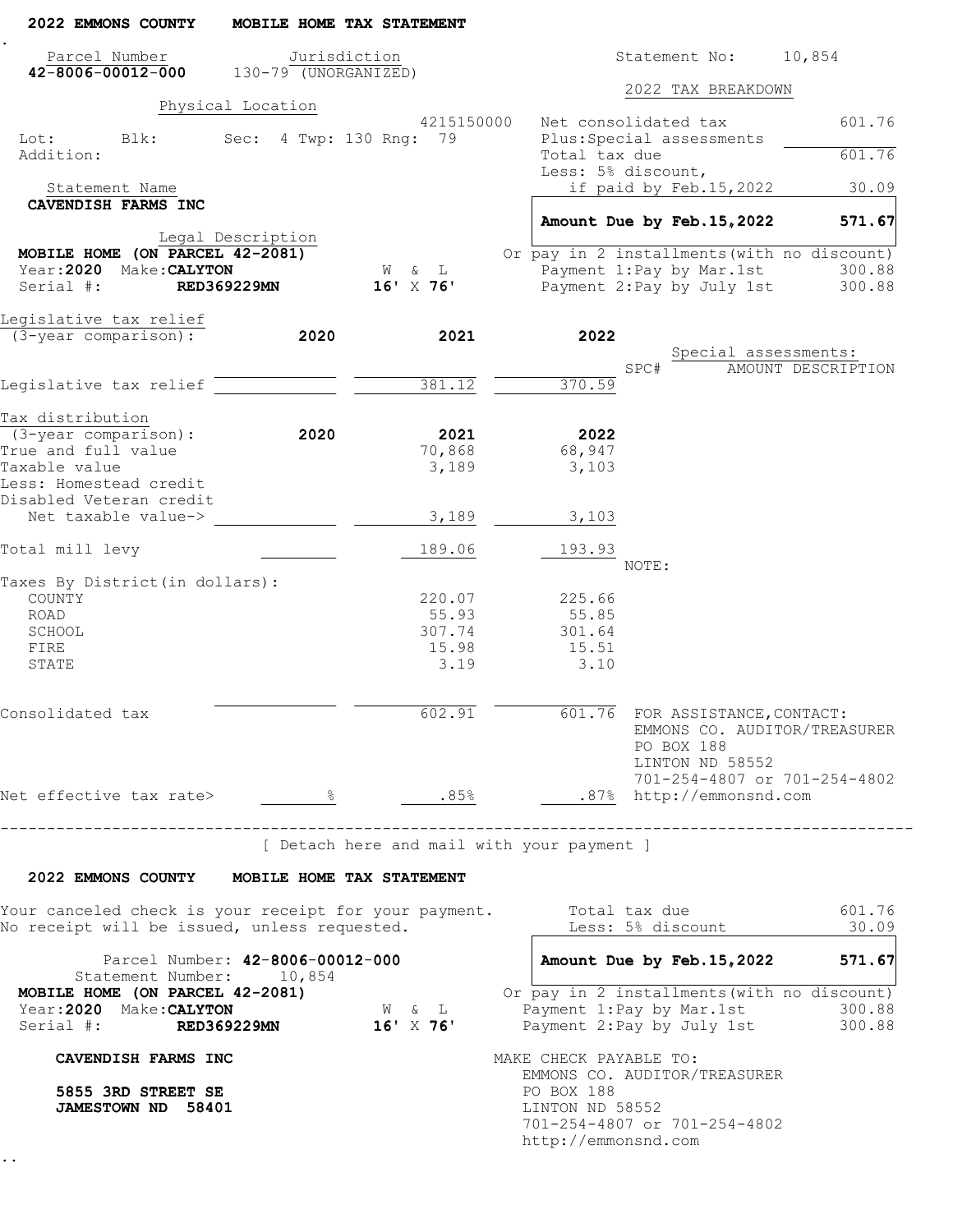| 2022 EMMONS COUNTY                                                                                                          |                                              | MOBILE HOME TAX STATEMENT                  |            |                                        |                                                                            |                                                                     |
|-----------------------------------------------------------------------------------------------------------------------------|----------------------------------------------|--------------------------------------------|------------|----------------------------------------|----------------------------------------------------------------------------|---------------------------------------------------------------------|
| Parcel Number<br>$42 - 8006 - 00013 - 000$                                                                                  | Jurisdiction<br>$130-79$ (UNORGANIZED)       |                                            |            |                                        | Statement No:                                                              | 10,855                                                              |
|                                                                                                                             |                                              |                                            |            |                                        | 2022 TAX BREAKDOWN                                                         |                                                                     |
| Blk:<br>Lot:                                                                                                                | Physical Location<br>Sec: 4 Twp: 130 Rng: 79 | 4215150000                                 |            | Net consolidated tax                   | Plus: Special assessments                                                  | 601.76                                                              |
| Addition:                                                                                                                   |                                              |                                            |            | Total tax due<br>Less: 5% discount,    |                                                                            | 601.76                                                              |
| Statement Name                                                                                                              |                                              |                                            |            |                                        | if paid by Feb.15,2022                                                     | 30.09                                                               |
| CAVENDISH FARMS INC                                                                                                         |                                              |                                            |            |                                        |                                                                            | 571.67                                                              |
| MOBILE HOME (ON PARCEL 42-2081)                                                                                             | Legal Description                            |                                            |            |                                        | Amount Due by Feb. 15, 2022<br>Or pay in 2 installments (with no discount) |                                                                     |
| Year: 2020 Make: CLAYTON                                                                                                    |                                              | W & L                                      |            |                                        | Payment 1: Pay by Mar. 1st                                                 | 300.88                                                              |
| Serial #:                                                                                                                   | <b>RED369230MN</b>                           | $16'$ X 76'                                |            |                                        | Payment 2: Pay by July 1st                                                 | 300.88                                                              |
| Legislative tax relief                                                                                                      |                                              |                                            |            |                                        |                                                                            |                                                                     |
| (3-year comparison):                                                                                                        | 2020                                         | 2021                                       |            | 2022                                   |                                                                            |                                                                     |
|                                                                                                                             |                                              |                                            |            | SPC#                                   | Special assessments:                                                       | AMOUNT DESCRIPTION                                                  |
| Legislative tax relief                                                                                                      |                                              | 381.12                                     |            | 370.59                                 |                                                                            |                                                                     |
|                                                                                                                             |                                              |                                            |            |                                        |                                                                            |                                                                     |
| Tax distribution                                                                                                            |                                              |                                            |            |                                        |                                                                            |                                                                     |
| $(3 - year \text{ comparison})$ :<br>True and full value                                                                    | 2020                                         | 2021<br>70,868                             |            | 2022<br>68,947                         |                                                                            |                                                                     |
| Taxable value                                                                                                               |                                              | 3,189                                      |            | 3,103                                  |                                                                            |                                                                     |
| Less: Homestead credit                                                                                                      |                                              |                                            |            |                                        |                                                                            |                                                                     |
| Disabled Veteran credit                                                                                                     |                                              |                                            |            |                                        |                                                                            |                                                                     |
| Net taxable value->                                                                                                         |                                              | 3,189                                      |            | 3,103                                  |                                                                            |                                                                     |
| Total mill levy                                                                                                             |                                              | 189.06                                     |            | 193.93<br>NOTE:                        |                                                                            |                                                                     |
| Taxes By District (in dollars):                                                                                             |                                              |                                            |            |                                        |                                                                            |                                                                     |
| COUNTY                                                                                                                      |                                              | 220.07                                     |            | 225.66                                 |                                                                            |                                                                     |
| ROAD                                                                                                                        |                                              | 55.93                                      |            | 55.85                                  |                                                                            |                                                                     |
| SCHOOL                                                                                                                      |                                              | 307.74                                     |            | 301.64                                 |                                                                            |                                                                     |
| FIRE                                                                                                                        |                                              | 15.98                                      |            | 15.51                                  |                                                                            |                                                                     |
| STATE                                                                                                                       |                                              | 3.19                                       |            | 3.10                                   |                                                                            |                                                                     |
| Consolidated tax                                                                                                            |                                              | 602.91                                     |            |                                        | 601.76 FOR ASSISTANCE, CONTACT:<br>PO BOX 188<br>LINTON ND 58552           | EMMONS CO. AUDITOR/TREASURER                                        |
|                                                                                                                             |                                              |                                            |            |                                        | 701-254-4807 or 701-254-4802                                               |                                                                     |
| Net effective tax rate> $\frac{8}{2}$ $\frac{8}{2}$ .85% .87% http://emmonsnd.com                                           |                                              |                                            |            |                                        |                                                                            |                                                                     |
| 2022 EMMONS COUNTY MOBILE HOME TAX STATEMENT                                                                                | ----------------------------------           | [ Detach here and mail with your payment ] |            |                                        |                                                                            |                                                                     |
| Your canceled check is your receipt for your payment.         Total tax due<br>No receipt will be issued, unless requested. |                                              |                                            |            |                                        | Less: 5% discount                                                          | 601.76<br>30.09                                                     |
| Statement Number: 10,855                                                                                                    | Parcel Number: 42-8006-00013-000             |                                            |            |                                        |                                                                            | Amount Due by Feb. 15, 2022 571.67                                  |
| MOBILE HOME (ON PARCEL 42-2081)<br>Year: 2020 Make: CLAYTON<br>Serial #: RED369230MN                                        |                                              | W & L<br>$16'$ X $76'$                     |            |                                        | Or pay in 2 installments (with no discount)                                | Payment 1:Pay by Mar.1st 300.88<br>Payment 2:Pay by July 1st 300.88 |
| CAVENDISH FARMS INC                                                                                                         |                                              |                                            |            | MAKE CHECK PAYABLE TO:                 |                                                                            |                                                                     |
| 5855 3RD STREET SE<br><b>JAMESTOWN ND 58401</b>                                                                             |                                              |                                            | PO BOX 188 | LINTON ND 58552<br>http://emmonsnd.com | EMMONS CO. AUDITOR/TREASURER<br>701-254-4807 or 701-254-4802               |                                                                     |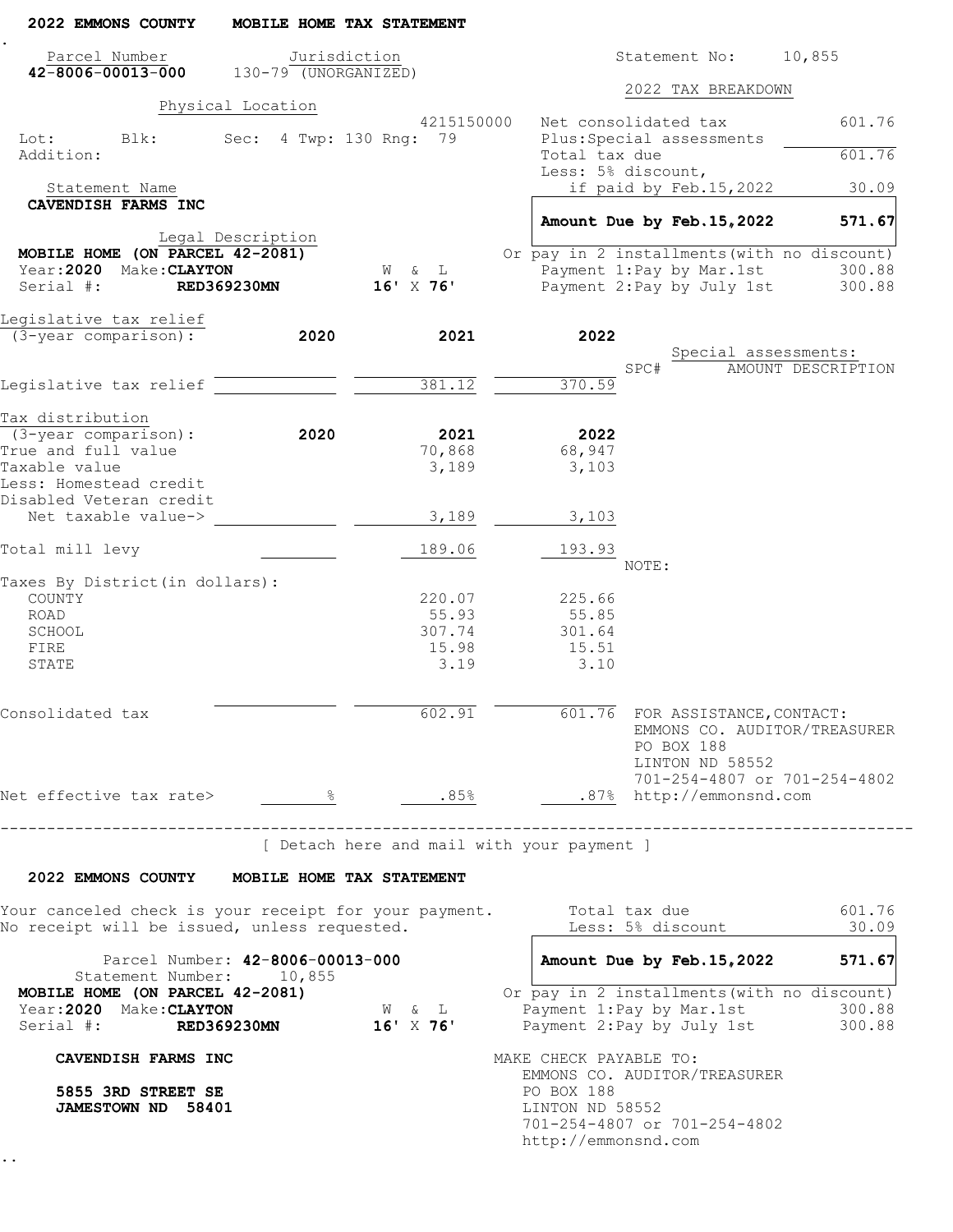| 2022 EMMONS COUNTY                                                                                                          |                                              | MOBILE HOME TAX STATEMENT                  |                                                      |       |                                                                  |                                                                                                                    |
|-----------------------------------------------------------------------------------------------------------------------------|----------------------------------------------|--------------------------------------------|------------------------------------------------------|-------|------------------------------------------------------------------|--------------------------------------------------------------------------------------------------------------------|
| Parcel Number<br>$42 - 8006 - 00014 - 000$                                                                                  | $130-79$ (UNORGANIZED)                       | Jurisdiction                               |                                                      |       | Statement No:                                                    | 10,856                                                                                                             |
|                                                                                                                             |                                              |                                            |                                                      |       | 2022 TAX BREAKDOWN                                               |                                                                                                                    |
| Blk:<br>Lot:                                                                                                                | Physical Location<br>Sec: 4 Twp: 130 Rng: 79 | 4215150000                                 | Net consolidated tax                                 |       | Plus: Special assessments                                        | 601.76                                                                                                             |
| Addition:                                                                                                                   |                                              |                                            | Total tax due<br>Less: 5% discount,                  |       |                                                                  | 601.76                                                                                                             |
| Statement Name                                                                                                              |                                              |                                            |                                                      |       | if paid by Feb.15,2022                                           | 30.09                                                                                                              |
| CAVENDISH FARMS INC                                                                                                         |                                              |                                            |                                                      |       |                                                                  | 571.67                                                                                                             |
| MOBILE HOME (ON PARCEL 42/2081)                                                                                             | Legal Description                            |                                            |                                                      |       | Amount Due by Feb. 15, 2022                                      | Or pay in 2 installments (with no discount)                                                                        |
| Year: 2020 Make: CLAYTON                                                                                                    |                                              | W & L                                      |                                                      |       | Payment 1: Pay by Mar. 1st                                       | 300.88                                                                                                             |
| Serial #:                                                                                                                   | <b>RED369231MN</b>                           | $16'$ X 76'                                |                                                      |       | Payment 2: Pay by July 1st                                       | 300.88                                                                                                             |
| Legislative tax relief                                                                                                      |                                              |                                            |                                                      |       |                                                                  |                                                                                                                    |
| (3-year comparison):                                                                                                        | 2020                                         | 2021                                       | 2022                                                 |       |                                                                  |                                                                                                                    |
|                                                                                                                             |                                              |                                            |                                                      | SPC#  | Special assessments:                                             | AMOUNT DESCRIPTION                                                                                                 |
| Legislative tax relief                                                                                                      |                                              | 381.12                                     | 370.59                                               |       |                                                                  |                                                                                                                    |
|                                                                                                                             |                                              |                                            |                                                      |       |                                                                  |                                                                                                                    |
| Tax distribution<br>$(3 - year \text{ comparison})$ :                                                                       | 2020                                         | 2021                                       | 2022                                                 |       |                                                                  |                                                                                                                    |
| True and full value                                                                                                         |                                              | 70,868                                     | 68,947                                               |       |                                                                  |                                                                                                                    |
| Taxable value                                                                                                               |                                              | 3,189                                      | 3,103                                                |       |                                                                  |                                                                                                                    |
| Less: Homestead credit                                                                                                      |                                              |                                            |                                                      |       |                                                                  |                                                                                                                    |
| Disabled Veteran credit                                                                                                     |                                              |                                            |                                                      |       |                                                                  |                                                                                                                    |
| Net taxable value->                                                                                                         |                                              | 3,189                                      | 3,103                                                |       |                                                                  |                                                                                                                    |
| Total mill levy                                                                                                             |                                              | 189.06                                     | 193.93                                               | NOTE: |                                                                  |                                                                                                                    |
| Taxes By District (in dollars):                                                                                             |                                              |                                            |                                                      |       |                                                                  |                                                                                                                    |
| COUNTY                                                                                                                      |                                              | 220.07                                     | 225.66                                               |       |                                                                  |                                                                                                                    |
| ROAD                                                                                                                        |                                              | 55.93                                      | 55.85                                                |       |                                                                  |                                                                                                                    |
| SCHOOL                                                                                                                      |                                              | 307.74                                     | 301.64                                               |       |                                                                  |                                                                                                                    |
| FIRE<br>STATE                                                                                                               |                                              | 15.98<br>3.19                              | 15.51<br>3.10                                        |       |                                                                  |                                                                                                                    |
|                                                                                                                             |                                              |                                            |                                                      |       |                                                                  |                                                                                                                    |
| Consolidated tax                                                                                                            |                                              | 602.91                                     |                                                      |       | 601.76 FOR ASSISTANCE, CONTACT:<br>PO BOX 188<br>LINTON ND 58552 | EMMONS CO. AUDITOR/TREASURER<br>701-254-4807 or 701-254-4802                                                       |
| Net effective tax rate> $\frac{8}{2}$ $\frac{8}{2}$ .85% .87% http://emmonsnd.com                                           |                                              |                                            |                                                      |       |                                                                  |                                                                                                                    |
| -----------------------------------                                                                                         |                                              | [ Detach here and mail with your payment ] |                                                      |       |                                                                  |                                                                                                                    |
|                                                                                                                             |                                              |                                            |                                                      |       |                                                                  |                                                                                                                    |
| 2022 EMMONS COUNTY MOBILE HOME TAX STATEMENT                                                                                |                                              |                                            |                                                      |       |                                                                  |                                                                                                                    |
| Your canceled check is your receipt for your payment.         Total tax due<br>No receipt will be issued, unless requested. |                                              |                                            |                                                      |       | Less: 5% discount                                                | 601.76<br>30.09                                                                                                    |
|                                                                                                                             | Parcel Number: 42-8006-00014-000             |                                            |                                                      |       |                                                                  | Amount Due by Feb. 15, 2022 571.67                                                                                 |
| Statement Number: 10,856                                                                                                    |                                              |                                            |                                                      |       |                                                                  |                                                                                                                    |
| MOBILE HOME (ON PARCEL 42/2081)<br>Year: 2020 Make: CLAYTON<br>Serial #: RED369231MN                                        |                                              | W & L<br>$16'$ X $76'$                     |                                                      |       |                                                                  | Or pay in 2 installments (with no discount)<br>Payment 1:Pay by Mar.1st 300.88<br>Payment 2:Pay by July 1st 300.88 |
| CAVENDISH FARMS INC                                                                                                         |                                              |                                            | MAKE CHECK PAYABLE TO:                               |       |                                                                  |                                                                                                                    |
| 5855 3RD STREET SE<br><b>JAMESTOWN ND 58401</b>                                                                             |                                              |                                            | PO BOX 188<br>LINTON ND 58552<br>http://emmonsnd.com |       | EMMONS CO. AUDITOR/TREASURER<br>701-254-4807 or 701-254-4802     |                                                                                                                    |
|                                                                                                                             |                                              |                                            |                                                      |       |                                                                  |                                                                                                                    |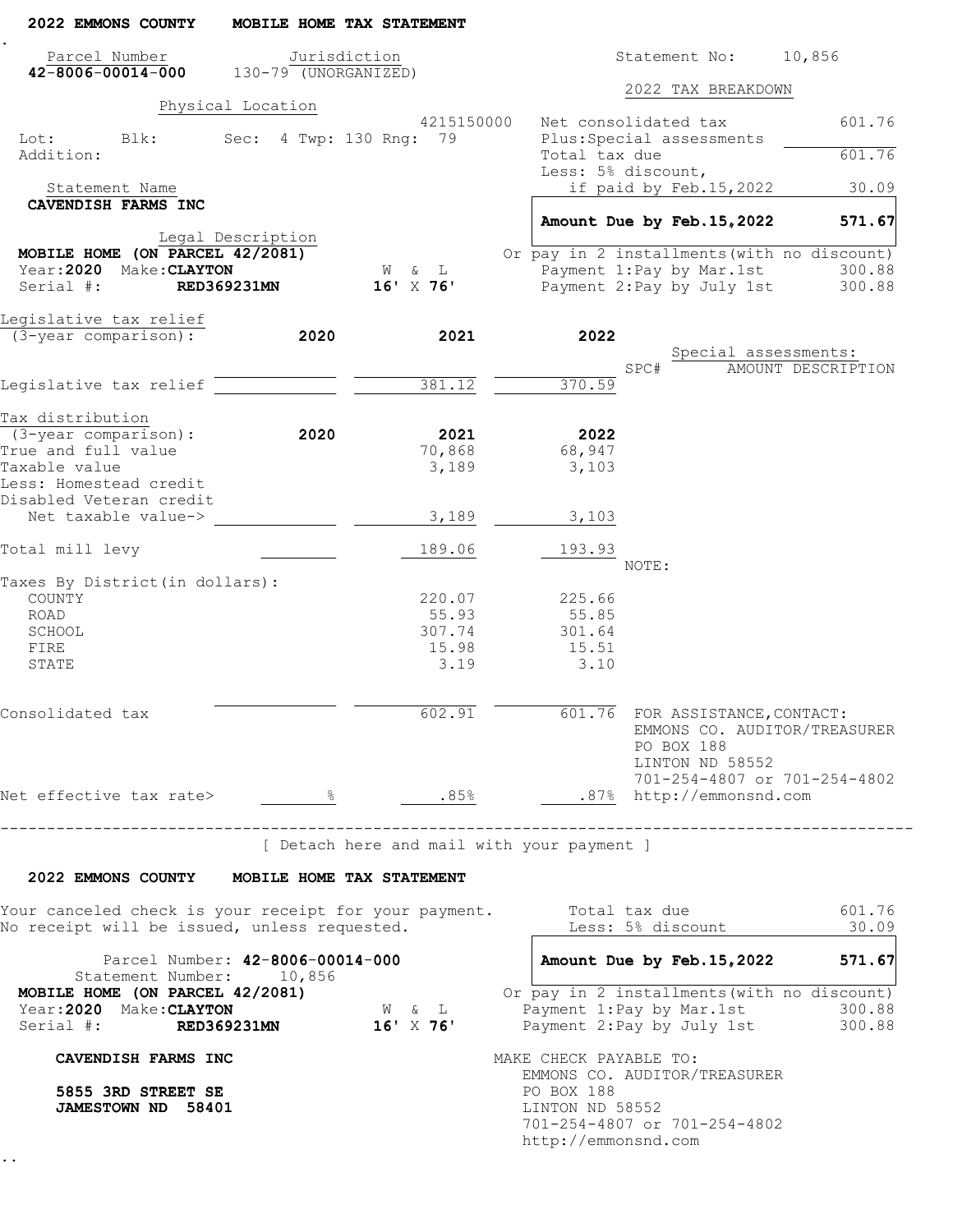| 2022 EMMONS COUNTY                                                                                                  |                                              | MOBILE HOME TAX STATEMENT                             |                                                                                |                                                                                                                    |                             |
|---------------------------------------------------------------------------------------------------------------------|----------------------------------------------|-------------------------------------------------------|--------------------------------------------------------------------------------|--------------------------------------------------------------------------------------------------------------------|-----------------------------|
| Parcel Number<br>$42 - 8006 - 00015 - 000$                                                                          | Jurisdiction<br>$130-79$ (UNORGANIZED)       |                                                       |                                                                                | Statement No: 10,857                                                                                               |                             |
|                                                                                                                     |                                              |                                                       |                                                                                | 2022 TAX BREAKDOWN                                                                                                 |                             |
| Lot:<br>Blk:                                                                                                        | Physical Location<br>Sec: 4 Twp: 130 Rng: 79 | 4215150000                                            |                                                                                | Net consolidated tax<br>Plus: Special assessments                                                                  | 601.76                      |
| Addition:                                                                                                           |                                              |                                                       | Total tax due                                                                  | Less: 5% discount,                                                                                                 | 601.76                      |
| Statement Name                                                                                                      |                                              |                                                       |                                                                                | if paid by Feb.15,2022                                                                                             | 30.09                       |
| CAVENDISH FARMS INC                                                                                                 |                                              |                                                       |                                                                                | Amount Due by Feb. 15, 2022                                                                                        | 571.67                      |
|                                                                                                                     | Legal Description                            |                                                       |                                                                                |                                                                                                                    |                             |
| MOBILE HOME ( ON PARCEL 42-2081)                                                                                    |                                              |                                                       |                                                                                | Or pay in 2 installments (with no discount)                                                                        |                             |
| Year: 2020 Make: CLAYTON                                                                                            |                                              | W & L                                                 |                                                                                | Payment 1: Pay by Mar. 1st                                                                                         | 300.88                      |
| Serial #:                                                                                                           | <b>RED369232MN</b>                           | $16'$ X 76'                                           |                                                                                | Payment 2: Pay by July 1st                                                                                         | 300.88                      |
| Legislative tax relief                                                                                              |                                              |                                                       |                                                                                |                                                                                                                    |                             |
| $(3 - \overline{year} \text{ comparison})$ :                                                                        | 2020                                         | 2021                                                  | 2022                                                                           |                                                                                                                    |                             |
|                                                                                                                     |                                              |                                                       |                                                                                | Special assessments:<br>SPC#                                                                                       | AMOUNT DESCRIPTION          |
| Legislative tax relief                                                                                              |                                              | 381.12                                                | 370.59                                                                         |                                                                                                                    |                             |
|                                                                                                                     |                                              |                                                       |                                                                                |                                                                                                                    |                             |
| Tax distribution                                                                                                    |                                              |                                                       |                                                                                |                                                                                                                    |                             |
| $(3 - year \text{ comparison})$ :<br>True and full value                                                            | 2020                                         | 2021<br>70,868                                        | 2022<br>68,947                                                                 |                                                                                                                    |                             |
| Taxable value                                                                                                       |                                              | 3,189                                                 | 3,103                                                                          |                                                                                                                    |                             |
| Less: Homestead credit                                                                                              |                                              |                                                       |                                                                                |                                                                                                                    |                             |
| Disabled Veteran credit                                                                                             |                                              |                                                       |                                                                                |                                                                                                                    |                             |
| Net taxable value->                                                                                                 |                                              | 3,189                                                 | 3,103                                                                          |                                                                                                                    |                             |
| Total mill levy                                                                                                     |                                              | 189.06                                                | 193.93                                                                         | NOTE:                                                                                                              |                             |
| Taxes By District (in dollars):                                                                                     |                                              |                                                       |                                                                                |                                                                                                                    |                             |
| COUNTY                                                                                                              |                                              | 220.07                                                | 225.66                                                                         |                                                                                                                    |                             |
| ROAD                                                                                                                |                                              | 55.93                                                 | 55.85                                                                          |                                                                                                                    |                             |
| SCHOOL                                                                                                              |                                              | 307.74                                                | 301.64                                                                         |                                                                                                                    |                             |
| FIRE                                                                                                                |                                              | 15.98                                                 | 15.51                                                                          |                                                                                                                    |                             |
| STATE                                                                                                               |                                              | 3.19                                                  | 3.10                                                                           |                                                                                                                    |                             |
| Consolidated tax                                                                                                    |                                              | 602.91                                                |                                                                                | 601.76 FOR ASSISTANCE, CONTACT:<br>EMMONS CO. AUDITOR/TREASURER<br>PO BOX 188<br>LINTON ND 58552                   |                             |
|                                                                                                                     |                                              |                                                       |                                                                                | 701-254-4807 or 701-254-4802                                                                                       |                             |
| Net effective tax rate> $\frac{8}{1000}$ $\frac{85}{8}$ .85% .87% http://emmonsnd.com                               |                                              |                                                       |                                                                                |                                                                                                                    |                             |
|                                                                                                                     |                                              | [ Detach here and mail with your payment ]            |                                                                                | -------------------------------------                                                                              |                             |
| 2022 EMMONS COUNTY MOBILE HOME TAX STATEMENT                                                                        |                                              |                                                       |                                                                                |                                                                                                                    |                             |
| Your canceled check is your receipt for your payment. Total tax due<br>No receipt will be issued, unless requested. |                                              |                                                       |                                                                                | Less: 5% discount _____                                                                                            | 601.76<br>$\frac{30.09}{2}$ |
| Statement Number: 10,857                                                                                            | Parcel Number: 42-8006-00015-000             |                                                       |                                                                                | Amount Due by Feb. 15, 2022 571.67                                                                                 |                             |
| MOBILE HOME ( ON PARCEL 42-2081)<br>Year: 2020 Make: CLAYTON<br>Serial #: RED369232MN                               |                                              | $\mathbb{W}\qquad \&\qquad \mathbb{L}$<br>$16'$ X 76' |                                                                                | Or pay in 2 installments (with no discount)<br>Payment 1:Pay by Mar.1st 300.88<br>Payment 2:Pay by July 1st 300.88 |                             |
|                                                                                                                     |                                              |                                                       |                                                                                |                                                                                                                    |                             |
| CAVENDISH FARMS INC<br>5855 3RD STREET SE<br><b>JAMESTOWN ND 58401</b>                                              |                                              |                                                       | MAKE CHECK PAYABLE TO:<br>PO BOX 188<br>LINTON ND 58552<br>http://emmonsnd.com | EMMONS CO. AUDITOR/TREASURER<br>701-254-4807 or 701-254-4802                                                       |                             |
| TOTAL TAX DUE IF PAID BY FEBRUARY 15thCAVENDISH FARMS INC                                                           |                                              |                                                       |                                                                                | $--\rangle$ and $--\rangle$                                                                                        | 2,858.35                    |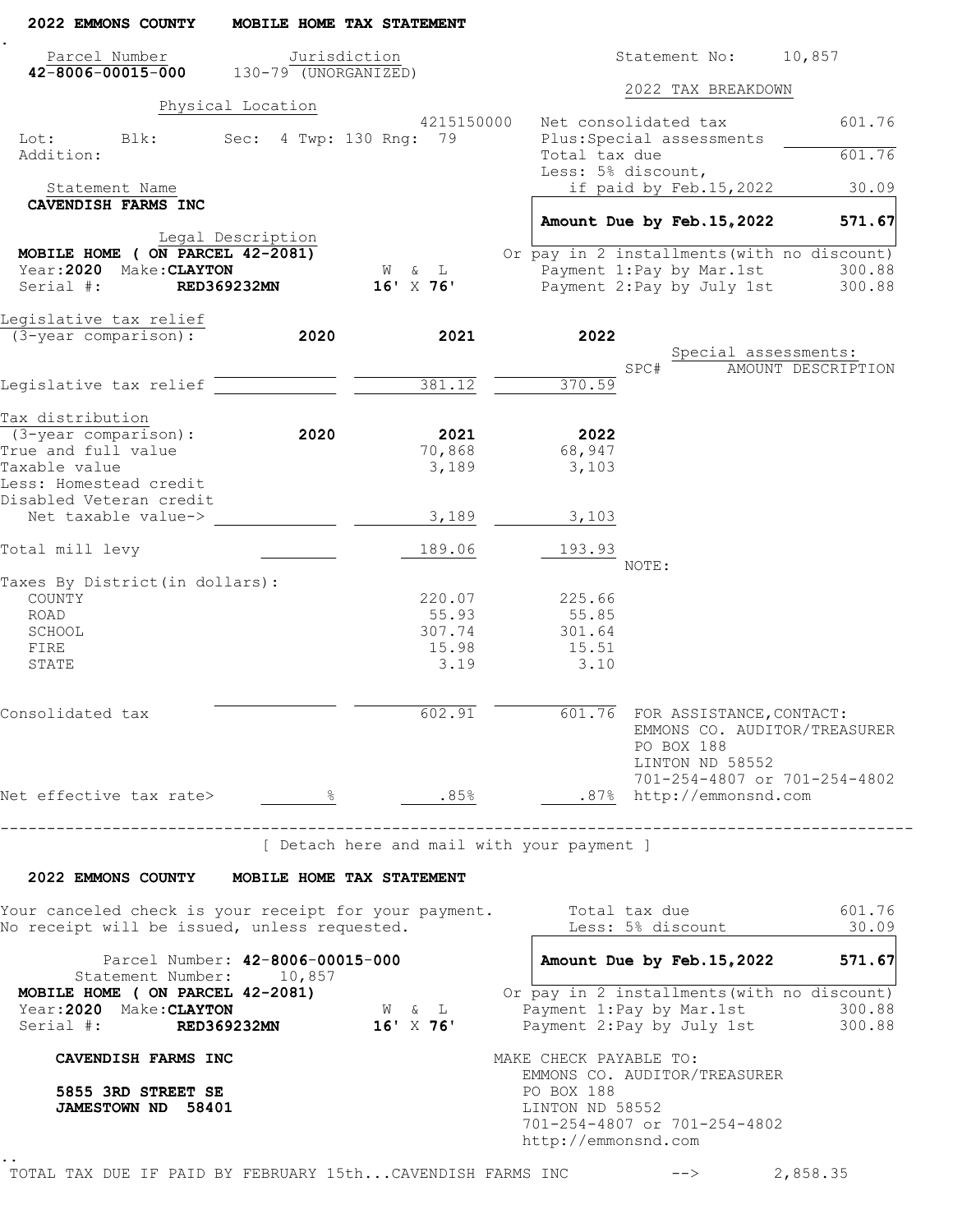| 2022 EMMONS COUNTY                                                                                                                                             | MOBILE HOME TAX STATEMENT         |                                            |                                                                                                                                                |                               |                                    |
|----------------------------------------------------------------------------------------------------------------------------------------------------------------|-----------------------------------|--------------------------------------------|------------------------------------------------------------------------------------------------------------------------------------------------|-------------------------------|------------------------------------|
| Parcel Number                                                                                                                                                  | Jurisdiction                      |                                            |                                                                                                                                                | Statement No:                 | 10,655                             |
| $11 - 8006 - 00012 - 000$                                                                                                                                      | $135 - 75$ (UNORGANIZED)          |                                            |                                                                                                                                                | 2022 TAX BREAKDOWN            |                                    |
|                                                                                                                                                                | Physical Location                 |                                            |                                                                                                                                                |                               |                                    |
| Lot:<br>Blk:                                                                                                                                                   | Sec: 14 Twp: 135 Rng: 75          | 1102070000                                 | Net consolidated tax<br>Plus: Special assessments                                                                                              |                               | 417.03                             |
| Addition:                                                                                                                                                      |                                   |                                            | Total tax due                                                                                                                                  |                               | 417.03                             |
|                                                                                                                                                                |                                   |                                            | Less: 5% discount,                                                                                                                             |                               |                                    |
| Statement Name                                                                                                                                                 |                                   |                                            |                                                                                                                                                | if paid by Feb.15,2022        | 20.85                              |
| CORELOGIC TAX SERVICE                                                                                                                                          |                                   |                                            | Amount Due by Feb. 15, 2022                                                                                                                    |                               | 396.18                             |
|                                                                                                                                                                | Legal Description                 |                                            |                                                                                                                                                |                               |                                    |
| MOBILE HOME (ON PARCEL 11-6180)                                                                                                                                |                                   |                                            | Or pay in 2 installments (with no discount)                                                                                                    |                               |                                    |
| Year: 2019 Make: HIGHLAND WALNUT CREE W & L                                                                                                                    |                                   |                                            | Payment 1:Pay by Mar.1st                                                                                                                       |                               | 208.52                             |
| Serial #:                                                                                                                                                      | 290-000-HA-0026                   | 15' X 76'                                  | Payment 2: Pay by July 1st                                                                                                                     |                               | 208.51                             |
| Legislative tax relief                                                                                                                                         |                                   |                                            |                                                                                                                                                |                               |                                    |
| (3-year comparison):                                                                                                                                           | 2020                              | 2021                                       | 2022                                                                                                                                           |                               |                                    |
|                                                                                                                                                                |                                   |                                            |                                                                                                                                                |                               | Special assessments:               |
| Legislative tax relief                                                                                                                                         | 258.58                            | 339.45                                     | SPC#<br>333.10                                                                                                                                 |                               | AMOUNT DESCRIPTION                 |
|                                                                                                                                                                |                                   |                                            |                                                                                                                                                |                               |                                    |
| Tax distribution                                                                                                                                               |                                   |                                            |                                                                                                                                                |                               |                                    |
| $(3 - year \text{ comparison})$ :                                                                                                                              | 2020                              | 2021                                       | 2022                                                                                                                                           |                               |                                    |
| True and full value                                                                                                                                            | 48,222                            | 60,222                                     | 59,134                                                                                                                                         |                               |                                    |
| Taxable value                                                                                                                                                  | 2,170                             | 2,710                                      | 2,661                                                                                                                                          |                               |                                    |
| Less: Homestead credit<br>Disabled Veteran credit                                                                                                              |                                   |                                            |                                                                                                                                                |                               |                                    |
| Net taxable value->                                                                                                                                            | 2,170                             | 2,710                                      | 2,661                                                                                                                                          |                               |                                    |
| Total mill levy                                                                                                                                                | 155.78                            | 152.55                                     | 156.72                                                                                                                                         |                               |                                    |
| Taxes By District (in dollars):                                                                                                                                |                                   |                                            | NOTE:                                                                                                                                          |                               |                                    |
| COUNTY                                                                                                                                                         | 152.31                            | 187.02                                     | 193.51                                                                                                                                         |                               |                                    |
| ROAD                                                                                                                                                           | 39.06                             | 47.53                                      | 47.90                                                                                                                                          |                               |                                    |
| SCHOOL                                                                                                                                                         | 133.56                            | 162.60                                     | 159.66                                                                                                                                         |                               |                                    |
| FIRE                                                                                                                                                           | 10.94                             | 13.55                                      | 13.30                                                                                                                                          |                               |                                    |
| STATE                                                                                                                                                          | 2.17                              | 2.71                                       | 2.66                                                                                                                                           |                               |                                    |
| Consolidated tax                                                                                                                                               | 338.04                            | 413.41                                     | 417.03 FOR ASSISTANCE, CONTACT:                                                                                                                | PO BOX 188<br>LINTON ND 58552 | EMMONS CO. AUDITOR/TREASURER       |
| Net effective tax rate> .70% .68% .70% http://emmonsnd.com                                                                                                     |                                   |                                            |                                                                                                                                                |                               | 701-254-4807 or 701-254-4802       |
|                                                                                                                                                                | --------------------------------- |                                            |                                                                                                                                                |                               |                                    |
|                                                                                                                                                                |                                   | [ Detach here and mail with your payment ] |                                                                                                                                                |                               |                                    |
| 2022 EMMONS COUNTY MOBILE HOME TAX STATEMENT                                                                                                                   |                                   |                                            |                                                                                                                                                |                               |                                    |
| Your canceled check is your receipt for your payment.<br>No receipt will be issued, unless requested.                                                          |                                   |                                            | Total tax due                                                                                                                                  | Less: 5% discount             | 417.03<br>20.85                    |
| Statement Number: 10,655                                                                                                                                       | Parcel Number: 11-8006-00012-000  |                                            |                                                                                                                                                |                               | Amount Due by Feb. 15, 2022 396.18 |
| MOBILE HOME (ON PARCEL 11-6180)<br>Year: 2019 Make: HIGHLAND WALNUT CREE W & L<br>Serial #: <b>290-000-HA-0026</b> 15' X 76' Payment 2: Pay by July 1st 208.51 |                                   |                                            | Or pay in 2 installments (with no discount)<br>Payment 1: Pay by Mar. 1st 208.52                                                               |                               |                                    |
| CORELOGIC TAX SERVICE<br>ATTN TAX DEPARTMENT<br>3001 HACKBERRY ROAD<br>IRVING TX 75063                                                                         |                                   |                                            | MAKE CHECK PAYABLE TO:<br>EMMONS CO. AUDITOR/TREASURER<br>PO BOX 188<br>LINTON ND 58552<br>701-254-4807 or 701-254-4802<br>http://emmonsnd.com |                               |                                    |
| TOTAL TAX DUE IF PAID BY FEBRUARY 15thCORELOGIC TAX SERVICE --> 396.18                                                                                         |                                   |                                            |                                                                                                                                                |                               |                                    |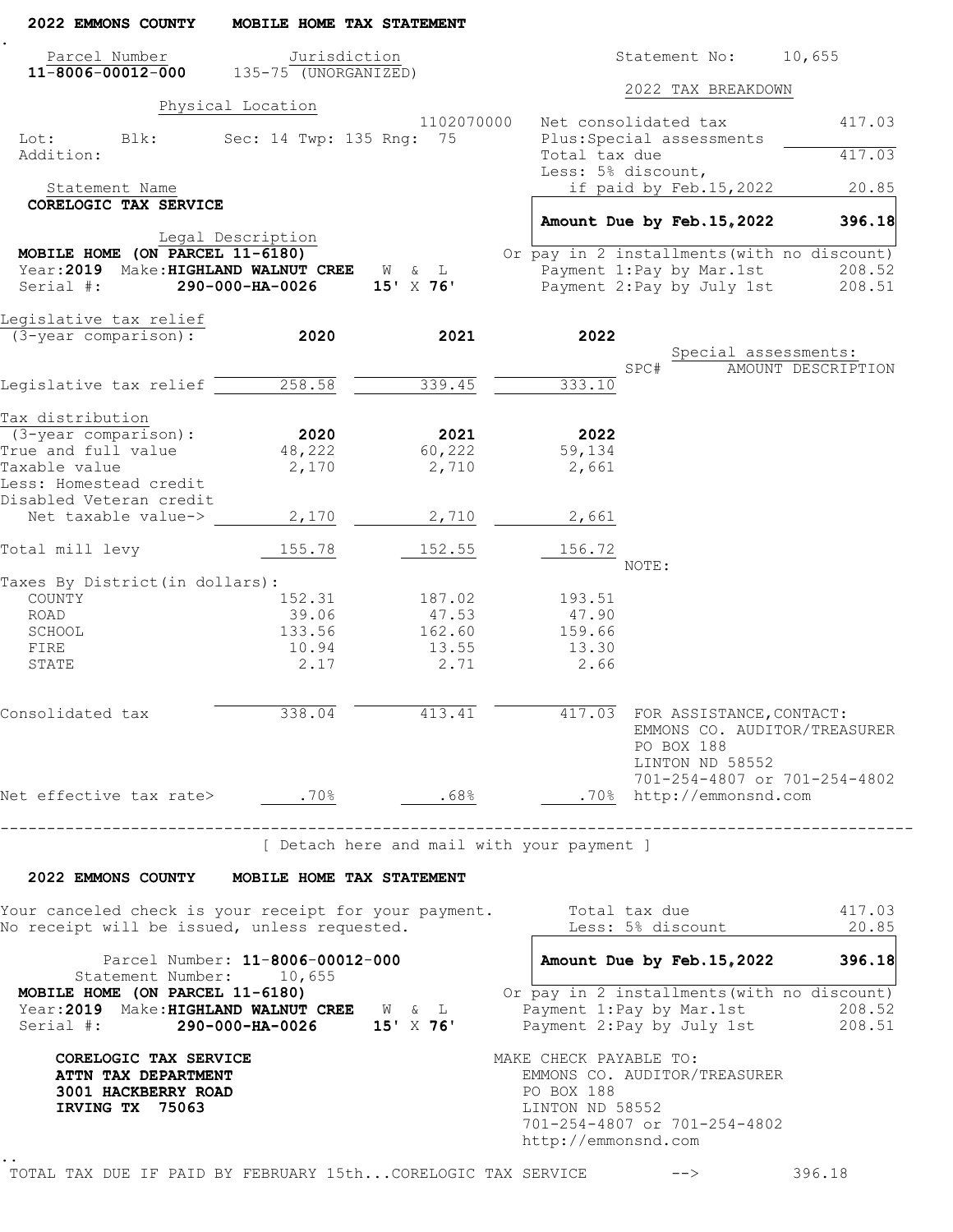| 2022 EMMONS COUNTY                                                                                    |                   | MOBILE HOME TAX STATEMENT          |                                                                                                                                                |
|-------------------------------------------------------------------------------------------------------|-------------------|------------------------------------|------------------------------------------------------------------------------------------------------------------------------------------------|
| Parcel Number                                                                                         |                   | Jurisdiction                       | Statement No:<br>9,454                                                                                                                         |
| $52 - 8004 - 00004 - 000$                                                                             | LINTON CITY       |                                    | 2022 TAX BREAKDOWN                                                                                                                             |
|                                                                                                       | Physical Location |                                    |                                                                                                                                                |
| Lot: 1<br>Blk:<br>Addition:                                                                           | Sec:<br>Twp:      | Rng:                               | Net consolidated tax<br>Plus: Special assessments<br>Total tax due<br>70.90                                                                    |
| Statement Name                                                                                        |                   |                                    | Less: 5% discount,<br>if paid by Feb.15,2022<br>3.55                                                                                           |
| <b>EMMONS COUNTY</b>                                                                                  |                   |                                    | 67.35<br>Amount Due by Feb. 15, 2022                                                                                                           |
|                                                                                                       | Legal Description |                                    |                                                                                                                                                |
| MOBILE HOME (ON LOT 116 SUNRISE MH PARK)                                                              |                   |                                    | Or pay in 2 installments (with no discount)                                                                                                    |
| Year:<br>Make:<br>Serial #:                                                                           |                   | W & L<br>$'$ X<br>$\sim$ 100 $\pm$ | Payment 1: Pay by Mar. 1st<br>35.45<br>Payment 2: Pay by July 1st 35.45<br>*PRIOR YRS ALSO DUE                                                 |
| Legislative tax relief                                                                                |                   |                                    |                                                                                                                                                |
| (3-year comparison):                                                                                  | 2020              | 2021                               | 2022<br>Special assessments:<br>SPC#<br>AMOUNT DESCRIPTION                                                                                     |
| Legislative tax relief                                                                                | 28.02             | 32.25                              |                                                                                                                                                |
|                                                                                                       |                   |                                    |                                                                                                                                                |
| Tax distribution<br>$(3 - year \text{ comparison})$ :                                                 | 2020              | 2021                               | 2022                                                                                                                                           |
| True and full value                                                                                   | 5,613             | 6,126                              |                                                                                                                                                |
| Taxable value                                                                                         | 253               | 276                                |                                                                                                                                                |
| Less: Homestead credit                                                                                |                   |                                    |                                                                                                                                                |
| Disabled Veteran credit<br>Net taxable value->                                                        | 253               | 276                                | 276                                                                                                                                            |
|                                                                                                       |                   |                                    |                                                                                                                                                |
| Total mill levy                                                                                       | 259.68            | 256.87                             | NOTE:                                                                                                                                          |
| Taxes By District (in dollars):                                                                       |                   |                                    |                                                                                                                                                |
|                                                                                                       | 17.76             | 19.05                              |                                                                                                                                                |
|                                                                                                       | 22.15             | 23.20                              |                                                                                                                                                |
|                                                                                                       | 16.59<br>1.32     | 18.67<br>1.38                      |                                                                                                                                                |
|                                                                                                       | 7.63              | 8.32                               |                                                                                                                                                |
|                                                                                                       | .25               | .28                                |                                                                                                                                                |
| Consolidated tax                                                                                      | 65.70             | 70.90                              | FOR ASSISTANCE, CONTACT:<br>EMMONS CO. AUDITOR/TREASURER<br>PO BOX 188<br>LINTON ND 58552                                                      |
| Net effective tax rate> $1.17%$ 1.17% 1.15%                                                           |                   |                                    | 701-254-4807 or 701-254-4802<br>% http://emmonsnd.com                                                                                          |
| ___________________                                                                                   |                   |                                    |                                                                                                                                                |
|                                                                                                       |                   |                                    | [ Detach here and mail with your payment ]                                                                                                     |
| 2022 EMMONS COUNTY MOBILE HOME TAX STATEMENT                                                          |                   |                                    | *PRIOR YRS ALSO DUE                                                                                                                            |
| Your canceled check is your receipt for your payment.<br>No receipt will be issued, unless requested. |                   |                                    | Total tax due<br>70.90<br>Less: 5% discount<br>3.55                                                                                            |
| Parcel Number: 52-8004-00004-000<br>Statement Number: 9,454                                           |                   |                                    | Amount Due by Feb. 15, 2022<br>67.35                                                                                                           |
| MOBILE HOME (ON LOT 116 SUNRISE MH PARK)<br>Year:<br>Make:<br>Serial #:                               |                   |                                    | Or pay in 2 installments (with no discount)<br>W & L Payment 1: Pay by Mar. 1st<br>35.45<br>V X ' Payment 2: Pay by July 1st<br>35.45          |
| <b>EMMONS COUNTY</b><br>TAX DEED PROPERTIES<br>PO BOX 129<br>LINTON ND 58552                          |                   |                                    | MAKE CHECK PAYABLE TO:<br>EMMONS CO. AUDITOR/TREASURER<br>PO BOX 188<br>LINTON ND 58552<br>701-254-4807 or 701-254-4802<br>http://emmonsnd.com |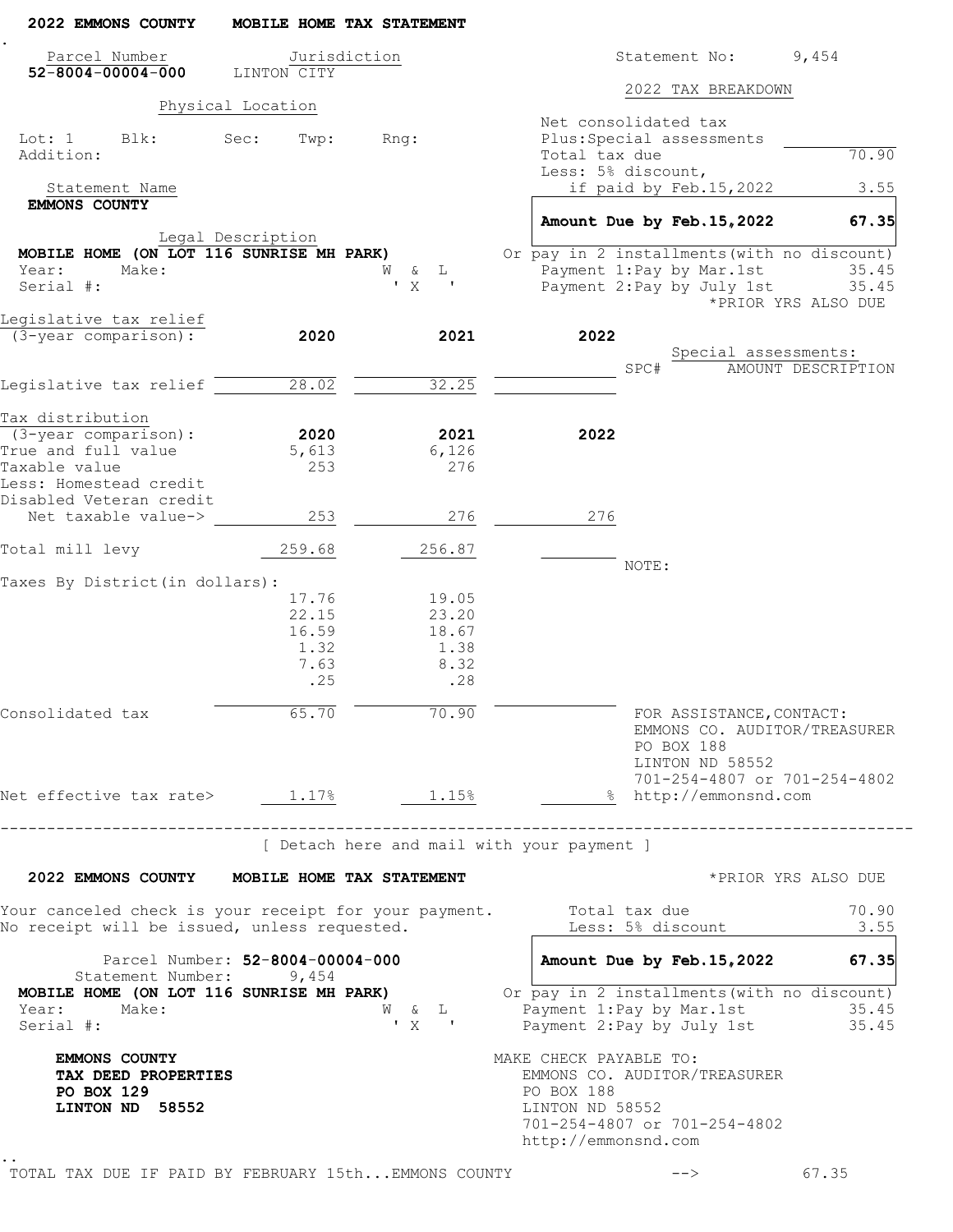| 2022 EMMONS COUNTY                                                                                    | MOBILE HOME TAX STATEMENT                  |                                            |                                                      |                                                                                                                                 |                    |
|-------------------------------------------------------------------------------------------------------|--------------------------------------------|--------------------------------------------|------------------------------------------------------|---------------------------------------------------------------------------------------------------------------------------------|--------------------|
| Parcel Number<br>$52 - 8004 - 00018 - 000$                                                            | Jurisdiction<br>LINTON CITY                |                                            |                                                      | Statement No:                                                                                                                   | 9,468              |
|                                                                                                       |                                            |                                            |                                                      | 2022 TAX BREAKDOWN                                                                                                              |                    |
|                                                                                                       | Physical Location                          |                                            |                                                      |                                                                                                                                 |                    |
| Lot: Blk:<br>Addition:                                                                                | Sec:<br>Twp:                               | 5236360400<br>Rng:                         | Total tax due                                        | Net consolidated tax<br>Plus: Special assessments                                                                               | 79.86<br>79.86     |
| Statement Name                                                                                        |                                            |                                            |                                                      | Less: 5% discount,<br>if paid by Feb.15,2022                                                                                    | 3.99               |
| HEER, DORIS M                                                                                         |                                            |                                            |                                                      | Amount Due by Feb. 15, 2022                                                                                                     | 75.87              |
| MOBILE HOME (LOT 122 SUNRISE MH PARK)<br>Year: 1977 Make: STATLER<br>Serial #:                        | Legal Description<br><b>GDNAS029772556</b> | W & L<br>$14'$ X 70'                       |                                                      | Or pay in 2 installments (with no discount)<br>Payment 1:Pay by Mar.1st<br>Payment 2: Pay by July 1st                           | 39.93<br>39.93     |
| Legislative tax relief                                                                                |                                            |                                            |                                                      |                                                                                                                                 |                    |
| (3-year comparison):                                                                                  | 2020                                       | 2021                                       | 2022                                                 |                                                                                                                                 |                    |
|                                                                                                       |                                            |                                            |                                                      | Special assessments:                                                                                                            |                    |
|                                                                                                       |                                            |                                            |                                                      | SPC#                                                                                                                            | AMOUNT DESCRIPTION |
| Legislative tax relief                                                                                | 31.23                                      | 35.64                                      | 34.45                                                |                                                                                                                                 |                    |
| Tax distribution                                                                                      |                                            |                                            |                                                      |                                                                                                                                 |                    |
| (3-year comparison):                                                                                  | 2020                                       | 2021                                       | 2022                                                 |                                                                                                                                 |                    |
| True and full value                                                                                   | 6,262                                      | 6,777                                      | 6,566                                                |                                                                                                                                 |                    |
| Taxable value                                                                                         | 282                                        | 305                                        | 295                                                  |                                                                                                                                 |                    |
| Less: Homestead credit                                                                                |                                            |                                            |                                                      |                                                                                                                                 |                    |
| Disabled Veteran credit                                                                               |                                            |                                            |                                                      |                                                                                                                                 |                    |
| Net taxable value->                                                                                   | 282                                        | 305                                        | 295                                                  |                                                                                                                                 |                    |
| Total mill levy                                                                                       | 259.68                                     | 256.87                                     | 270.70                                               | NOTE:                                                                                                                           |                    |
| Taxes By District (in dollars) :                                                                      |                                            |                                            |                                                      |                                                                                                                                 |                    |
| COUNTY                                                                                                | 19.79                                      | 21.05                                      | 21.46                                                |                                                                                                                                 |                    |
| CITY                                                                                                  | 24.69                                      | 25.64                                      | 26.30                                                |                                                                                                                                 |                    |
| SCHOOL                                                                                                | 18.49                                      | 20.63                                      | 20.59                                                |                                                                                                                                 |                    |
| FIRE                                                                                                  | 1.47                                       | 1.53                                       | 1.48                                                 |                                                                                                                                 |                    |
| PARK                                                                                                  | 8.51                                       | 9.19                                       | 9.73                                                 |                                                                                                                                 |                    |
| STATE                                                                                                 | .28                                        | .31                                        | .30                                                  |                                                                                                                                 |                    |
| Consolidated tax                                                                                      | 73.23                                      | $\overline{78.35}$                         |                                                      | 79.86 FOR ASSISTANCE, CONTACT:<br>EMMONS CO. AUDITOR/TREASURER<br>PO BOX 188<br>LINTON ND 58552<br>701-254-4807 or 701-254-4802 |                    |
| Net effective tax rate> 1.17% 1.15% 1.21% http://emmonsnd.com                                         |                                            |                                            |                                                      |                                                                                                                                 |                    |
|                                                                                                       | -------------------------------------      | [ Detach here and mail with your payment ] |                                                      |                                                                                                                                 |                    |
| 2022 EMMONS COUNTY MOBILE HOME TAX STATEMENT                                                          |                                            |                                            |                                                      |                                                                                                                                 |                    |
| Your canceled check is your receipt for your payment.                                                 |                                            |                                            |                                                      | Total tax due                                                                                                                   | 79.86              |
| No receipt will be issued, unless requested.                                                          |                                            |                                            |                                                      | Less: 5% discount                                                                                                               | 3.99               |
| Statement Number: 9,468                                                                               | Parcel Number: 52-8004-00018-000           |                                            |                                                      | Amount Due by Feb. 15, 2022                                                                                                     | 75.87              |
| MOBILE HOME (LOT 122 SUNRISE MH PARK)<br>Year:1977 Make:STATLER<br>Serial #: GDNAS029772556 14' X 70' |                                            | $W$ & $L$                                  |                                                      | Or pay in 2 installments (with no discount)<br>Payment 1: Pay by Mar. 1st<br>Payment 2: Pay by July 1st                         | 39.93<br>39.93     |
| HEER, DORIS M                                                                                         |                                            |                                            | MAKE CHECK PAYABLE TO:                               | EMMONS CO. AUDITOR/TREASURER                                                                                                    |                    |
| PO BOX 95<br>LINTON ND 58552-0095                                                                     |                                            |                                            | PO BOX 188<br>LINTON ND 58552<br>http://emmonsnd.com | 701-254-4807 or 701-254-4802                                                                                                    |                    |
| TOTAL TAX DUE IF PAID BY FEBRUARY 15thHEER, DORIS M                                                   |                                            |                                            |                                                      |                                                                                                                                 | 75.87              |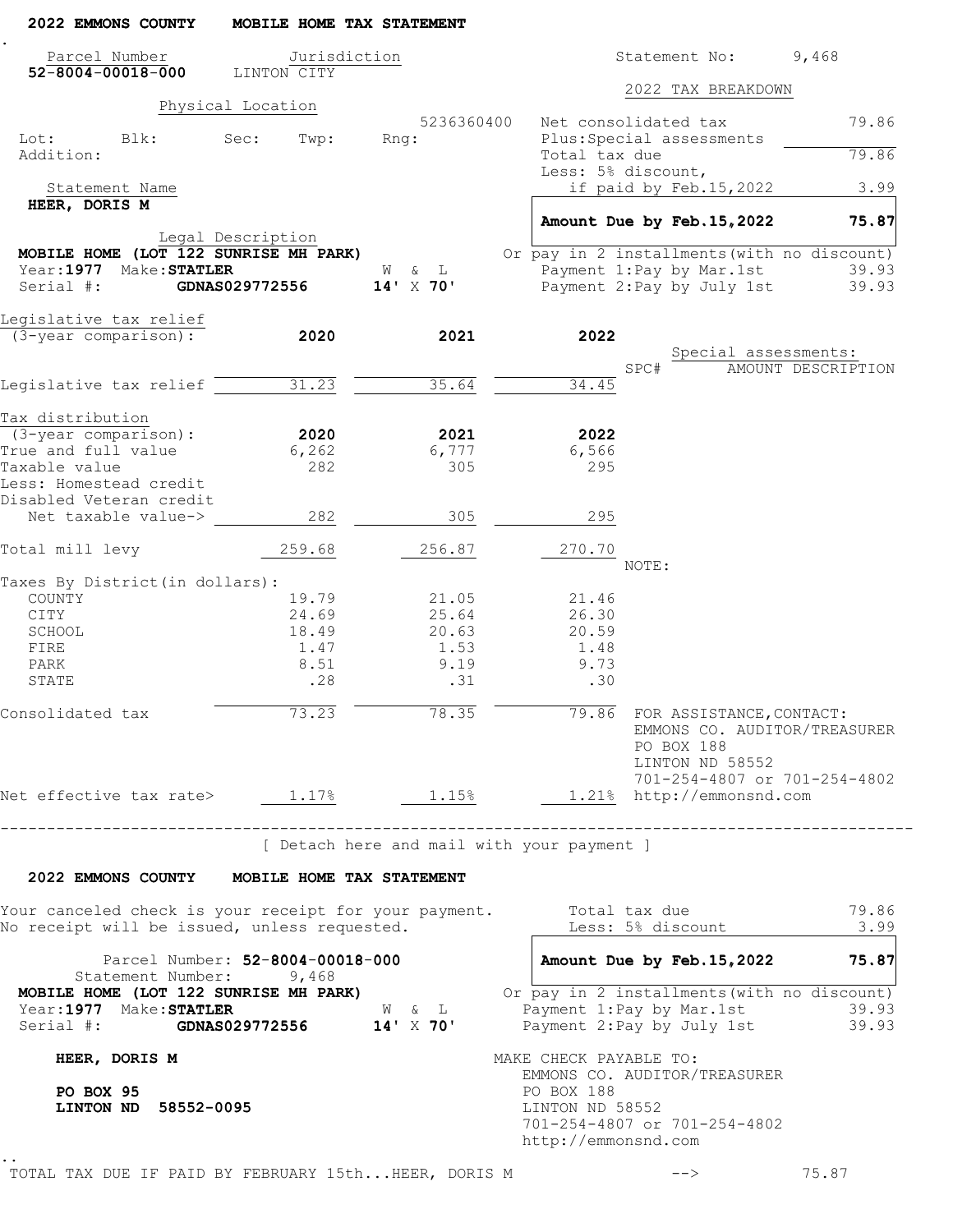| 2022 EMMONS COUNTY                                                                     | MOBILE HOME TAX STATEMENT                 |                                            |                                                                                |                                                                                                                                 |                           |
|----------------------------------------------------------------------------------------|-------------------------------------------|--------------------------------------------|--------------------------------------------------------------------------------|---------------------------------------------------------------------------------------------------------------------------------|---------------------------|
| Parcel Number                                                                          | Jurisdiction                              |                                            |                                                                                | Statement No:                                                                                                                   | 9,491                     |
| 52-8004-00055-000                                                                      | LINTON CITY                               |                                            |                                                                                | 2022 TAX BREAKDOWN                                                                                                              |                           |
|                                                                                        | Physical Location                         |                                            |                                                                                |                                                                                                                                 |                           |
|                                                                                        |                                           | 5236360400                                 |                                                                                | Net consolidated tax                                                                                                            | 44.12                     |
| Lot: Blk:<br>Addition:                                                                 | Sec:<br>Twp:                              | Rnq:                                       | Total tax due                                                                  | Plus: Special assessments                                                                                                       | 44.12                     |
|                                                                                        |                                           |                                            |                                                                                | Less: 5% discount,                                                                                                              |                           |
| Statement Name                                                                         |                                           |                                            |                                                                                | if paid by Feb.15,2022                                                                                                          | 2.21                      |
| HENDERSON, SARAH                                                                       |                                           |                                            |                                                                                |                                                                                                                                 |                           |
|                                                                                        |                                           |                                            |                                                                                | Amount Due by Feb. 15, 2022                                                                                                     | 41.91                     |
|                                                                                        | Legal Description                         |                                            |                                                                                |                                                                                                                                 |                           |
| MOBILE HOME ON LOT 118 SUNRISE MH PARK                                                 |                                           |                                            |                                                                                | Or pay in 2 installments (with no discount)                                                                                     |                           |
| Year: 1971 Make: BLAIRHOUSE                                                            |                                           | W & L                                      |                                                                                | Payment 1:Pay by Mar.1st                                                                                                        | 22.06                     |
| Serial #:<br>59032                                                                     |                                           | 14' X 70'                                  |                                                                                | Payment 2: Pay by July 1st                                                                                                      | 22.06                     |
|                                                                                        |                                           |                                            |                                                                                |                                                                                                                                 |                           |
| Legislative tax relief                                                                 |                                           |                                            |                                                                                |                                                                                                                                 |                           |
| (3-year comparison):                                                                   | 2020                                      | 2021                                       | 2022                                                                           |                                                                                                                                 |                           |
|                                                                                        |                                           |                                            |                                                                                | Special assessments:<br>SPC#                                                                                                    | <b>AMOUNT DESCRIPTION</b> |
| Legislative tax relief 16.06                                                           |                                           | 19.28                                      | 19.04                                                                          |                                                                                                                                 |                           |
|                                                                                        |                                           |                                            |                                                                                |                                                                                                                                 |                           |
| Tax distribution                                                                       |                                           |                                            |                                                                                |                                                                                                                                 |                           |
| $(3 - year \text{ comparison})$ :                                                      | 2020                                      | 2021                                       | 2022                                                                           |                                                                                                                                 |                           |
| True and full value                                                                    | 3,221                                     | 3,656                                      | 3,617                                                                          |                                                                                                                                 |                           |
| Taxable value                                                                          | 145                                       | 165                                        | 163                                                                            |                                                                                                                                 |                           |
| Less: Homestead credit                                                                 |                                           |                                            |                                                                                |                                                                                                                                 |                           |
| Disabled Veteran credit                                                                |                                           |                                            |                                                                                |                                                                                                                                 |                           |
| Net taxable value->                                                                    | 145                                       | 165                                        | 163                                                                            |                                                                                                                                 |                           |
|                                                                                        |                                           |                                            |                                                                                |                                                                                                                                 |                           |
| Total mill levy                                                                        | 259.68                                    | 256.87                                     | 270.70                                                                         | NOTE:                                                                                                                           |                           |
| Taxes By District (in dollars):                                                        |                                           |                                            |                                                                                |                                                                                                                                 |                           |
| COUNTY                                                                                 | 10.19                                     | 11.39                                      | 11.85                                                                          |                                                                                                                                 |                           |
| CITY                                                                                   | 12.69                                     | 13.87                                      | 14.53                                                                          |                                                                                                                                 |                           |
| SCHOOL                                                                                 | 9.51                                      | 11.16                                      | 11.38                                                                          |                                                                                                                                 |                           |
| FIRE                                                                                   | .75                                       | .83                                        | .82                                                                            |                                                                                                                                 |                           |
| PARK                                                                                   | 4.37                                      | 4.97                                       | 5.38                                                                           |                                                                                                                                 |                           |
| STATE                                                                                  | .14                                       | .16                                        | .16                                                                            |                                                                                                                                 |                           |
|                                                                                        |                                           |                                            |                                                                                |                                                                                                                                 |                           |
| Consolidated tax                                                                       | 37.65                                     | 42.38                                      |                                                                                | 44.12 FOR ASSISTANCE, CONTACT:<br>EMMONS CO. AUDITOR/TREASURER<br>PO BOX 188<br>LINTON ND 58552<br>701-254-4807 or 701-254-4802 |                           |
| Net effective tax rate> 1.17% 1.15% 1.21% http://emmonsnd.com                          |                                           |                                            |                                                                                |                                                                                                                                 |                           |
|                                                                                        |                                           |                                            |                                                                                |                                                                                                                                 |                           |
|                                                                                        | ______________________________________    | [ Detach here and mail with your payment ] |                                                                                |                                                                                                                                 |                           |
| 2022 EMMONS COUNTY MOBILE HOME TAX STATEMENT                                           |                                           |                                            |                                                                                |                                                                                                                                 |                           |
| Your canceled check is your receipt for your payment.                                  |                                           |                                            |                                                                                | Total tax due                                                                                                                   | 44.12                     |
| No receipt will be issued, unless requested.                                           |                                           |                                            |                                                                                | Less: 5% discount                                                                                                               | 2.21                      |
| Statement Number:                                                                      | Parcel Number: 52-8004-00055-000<br>9,491 |                                            |                                                                                | Amount Due by Feb. 15, 2022                                                                                                     | 41.91                     |
| MOBILE HOME ON LOT 118 SUNRISE MH PARK<br>Year:1971 Make:BLAIRHOUSE<br>Serial #: 59032 |                                           | W & L<br>$14' \times 70'$                  |                                                                                | Or pay in 2 installments (with no discount)<br>Payment 1: Pay by Mar. 1st<br>Payment 2: Pay by July 1st                         | 22.06<br>22.06            |
|                                                                                        |                                           |                                            |                                                                                |                                                                                                                                 |                           |
| HENDERSON, SARAH<br>118 SUNRISE LANE<br><b>LINTON</b><br>ND 58552                      |                                           |                                            | MAKE CHECK PAYABLE TO:<br>PO BOX 188<br>LINTON ND 58552<br>http://emmonsnd.com | EMMONS CO. AUDITOR/TREASURER<br>701-254-4807 or 701-254-4802                                                                    |                           |
|                                                                                        |                                           |                                            |                                                                                |                                                                                                                                 |                           |
| TOTAL TAX DUE IF PAID BY FEBRUARY 15thHENDERSON, SARAH                                 |                                           |                                            |                                                                                |                                                                                                                                 | 41.91                     |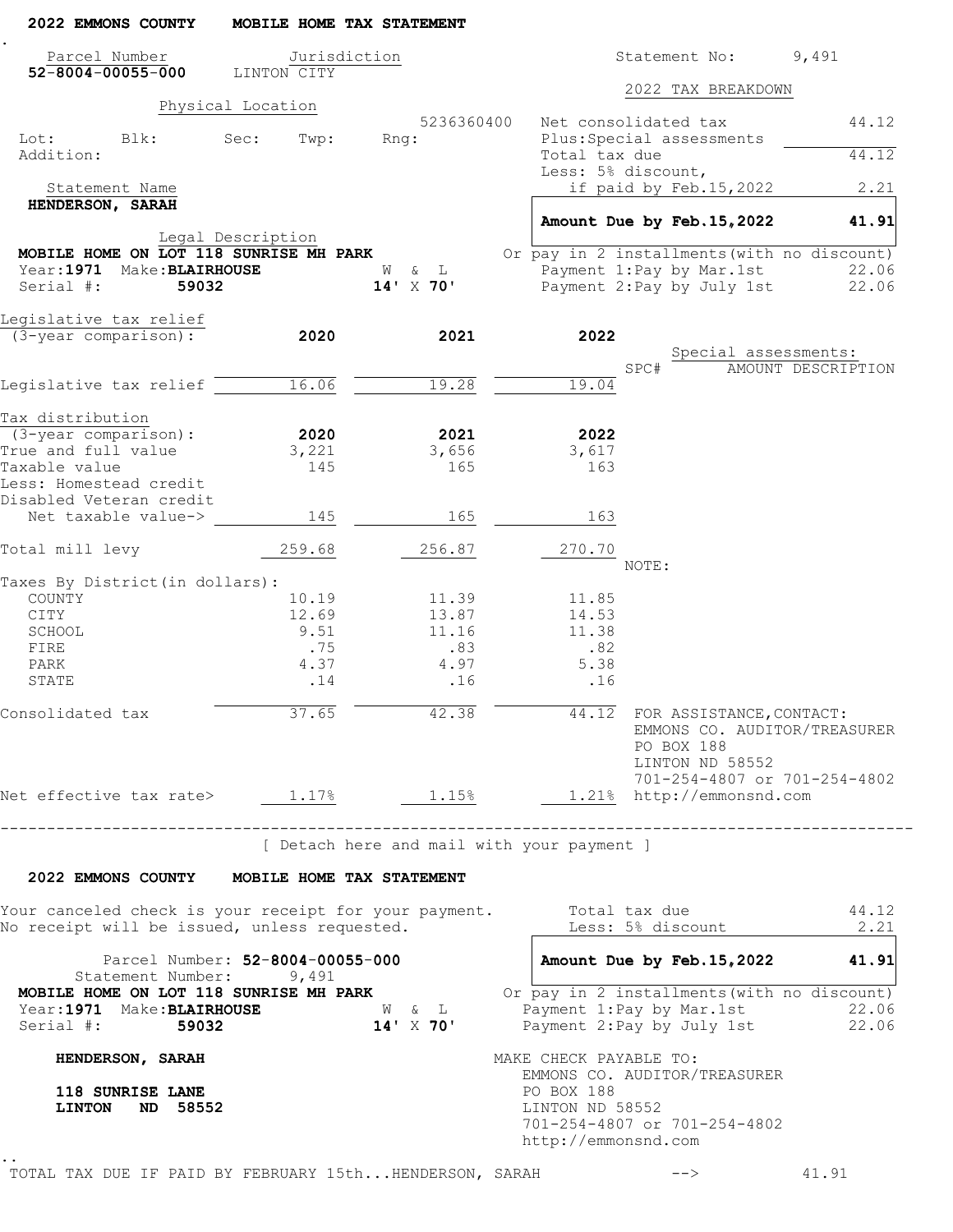| 2022 EMMONS COUNTY                                                                                    |                   | MOBILE HOME TAX STATEMENT                  |            |                                                      |                                                                                                         |                                            |                |
|-------------------------------------------------------------------------------------------------------|-------------------|--------------------------------------------|------------|------------------------------------------------------|---------------------------------------------------------------------------------------------------------|--------------------------------------------|----------------|
| Parcel Number                                                                                         |                   | Jurisdiction                               |            |                                                      | Statement No:                                                                                           | 9,457                                      |                |
| $52 - 8004 - 00007 - 000$                                                                             | LINTON CITY       |                                            |            |                                                      | 2022 TAX BREAKDOWN                                                                                      |                                            |                |
|                                                                                                       | Physical Location |                                            | 5236360400 |                                                      | Net consolidated tax                                                                                    |                                            | 31.13          |
| Lot: 138<br>Blk:<br>Addition:                                                                         |                   | Sec: 8 Twp: 132 Rng: 76                    |            | Total tax due                                        | Plus: Special assessments                                                                               |                                            | 31.13          |
|                                                                                                       |                   |                                            |            |                                                      | Less: 5% discount,                                                                                      |                                            |                |
| Statement Name                                                                                        |                   |                                            |            |                                                      | if paid by Feb.15,2022                                                                                  |                                            | 1.56           |
| HORNER, LEEATTA                                                                                       |                   |                                            |            |                                                      | Amount Due by Feb. 15, 2022                                                                             |                                            | 29.57          |
|                                                                                                       | Legal Description |                                            |            |                                                      |                                                                                                         |                                            |                |
| MOBILE HOME (ON LOT 126 SUNRISE MH PARK)<br>Year: 1967 Make: ROLLOHOME                                |                   | W & L                                      |            |                                                      | Or pay in 2 installments (with no discount)<br>Payment 1:Pay by Mar.1st                                 |                                            | 15.57          |
| Serial #:<br>22280                                                                                    |                   | $12'$ X 60'                                |            |                                                      | Payment 2: Pay by July 1st                                                                              |                                            | 15.56          |
| Legislative tax relief                                                                                |                   |                                            |            |                                                      |                                                                                                         |                                            |                |
| (3-year comparison):                                                                                  | 2020              | 2021                                       |            | 2022                                                 |                                                                                                         |                                            |                |
|                                                                                                       |                   |                                            |            |                                                      | SPC#                                                                                                    | Special assessments:<br>AMOUNT DESCRIPTION |                |
| Legislative tax relief                                                                                | 10.97             | 13.09                                      |            | 13.43                                                |                                                                                                         |                                            |                |
|                                                                                                       |                   |                                            |            |                                                      |                                                                                                         |                                            |                |
| Tax distribution                                                                                      |                   |                                            |            |                                                      |                                                                                                         |                                            |                |
| $(3 - year \text{ comparison})$ :                                                                     | 2020              | 2021                                       |            | 2022                                                 |                                                                                                         |                                            |                |
| True and full value                                                                                   | 2,203             | 2,497                                      |            | 2,546                                                |                                                                                                         |                                            |                |
| Taxable value<br>Less: Homestead credit<br>Disabled Veteran credit                                    | 99                | 112                                        |            | 115                                                  |                                                                                                         |                                            |                |
| Net taxable value->                                                                                   | 99                | 112                                        |            | 115                                                  |                                                                                                         |                                            |                |
| Total mill levy                                                                                       | 259.68            | 256.87                                     |            | 270.70                                               | NOTE:                                                                                                   |                                            |                |
| Taxes By District (in dollars):                                                                       |                   |                                            |            |                                                      |                                                                                                         |                                            |                |
| COUNTY                                                                                                | 6.95              | 7.73                                       |            | 8.37                                                 |                                                                                                         |                                            |                |
| CITY                                                                                                  | 8.67              | 9.41                                       |            | 10.25                                                |                                                                                                         |                                            |                |
| SCHOOL                                                                                                | 6.49              | 7.58                                       |            | 8.03                                                 |                                                                                                         |                                            |                |
| FIRE<br>PARK                                                                                          | .51<br>2.99       | .56<br>3.38                                |            | .58<br>3.79                                          |                                                                                                         |                                            |                |
| STATE                                                                                                 | .10               | .11                                        |            | .11                                                  |                                                                                                         |                                            |                |
| Consolidated tax                                                                                      | 25.71             | 28.77                                      |            |                                                      | 31.13 FOR ASSISTANCE, CONTACT:<br>EMMONS CO. AUDITOR/TREASURER<br>PO BOX 188<br>LINTON ND 58552         |                                            |                |
| Net effective tax rate> 1.17% 1.15% 1.22% http://emmonsnd.com                                         |                   |                                            |            |                                                      | 701-254-4807 or 701-254-4802                                                                            |                                            |                |
| ------------------------------------                                                                  |                   | [ Detach here and mail with your payment ] |            |                                                      |                                                                                                         |                                            |                |
| 2022 EMMONS COUNTY MOBILE HOME TAX STATEMENT                                                          |                   |                                            |            |                                                      |                                                                                                         |                                            |                |
| Your canceled check is your receipt for your payment.<br>No receipt will be issued, unless requested. |                   |                                            |            |                                                      | Total tax due<br>Less: 5% discount                                                                      |                                            | 31.13<br>1.56  |
| Parcel Number: 52-8004-00007-000<br>Statement Number: 9,457                                           |                   |                                            |            |                                                      | Amount Due by Feb. 15, 2022                                                                             |                                            | 29.57          |
| MOBILE HOME (ON LOT 126 SUNRISE MH PARK)<br>Year:1967 Make:ROLLOHOME<br>Serial #: 22280               |                   | W & L<br>$12' \times 60'$                  |            |                                                      | Or pay in 2 installments (with no discount)<br>Payment 1: Pay by Mar. 1st<br>Payment 2: Pay by July 1st |                                            | 15.57<br>15.56 |
| HORNER, LEEATTA                                                                                       |                   |                                            |            | MAKE CHECK PAYABLE TO:                               |                                                                                                         |                                            |                |
| 115 1ST ST SE<br>LINTON ND 58552                                                                      |                   |                                            |            | PO BOX 188<br>LINTON ND 58552<br>http://emmonsnd.com | EMMONS CO. AUDITOR/TREASURER<br>701-254-4807 or 701-254-4802                                            |                                            |                |
| TOTAL TAX DUE IF PAID BY FEBRUARY 15thHORNER, LEEATTA                                                 |                   |                                            |            |                                                      | $-->$                                                                                                   | 29.57                                      |                |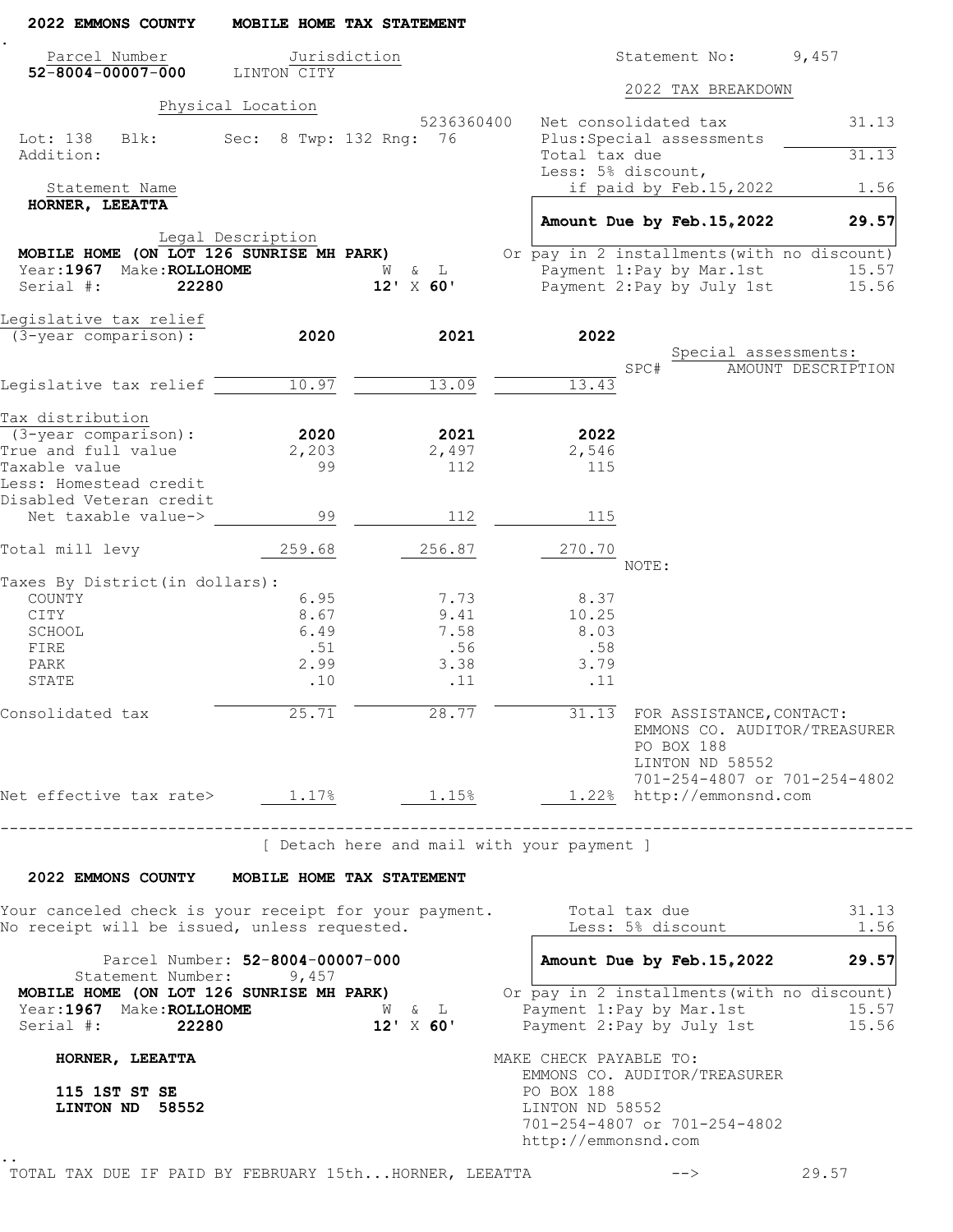| 2022 EMMONS COUNTY                                                                                    |                          | MOBILE HOME TAX STATEMENT              |                                                                                                                        |
|-------------------------------------------------------------------------------------------------------|--------------------------|----------------------------------------|------------------------------------------------------------------------------------------------------------------------|
| Parcel Number<br>$42 - 8006 - 00009 - 000$                                                            | $130 - 79$ (UNORGANIZED) | Jurisdiction                           | Statement No:<br>10,651                                                                                                |
|                                                                                                       |                          |                                        | 2022 TAX BREAKDOWN                                                                                                     |
|                                                                                                       | Physical Location        |                                        |                                                                                                                        |
| Lot:<br>Blk:<br>Addition:                                                                             |                          | 4215150000<br>Sec: 8 Twp: 130 Rng: 79  | Net consolidated tax<br>101.04<br>Plus: Special assessments<br>Total tax due<br>101.04                                 |
|                                                                                                       |                          |                                        | Less: 5% discount,                                                                                                     |
| Statement Name<br>HUETHER, LARRY A & WANDA S                                                          |                          |                                        | if paid by Feb.15,2022<br>5.05                                                                                         |
|                                                                                                       |                          |                                        | Amount Due by Feb. 15, 2022<br>95.99                                                                                   |
|                                                                                                       | Legal Description        |                                        |                                                                                                                        |
| MOBILE HOME (ON PARCEL 42-2099-33)<br>Year: 2009 Make: LEXINGTON                                      |                          |                                        | Or pay in 2 installments (with no discount)                                                                            |
| Serial #:<br>LH1090032                                                                                |                          | W & L<br>$12' \times 34'$              | Payment 1:Pay by Mar.1st<br>50.52<br>Payment 2: Pay by July 1st<br>50.52                                               |
|                                                                                                       |                          |                                        |                                                                                                                        |
| Legislative tax relief                                                                                |                          |                                        |                                                                                                                        |
| $(3 - year$ comparison):                                                                              | 2020                     | 2021                                   | 2022<br>Special assessments:                                                                                           |
|                                                                                                       |                          |                                        | SPC#<br>AMOUNT DESCRIPTION                                                                                             |
| Legislative tax relief $^-$                                                                           | 66.46                    | 68.00                                  | 62.22                                                                                                                  |
| Tax distribution                                                                                      |                          |                                        |                                                                                                                        |
| $(3 - year \text{ comparison})$ :                                                                     | 2020                     | 2021                                   | 2022                                                                                                                   |
| True and full value                                                                                   | 13,015                   | 12,648                                 | 11,567                                                                                                                 |
| Taxable value                                                                                         | 586                      | 569                                    | 521                                                                                                                    |
| Less: Homestead credit                                                                                |                          |                                        |                                                                                                                        |
| Disabled Veteran credit<br>Net taxable value->                                                        | 586                      | 569                                    | 521                                                                                                                    |
| Total mill levy                                                                                       | 190.80                   | 189.06                                 | 193.93                                                                                                                 |
|                                                                                                       |                          |                                        | NOTE:                                                                                                                  |
| Taxes By District (in dollars) :                                                                      |                          |                                        |                                                                                                                        |
| COUNTY<br>ROAD                                                                                        | 41.13<br>10.55           | 39.27<br>9.98                          | 37.88<br>9.38                                                                                                          |
| SCHOOL                                                                                                | 56.55                    | 54.91                                  | 50.65                                                                                                                  |
| FIRE                                                                                                  | 2.99                     | 2.85                                   | 2.61                                                                                                                   |
| STATE                                                                                                 | .59                      | .57                                    | .52                                                                                                                    |
| Consolidated tax                                                                                      | 111.81                   | 107.58                                 | 101.04 FOR ASSISTANCE, CONTACT:<br>EMMONS CO. AUDITOR/TREASURER<br>PO BOX 188<br>LINTON ND 58552                       |
| Net effective tax rate> .86%                                                                          |                          | .85%                                   | 701-254-4807 or 701-254-4802<br>.87% http://emmonsnd.com                                                               |
| --------------------------------                                                                      |                          |                                        |                                                                                                                        |
|                                                                                                       |                          |                                        | [ Detach here and mail with your payment ]                                                                             |
| 2022 EMMONS COUNTY MOBILE HOME TAX STATEMENT                                                          |                          |                                        |                                                                                                                        |
| Your canceled check is your receipt for your payment.<br>No receipt will be issued, unless requested. |                          |                                        | Total tax due<br>101.04<br>Less: 5% discount<br>5.05                                                                   |
| Parcel Number: 42-8006-00009-000<br>Statement Number: 10,651                                          |                          |                                        | Amount Due by Feb. 15, 2022<br>95.99                                                                                   |
| MOBILE HOME (ON PARCEL 42-2099-33)<br>Year: 2009 Make: LEXINGTON<br>Serial #: LH1090032 12' X 34'     |                          | $\mathbb{W}\qquad \&\qquad \mathbb{L}$ | Or pay in 2 installments (with no discount)<br>Payment 1: Pay by Mar. 1st<br>50.52<br>Payment 2: Pay by July 1st 50.52 |
| HUETHER, LARRY A & WANDA S                                                                            |                          |                                        | MAKE CHECK PAYABLE TO:                                                                                                 |
| 301 11TH ST NE<br>MANDAN ND 58554                                                                     |                          |                                        | EMMONS CO. AUDITOR/TREASURER<br>PO BOX 188<br>LINTON ND 58552<br>701-254-4807 or 701-254-4802<br>http://emmonsnd.com   |

TOTAL TAX DUE IF PAID BY FEBRUARY 15th...HUETHER, LARRY A & WANDA S --> 95.99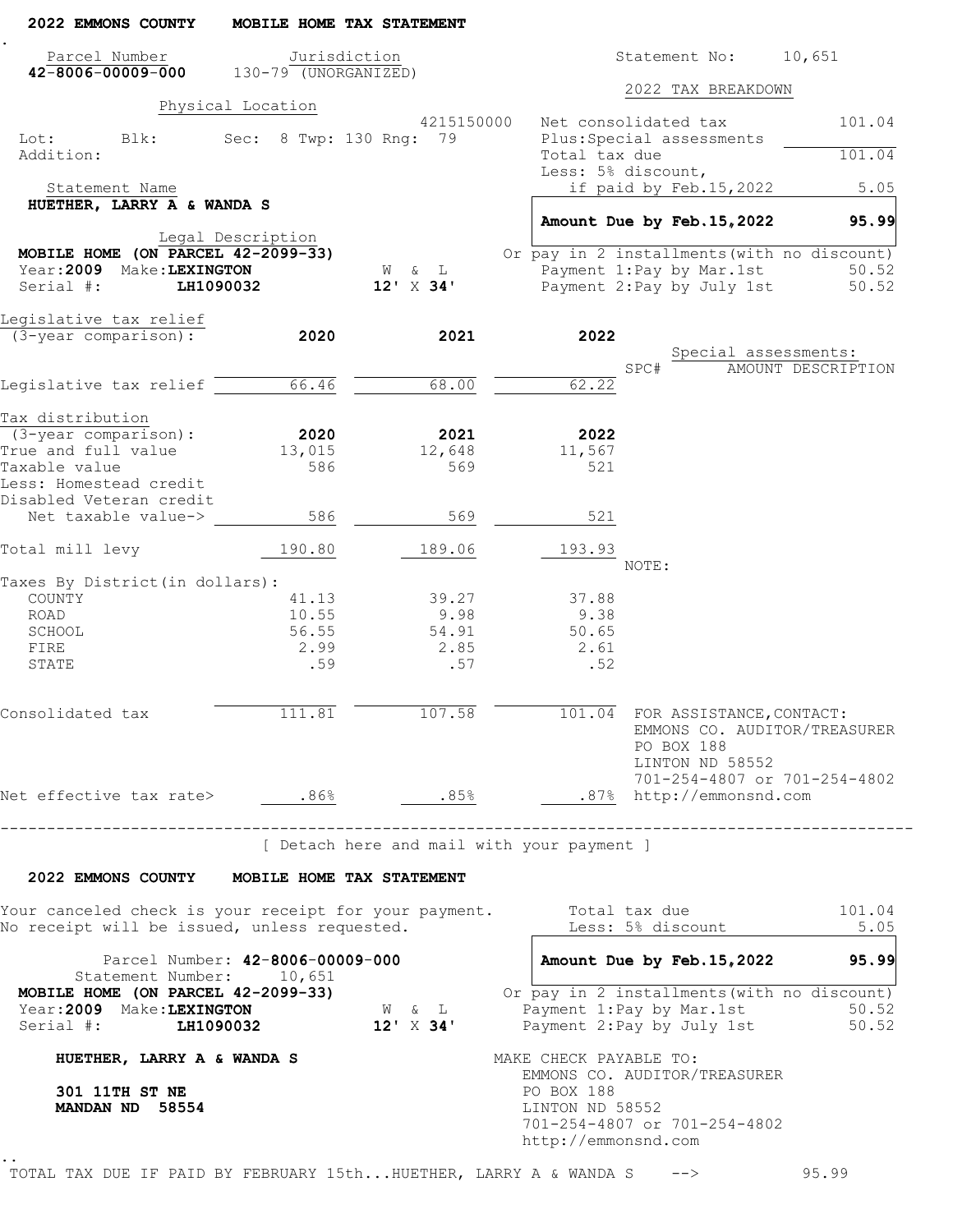| 2022 EMMONS COUNTY                                              | MOBILE HOME TAX STATEMENT        |                                                       |                                                                                                                                        |
|-----------------------------------------------------------------|----------------------------------|-------------------------------------------------------|----------------------------------------------------------------------------------------------------------------------------------------|
| Parcel Number<br>$50 - 8002 - 00010 - 000$                      | Jurisdiction<br>HAGUE CITY       |                                                       | 10,226<br>Statement No:                                                                                                                |
|                                                                 |                                  |                                                       | 2022 TAX BREAKDOWN                                                                                                                     |
|                                                                 | Physical Location                | 5015300200                                            | Net consolidated tax<br>104.73                                                                                                         |
| Lot: 16 Blk: 5<br>Addition:                                     | Sec:<br>Twp:                     | Rnq:                                                  | Plus: Special assessments<br>104.73<br>Total tax due<br>Less: 5% discount,                                                             |
| Statement Name                                                  |                                  |                                                       | if paid by Feb.15,2022<br>5.24                                                                                                         |
| LAUINGER, ROXANNE                                               |                                  |                                                       | Amount Due by Feb. 15, 2022<br>99.49                                                                                                   |
|                                                                 | Legal Description                |                                                       |                                                                                                                                        |
| MOBILE HOME (ON PARCEL 50-1-51)                                 |                                  |                                                       | Or pay in 2 installments (with no discount)                                                                                            |
| Year: 1984 Make: SCHULT<br>Serial #:<br>191936                  |                                  | W & L<br>$16'$ X 80'                                  | Payment 1: Pay by Mar. 1st<br>52.37<br>Payment 2: Pay by July 1st<br>52.36                                                             |
|                                                                 |                                  |                                                       |                                                                                                                                        |
| Legislative tax relief                                          |                                  |                                                       |                                                                                                                                        |
| (3-year comparison):                                            | 2020                             | 2021                                                  | 2022                                                                                                                                   |
|                                                                 |                                  |                                                       | Special assessments:<br>SPC#<br>AMOUNT DESCRIPTION                                                                                     |
| Legislative tax relief                                          | 41.17                            | 50.91                                                 | $\overline{50.04}$                                                                                                                     |
|                                                                 |                                  |                                                       |                                                                                                                                        |
| Tax distribution<br>$(3 - year \text{ comparison})$ :           | 2020                             | 2021                                                  | 2022                                                                                                                                   |
| True and full value                                             | 8,064                            | 9,466                                                 | 9,318                                                                                                                                  |
| Taxable value                                                   | 363                              | 426                                                   | 419                                                                                                                                    |
| Less: Homestead credit<br>Disabled Veteran credit               |                                  |                                                       |                                                                                                                                        |
| Net taxable value->                                             | 363                              | 426                                                   | 419                                                                                                                                    |
| Total mill levy                                                 | 231.41                           | 230.52                                                | 249.95                                                                                                                                 |
|                                                                 |                                  |                                                       | NOTE:                                                                                                                                  |
| Taxes By District (in dollars):<br>COUNTY                       | 25.48                            | 29.39                                                 | 30.47                                                                                                                                  |
| CITY                                                            | 18.41                            | 21.51                                                 | 26.94                                                                                                                                  |
| SCHOOL                                                          | 35.03                            | 41.11                                                 | 40.73                                                                                                                                  |
| FIRE                                                            | 3.63                             | 4.26                                                  | 4.19                                                                                                                                   |
| PARK                                                            | 1.09                             | 1.50                                                  | 1.98                                                                                                                                   |
| STATE                                                           | .36                              | .43                                                   | .42                                                                                                                                    |
| Consolidated tax                                                | 84.00                            |                                                       | 98.20 104.73 FOR ASSISTANCE, CONTACT:<br>EMMONS CO. AUDITOR/TREASURER<br>PO BOX 188<br>LINTON ND 58552<br>701-254-4807 or 701-254-4802 |
|                                                                 |                                  |                                                       | Net effective tax rate> $1.04\frac{8}{5}$ $1.03\frac{8}{5}$ $1.12\frac{8}{5}$ http://emmonsnd.com                                      |
|                                                                 |                                  |                                                       | [ Detach here and mail with your payment ]                                                                                             |
|                                                                 |                                  |                                                       |                                                                                                                                        |
| 2022 EMMONS COUNTY MOBILE HOME TAX STATEMENT                    |                                  |                                                       |                                                                                                                                        |
| No receipt will be issued, unless requested.                    |                                  |                                                       | Your canceled check is your receipt for your payment. Total tax due 104.73<br>Less: 5% discount<br>5.24                                |
|                                                                 | Parcel Number: 50-8002-00010-000 |                                                       | Amount Due by Feb. 15, 2022 99.49                                                                                                      |
| Statement Number: 10,226<br>MOBILE HOME (ON PARCEL 50-1-51)     |                                  |                                                       | Or pay in 2 installments (with no discount)                                                                                            |
| MOBILE Normer (--)<br>Year:1984 Make:SCHULT<br>Serial #: 191936 |                                  | $\mathbb{W}\qquad \&\qquad \mathbb{L}$<br>$16'$ X 80' |                                                                                                                                        |
| LAUINGER, ROXANNE                                               |                                  |                                                       | MAKE CHECK PAYABLE TO:                                                                                                                 |
| 1417 83RD STREET SE<br>STRASBURG ND 58573                       |                                  |                                                       | EMMONS CO. AUDITOR/TREASURER<br>PO BOX 188<br>LINTON ND 58552<br>701-254-4807 or 701-254-4802<br>http://emmonsnd.com                   |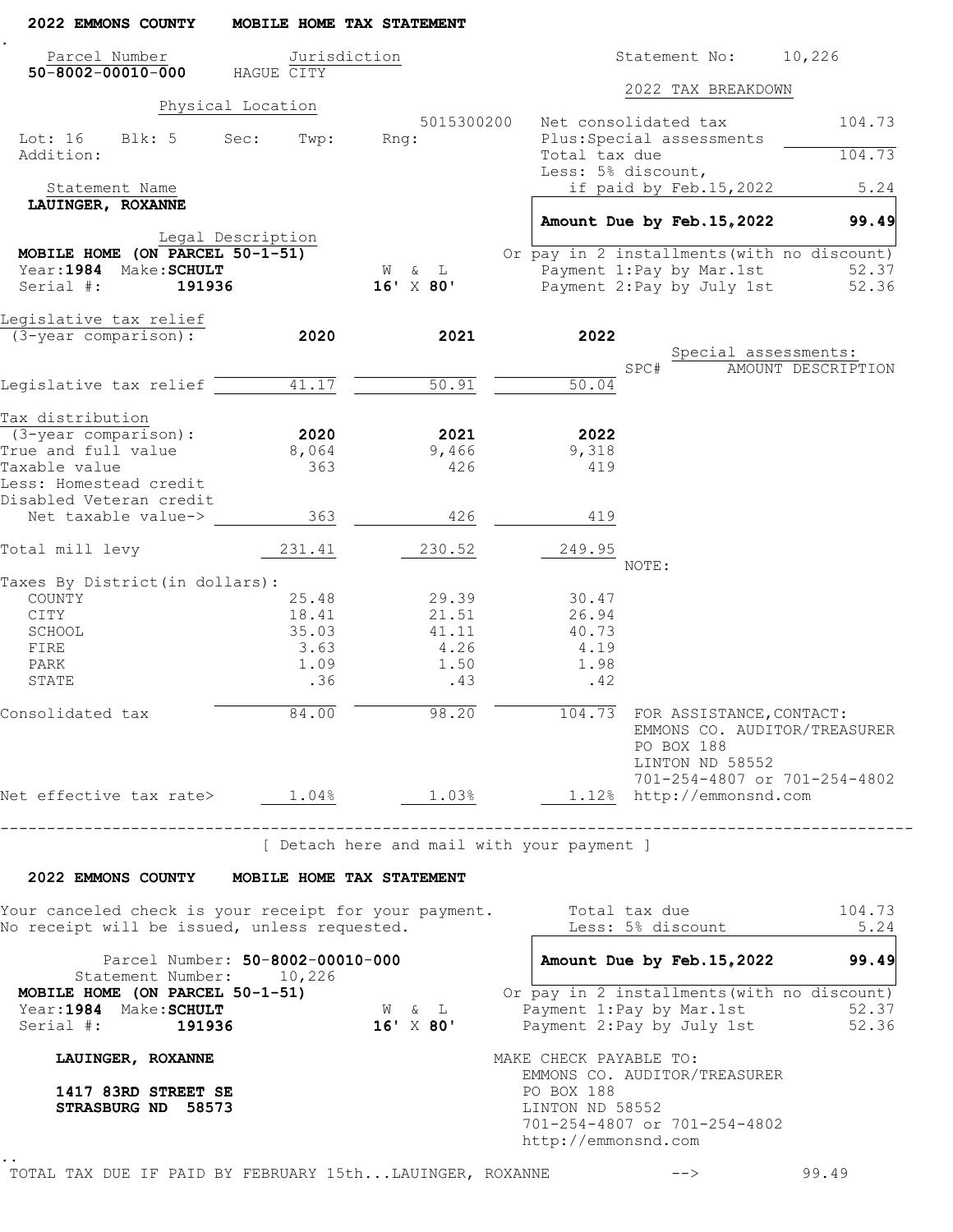| 2022 EMMONS COUNTY                                                                                    | MOBILE HOME TAX STATEMENT            |                                            |                                                               |                    |                                                              |
|-------------------------------------------------------------------------------------------------------|--------------------------------------|--------------------------------------------|---------------------------------------------------------------|--------------------|--------------------------------------------------------------|
| Parcel Number                                                                                         | Jurisdiction                         |                                            | Statement No:                                                 |                    | 9,464                                                        |
| $52 - 8004 - 00014 - 000$                                                                             | LINTON CITY                          |                                            |                                                               | 2022 TAX BREAKDOWN |                                                              |
|                                                                                                       | Physical Location                    |                                            |                                                               |                    |                                                              |
|                                                                                                       |                                      | 5236360400                                 | Net consolidated tax                                          |                    | 96.37                                                        |
| Lot: Blk:<br>Addition:                                                                                | Sec:<br>Twp:                         | Rng:                                       | Plus: Special assessments<br>Total tax due                    |                    | 96.37                                                        |
|                                                                                                       |                                      |                                            | Less: 5% discount,                                            |                    |                                                              |
| Statement Name                                                                                        |                                      |                                            | if paid by Feb.15,2022                                        |                    | 4.82                                                         |
| MALSOM, PAUL                                                                                          |                                      |                                            |                                                               |                    |                                                              |
|                                                                                                       |                                      |                                            | Amount Due by Feb. 15, 2022                                   |                    | 91.55                                                        |
| MOBILE HOME (LOT 144 SUNRISE MH PARK)                                                                 | Legal Description                    |                                            | Or pay in 2 installments (with no discount)                   |                    |                                                              |
| Year: 1980 Make: MARSHFIELD                                                                           |                                      | W & L                                      | Payment 1:Pay by Mar.1st                                      |                    | 48.19                                                        |
| Serial #:<br>43869                                                                                    |                                      | $14'$ X 70'                                | Payment 2: Pay by July 1st                                    |                    | 48.18                                                        |
|                                                                                                       |                                      |                                            |                                                               |                    |                                                              |
| Legislative tax relief                                                                                |                                      |                                            |                                                               |                    |                                                              |
| (3-year comparison):                                                                                  | 2020                                 | 2021                                       | 2022                                                          |                    | Special assessments:                                         |
|                                                                                                       |                                      |                                            | SPC#                                                          |                    | AMOUNT DESCRIPTION                                           |
| Legislative tax relief                                                                                | 38.54                                | 44.64                                      | 41.57                                                         |                    |                                                              |
|                                                                                                       |                                      |                                            |                                                               |                    |                                                              |
| Tax distribution                                                                                      |                                      |                                            |                                                               |                    |                                                              |
| (3-year comparison):                                                                                  | 2020                                 | 2021                                       | 2022                                                          |                    |                                                              |
| True and full value                                                                                   | 7,730                                | 8,488                                      | 7,921                                                         |                    |                                                              |
| Taxable value                                                                                         | 348                                  | 382                                        | 356                                                           |                    |                                                              |
| Less: Homestead credit<br>Disabled Veteran credit                                                     |                                      |                                            |                                                               |                    |                                                              |
| Net taxable value->                                                                                   | 348                                  | 382                                        | 356                                                           |                    |                                                              |
|                                                                                                       |                                      |                                            |                                                               |                    |                                                              |
| Total mill levy                                                                                       | 259.68                               | 256.87                                     | 270.70<br>NOTE:                                               |                    |                                                              |
| Taxes By District (in dollars):                                                                       |                                      |                                            |                                                               |                    |                                                              |
| COUNTY                                                                                                | 24.42                                | 26.37                                      | 25.89                                                         |                    |                                                              |
| CITY                                                                                                  | 30.47                                | 32.11                                      | 31.74                                                         |                    |                                                              |
| SCHOOL                                                                                                | 22.82                                | 25.84                                      | 24.85                                                         |                    |                                                              |
| FIRE                                                                                                  | 1.81                                 | 1.91                                       | 1.79                                                          |                    |                                                              |
| PARK                                                                                                  | 10.50                                | 11.51                                      | 11.74                                                         |                    |                                                              |
| STATE                                                                                                 | .35                                  | .38                                        | .36                                                           |                    |                                                              |
| Consolidated tax                                                                                      | 90.37                                | 98.12                                      | 96.37 FOR ASSISTANCE, CONTACT:<br>PO BOX 188                  | LINTON ND 58552    | EMMONS CO. AUDITOR/TREASURER<br>701-254-4807 or 701-254-4802 |
| Net effective tax rate> $1.17%$ 1.15%                                                                 |                                      |                                            | 1.21% http://emmonsnd.com                                     |                    |                                                              |
|                                                                                                       |                                      |                                            |                                                               |                    |                                                              |
|                                                                                                       | ____________________________________ | [ Detach here and mail with your payment ] |                                                               |                    |                                                              |
| 2022 EMMONS COUNTY MOBILE HOME TAX STATEMENT                                                          |                                      |                                            |                                                               |                    |                                                              |
|                                                                                                       |                                      |                                            |                                                               |                    |                                                              |
| Your canceled check is your receipt for your payment.<br>No receipt will be issued, unless requested. |                                      |                                            | Total tax due<br>Less: 5% discount                            |                    | 96.37<br>4.82                                                |
|                                                                                                       | Parcel Number: 52-8004-00014-000     |                                            | Amount Due by Feb. 15, 2022                                   |                    | 91.55                                                        |
| Statement Number: 9,464<br>MOBILE HOME (LOT 144 SUNRISE MH PARK)                                      |                                      |                                            | Or pay in 2 installments (with no discount)                   |                    |                                                              |
| Year:1980 Make:MARSHFIELD<br>Serial #: 43869                                                          |                                      | W & L<br>$14' \times 70'$                  | Payment 1: Pay by Mar. 1st<br>Payment 2: Pay by July 1st      |                    | 48.19<br>48.18                                               |
|                                                                                                       |                                      |                                            |                                                               |                    |                                                              |
| MALSOM, PAUL                                                                                          |                                      |                                            | MAKE CHECK PAYABLE TO:<br>EMMONS CO. AUDITOR/TREASURER        |                    |                                                              |
| LOT 144 SUNRISE LANE<br>LINTON ND 58552                                                               |                                      |                                            | PO BOX 188<br>LINTON ND 58552<br>701-254-4807 or 701-254-4802 |                    |                                                              |
|                                                                                                       |                                      |                                            | http://emmonsnd.com                                           |                    |                                                              |
|                                                                                                       |                                      |                                            |                                                               |                    |                                                              |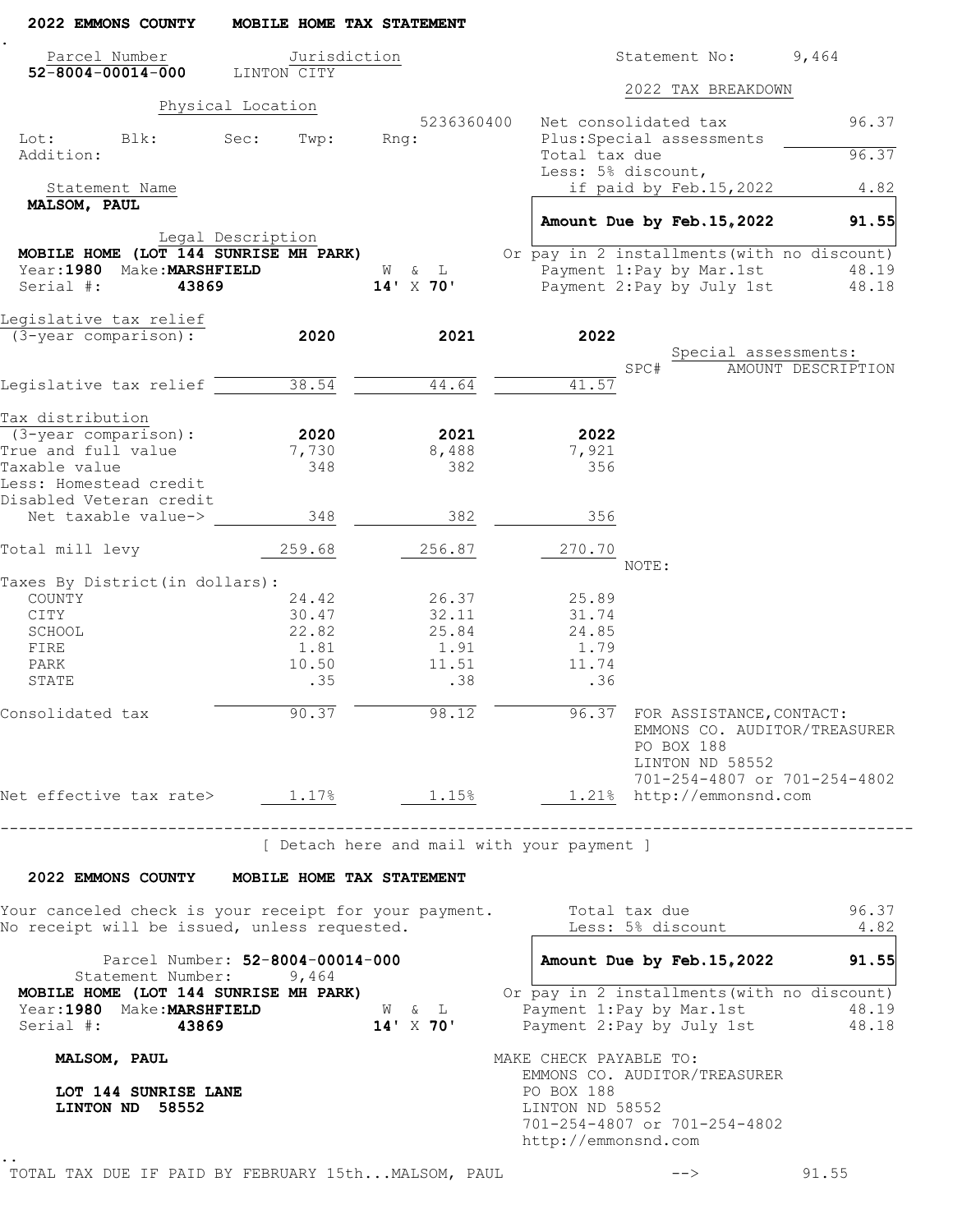| 2022 EMMONS COUNTY                                                                                                        | MOBILE HOME TAX STATEMENT         |                                                            |                                                      |                                                                                                                                 |                    |
|---------------------------------------------------------------------------------------------------------------------------|-----------------------------------|------------------------------------------------------------|------------------------------------------------------|---------------------------------------------------------------------------------------------------------------------------------|--------------------|
| Parcel Number<br>$30 - 8006 - 00143 - 000$ $132 - 79$ (UNORGANIZED)                                                       | Jurisdiction                      |                                                            |                                                      | Statement No: 10,333                                                                                                            |                    |
|                                                                                                                           | Physical Location                 |                                                            |                                                      | 2022 TAX BREAKDOWN                                                                                                              |                    |
|                                                                                                                           |                                   | 3036360000                                                 |                                                      | Net consolidated tax                                                                                                            | 52.46              |
| Lot:<br>Blk:<br>Addition:                                                                                                 | Sec: 23 Twp: 132 Rng: 79          |                                                            | Total tax due                                        | Plus: Special assessments                                                                                                       | 52.46              |
|                                                                                                                           |                                   |                                                            | Less: 5% discount,                                   |                                                                                                                                 |                    |
| Statement Name<br>MASSET, BRIAN                                                                                           |                                   |                                                            |                                                      | if paid by Feb.15,2022                                                                                                          | 2.62               |
|                                                                                                                           | Legal Description                 |                                                            |                                                      | Amount Due by Feb. 15, 2022                                                                                                     | 49.84              |
| MOBILE HOME $12x34$ (ON PARCEL 30-4147-10)                                                                                |                                   |                                                            |                                                      | Or pay in 2 installments (with no discount)                                                                                     |                    |
| Year: 2009 Make:<br>Serial #:                                                                                             |                                   | W & L<br>$12'$ X 34'                                       |                                                      | Payment 1: Pay by Mar. 1st<br>Payment 2: Pay by July 1st                                                                        | 26.23<br>26.23     |
|                                                                                                                           |                                   |                                                            |                                                      |                                                                                                                                 |                    |
| Legislative tax relief<br>(3-year comparison):                                                                            | 2020                              | 2021                                                       | 2022                                                 |                                                                                                                                 |                    |
|                                                                                                                           |                                   |                                                            |                                                      | Special assessments:                                                                                                            |                    |
| Legislative tax relief                                                                                                    |                                   | 38.33                                                      | 36.79                                                | SPC#                                                                                                                            | AMOUNT DESCRIPTION |
|                                                                                                                           |                                   |                                                            |                                                      |                                                                                                                                 |                    |
| Tax distribution<br>$(3 - year \text{ comparison})$ :                                                                     | 2020                              | 2021                                                       | 2022                                                 |                                                                                                                                 |                    |
| True and full value                                                                                                       | 6,977                             | 7,283                                                      | 7,001                                                |                                                                                                                                 |                    |
| Taxable value                                                                                                             | 314                               | 328                                                        | 315                                                  |                                                                                                                                 |                    |
| Less: Homestead credit<br>Disabled Veteran credit                                                                         |                                   |                                                            |                                                      |                                                                                                                                 |                    |
| Net taxable value->                                                                                                       | 314                               | 328                                                        | 315                                                  |                                                                                                                                 |                    |
| Total mill levy                                                                                                           | 159.96                            | 160.21                                                     | 166.55                                               |                                                                                                                                 |                    |
|                                                                                                                           |                                   |                                                            |                                                      | NOTE:                                                                                                                           |                    |
| Taxes By District (in dollars):<br>COUNTY                                                                                 | 22.05                             | 22.64                                                      | 22.91                                                |                                                                                                                                 |                    |
| ROAD                                                                                                                      | 5.65                              | 5.75                                                       | 5.67                                                 |                                                                                                                                 |                    |
| SCHOOL                                                                                                                    | 20.59                             | 22.19                                                      | 21.99                                                |                                                                                                                                 |                    |
| FIRE<br>STATE                                                                                                             | 1.63<br>.31                       | 1.64<br>.33                                                | 1.58<br>.31                                          |                                                                                                                                 |                    |
|                                                                                                                           |                                   |                                                            |                                                      |                                                                                                                                 |                    |
| Consolidated tax                                                                                                          | 50.23                             | 52.55                                                      |                                                      | 52.46 FOR ASSISTANCE, CONTACT:<br>EMMONS CO. AUDITOR/TREASURER<br>PO BOX 188<br>LINTON ND 58552<br>701-254-4807 or 701-254-4802 |                    |
|                                                                                                                           |                                   |                                                            |                                                      |                                                                                                                                 |                    |
|                                                                                                                           | _________________________________ |                                                            |                                                      |                                                                                                                                 |                    |
|                                                                                                                           |                                   | [ Detach here and mail with your payment ]                 |                                                      |                                                                                                                                 |                    |
| 2022 EMMONS COUNTY MOBILE HOME TAX STATEMENT                                                                              |                                   |                                                            |                                                      |                                                                                                                                 |                    |
| Your canceled check is your receipt for your payment. Total tax due 52.46<br>No receipt will be issued, unless requested. |                                   |                                                            |                                                      | Less: 5% discount 2.62                                                                                                          |                    |
|                                                                                                                           | Parcel Number: 30-8006-00143-000  |                                                            |                                                      | Amount Due by Feb. 15, 2022 49.84                                                                                               |                    |
| Statement Number: 10,333<br><b>MOBILE HOME 12X34 (ON PARCEL 30-4147-10)</b> Or pay in 2 installments (with no discount)   |                                   |                                                            |                                                      |                                                                                                                                 |                    |
| Year:2009 Make:<br>Serial $\#$ :                                                                                          |                                   | $\mathbb{W}\qquad \&\qquad \mathbb{L}$<br>$12' \times 34'$ |                                                      | Payment 1:Pay by Mar.1st 26.23<br>Payment 2:Pay by July 1st 26.23                                                               |                    |
| MASSET, BRIAN                                                                                                             |                                   |                                                            | MAKE CHECK PAYABLE TO:                               |                                                                                                                                 |                    |
| 5230 FRANCIS PL.<br>BISMARCK ND 58504                                                                                     |                                   |                                                            | PO BOX 188<br>LINTON ND 58552<br>http://emmonsnd.com | EMMONS CO. AUDITOR/TREASURER<br>701-254-4807 or 701-254-4802                                                                    |                    |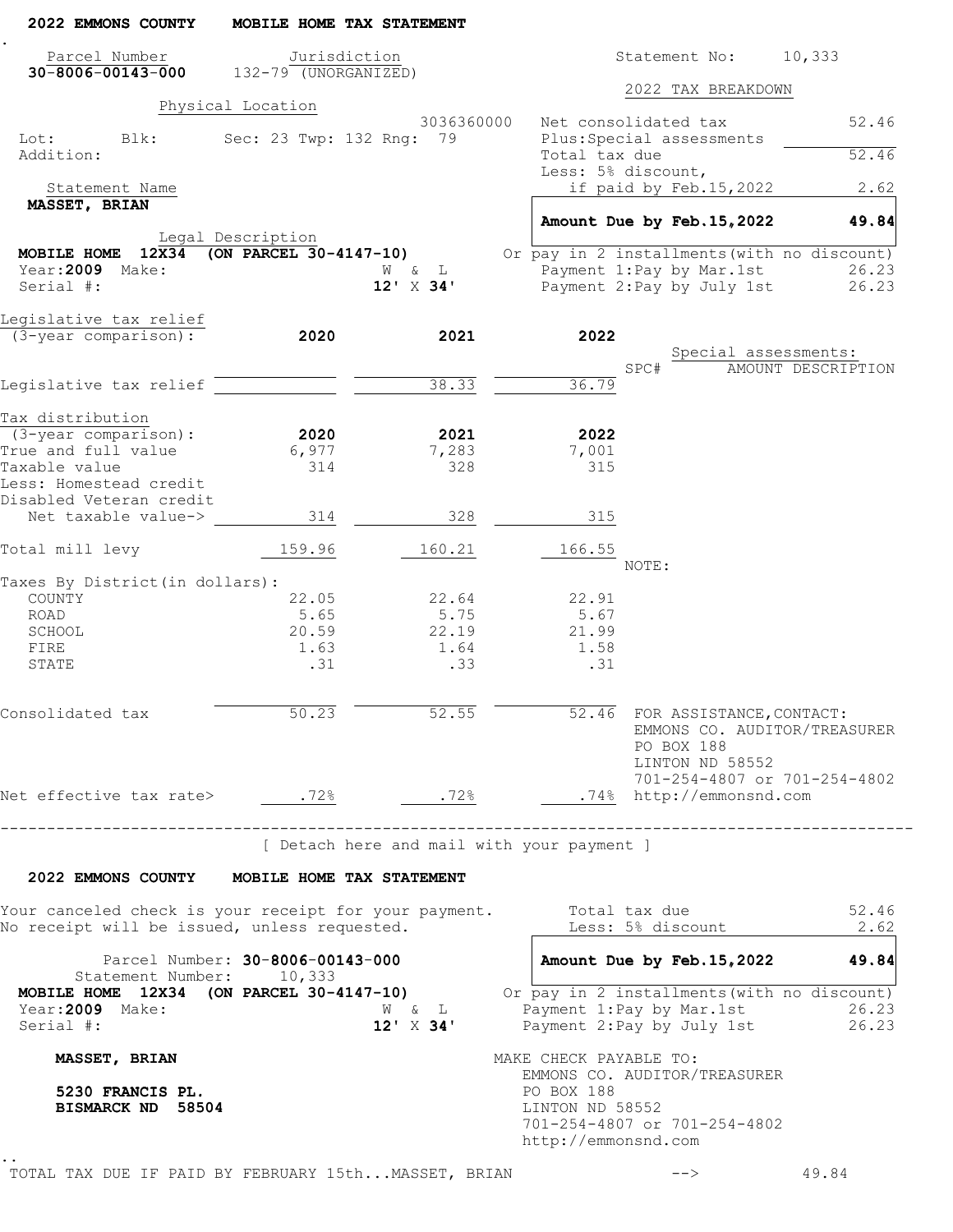| 2022 EMMONS COUNTY                                                                                    | MOBILE HOME TAX STATEMENT                  |                    |                                                                            |                                        |                              |
|-------------------------------------------------------------------------------------------------------|--------------------------------------------|--------------------|----------------------------------------------------------------------------|----------------------------------------|------------------------------|
| Parcel Number<br>$30 - 8006 - 00094 - 000$                                                            | Jurisdiction<br>$132 - 79$ (UNORGANIZED)   |                    |                                                                            | Statement No:                          | 10,943                       |
|                                                                                                       |                                            |                    |                                                                            | 2022 TAX BREAKDOWN                     |                              |
|                                                                                                       | Physical Location                          | 3036360000         | Net consolidated tax                                                       |                                        | 40.97                        |
| Lot:<br>Blk:<br>Addition:                                                                             | Sec:<br>Twp:                               | $Rnq$ :            | Plus: Special assessments<br>Total tax due                                 |                                        | 40.97                        |
| Statement Name                                                                                        |                                            |                    | Less: 5% discount,                                                         | if paid by Feb.15,2022                 | 2.05                         |
| NAGEL, LEE                                                                                            |                                            |                    |                                                                            |                                        |                              |
|                                                                                                       | Legal Description                          |                    |                                                                            | Amount Due by Feb. 15, 2022            | 38.92                        |
| MOBILE HOME #1 ON 30-8006-00094-000                                                                   |                                            |                    | Or pay in 2 installments (with no discount)                                |                                        |                              |
| Year: 1977 Make: CHICKASHA                                                                            |                                            | W & L              |                                                                            | Payment 1: Pay by Mar. 1st             | 20.49                        |
| Serial #:<br>6680W                                                                                    |                                            | $14'$ X 75'        |                                                                            | Payment 2: Pay by July 1st             | 20.48                        |
| Legislative tax relief                                                                                |                                            |                    |                                                                            |                                        |                              |
| (3-year comparison):                                                                                  | 2020                                       | 2021               | 2022                                                                       | Special assessments:                   |                              |
|                                                                                                       |                                            |                    | SPC#                                                                       |                                        | AMOUNT DESCRIPTION           |
| Legislative tax relief                                                                                |                                            |                    | 28.73                                                                      |                                        |                              |
| Tax distribution                                                                                      |                                            |                    |                                                                            |                                        |                              |
| $(3 - year \text{ comparison})$ :                                                                     | 2020                                       | 2021               | 2022                                                                       |                                        |                              |
| True and full value<br>Taxable value                                                                  |                                            |                    | 5,460<br>246                                                               |                                        |                              |
| Less: Homestead credit                                                                                |                                            |                    |                                                                            |                                        |                              |
| Disabled Veteran credit<br>Net taxable value->                                                        |                                            |                    | 246                                                                        |                                        |                              |
| Total mill levy                                                                                       |                                            |                    | 166.55                                                                     |                                        |                              |
| Taxes By District (in dollars):                                                                       |                                            |                    | NOTE:                                                                      |                                        |                              |
| COUNTY                                                                                                |                                            |                    | 17.88                                                                      |                                        |                              |
| ROAD                                                                                                  |                                            |                    | 4.43                                                                       |                                        |                              |
| SCHOOL<br>FIRE                                                                                        |                                            |                    | 17.17<br>1.24                                                              |                                        |                              |
| STATE                                                                                                 |                                            |                    | .25                                                                        |                                        |                              |
|                                                                                                       |                                            |                    |                                                                            |                                        |                              |
| Consolidated tax                                                                                      |                                            |                    | 40.97                                                                      | FOR ASSISTANCE, CONTACT:<br>PO BOX 188 | EMMONS CO. AUDITOR/TREASURER |
|                                                                                                       |                                            |                    |                                                                            | LINTON ND 58552                        |                              |
|                                                                                                       |                                            |                    |                                                                            |                                        | 701-254-4807 or 701-254-4802 |
| Net effective tax rate> 8                                                                             |                                            | $rac{1}{\sqrt{2}}$ |                                                                            | .75% http://emmonsnd.com               |                              |
|                                                                                                       |                                            |                    | [ Detach here and mail with your payment ]                                 | ______________________________         |                              |
| 2022 EMMONS COUNTY MOBILE HOME TAX STATEMENT                                                          |                                            |                    |                                                                            |                                        |                              |
| Your canceled check is your receipt for your payment.<br>No receipt will be issued, unless requested. |                                            |                    | Total tax due                                                              | Less: 5% discount                      | 40.97<br>2.05                |
|                                                                                                       |                                            |                    |                                                                            |                                        |                              |
| Statement Number:<br>MOBILE HOME #1 ON 30-8006-00094-000                                              | Parcel Number: 30-8006-00094-000<br>10,943 |                    | Amount Due by Feb. 15, 2022<br>Or pay in 2 installments (with no discount) |                                        | 38.92                        |
| Year: 1977 Make: CHICKASHA<br>Serial #: 6680W                                                         |                                            | W & L<br>14' X 75' | Payment 1: Pay by Mar. 1st<br>Payment 2: Pay by July 1st                   |                                        | 20.49<br>20.48               |
| NAGEL, LEE                                                                                            |                                            |                    | MAKE CHECK PAYABLE TO:                                                     |                                        |                              |
|                                                                                                       |                                            |                    | EMMONS CO. AUDITOR/TREASURER                                               |                                        |                              |
| 8900 SYCAMORE LANE<br><b>BISMARCK</b><br>ND.                                                          | 58504                                      |                    | PO BOX 188<br>LINTON ND 58552                                              |                                        |                              |
|                                                                                                       |                                            |                    | 701-254-4807 or 701-254-4802                                               |                                        |                              |
|                                                                                                       |                                            |                    | http://emmonsnd.com                                                        |                                        |                              |
|                                                                                                       |                                            |                    |                                                                            |                                        |                              |
| TOTAL TAX DUE IF PAID BY FEBRUARY 15thNAGEL, LEE                                                      |                                            |                    |                                                                            | -->                                    | 38.92                        |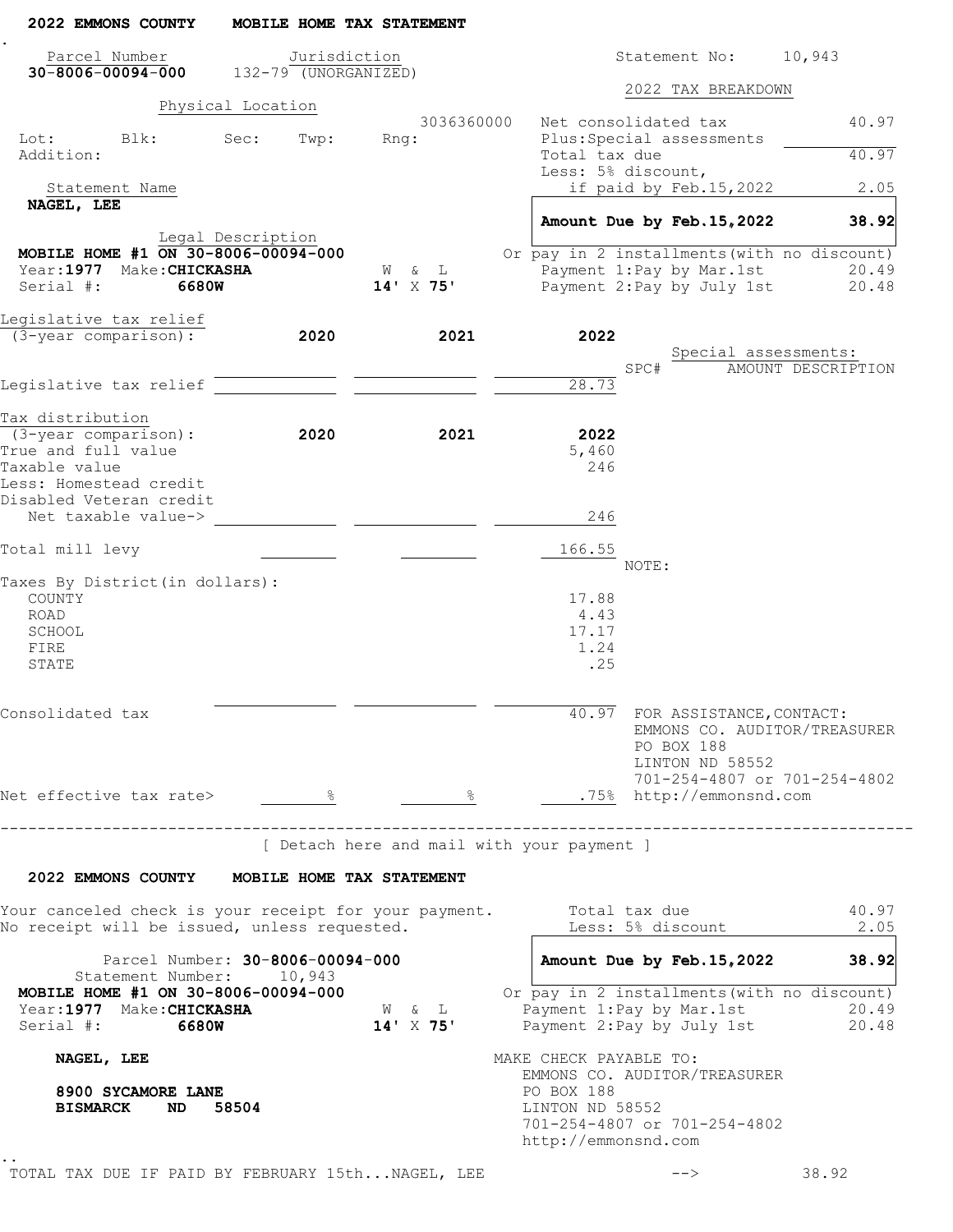| 2022 EMMONS COUNTY                                                                                                          | MOBILE HOME TAX STATEMENT                     |                                                       |                                                      |                                                                                                                  |                    |
|-----------------------------------------------------------------------------------------------------------------------------|-----------------------------------------------|-------------------------------------------------------|------------------------------------------------------|------------------------------------------------------------------------------------------------------------------|--------------------|
| Parcel Number<br>$47 - 8006 - 00002 - 000$                                                                                  | Jurisdiction<br>$129 - 75$ (UNORGANIZED)      |                                                       |                                                      | Statement No:                                                                                                    | 9,787              |
|                                                                                                                             |                                               |                                                       |                                                      | 2022 TAX BREAKDOWN                                                                                               |                    |
| Lot:<br>Blk:                                                                                                                | Physical Location<br>Sec: 19 Twp: 129 Rng: 75 | 4710300000                                            |                                                      | Net consolidated tax<br>Plus: Special assessments                                                                | 45.17              |
| Addition:                                                                                                                   |                                               |                                                       | Total tax due                                        | Less: 5% discount,                                                                                               | 45.17              |
| Statement Name                                                                                                              |                                               |                                                       |                                                      | if paid by Feb.15,2022                                                                                           | 2.26               |
| NIEUWSMA, TODD D                                                                                                            |                                               |                                                       |                                                      | Amount Due by Feb. 15, 2022                                                                                      | 42.91              |
|                                                                                                                             | Legal Description                             |                                                       |                                                      |                                                                                                                  |                    |
| MOBILE HOME (ON PARCEL 47-243)                                                                                              |                                               |                                                       |                                                      | Or pay in 2 installments (with no discount)                                                                      |                    |
| Year: 1979 Make: GALLAVIN<br>Serial #:<br>3463                                                                              |                                               | W & L<br>$16'$ X 76'                                  |                                                      | Payment 1: Pay by Mar. 1st<br>Payment 2: Pay by July 1st                                                         | 22.59<br>22.58     |
|                                                                                                                             |                                               |                                                       |                                                      |                                                                                                                  |                    |
| Legislative tax relief                                                                                                      |                                               |                                                       |                                                      |                                                                                                                  |                    |
| $(3 - year$ comparison):                                                                                                    | 2020                                          | 2021                                                  | 2022                                                 | Special assessments:                                                                                             |                    |
|                                                                                                                             |                                               |                                                       |                                                      | SPC#                                                                                                             | AMOUNT DESCRIPTION |
| Legislative tax relief                                                                                                      | 25.25                                         | 28.28                                                 | 27.55                                                |                                                                                                                  |                    |
| Tax distribution                                                                                                            |                                               |                                                       |                                                      |                                                                                                                  |                    |
| $(3 - year$ comparison):                                                                                                    | 2020                                          | 2021                                                  | 2022                                                 |                                                                                                                  |                    |
| True and full value                                                                                                         | 6,840                                         | 7,132                                                 | 6,956                                                |                                                                                                                  |                    |
| Taxable value<br>Less: Homestead credit<br>Disabled Veteran credit                                                          | 308                                           | 321                                                   | 313                                                  |                                                                                                                  |                    |
| Net taxable value->                                                                                                         | 308                                           | 321                                                   | 313                                                  |                                                                                                                  |                    |
| Total mill levy                                                                                                             | 141.19                                        | 139.55                                                | 144.30                                               | NOTE:                                                                                                            |                    |
| Taxes By District (in dollars):                                                                                             |                                               |                                                       |                                                      |                                                                                                                  |                    |
| COUNTY                                                                                                                      | 21.62                                         | 22.16                                                 | 22.77                                                |                                                                                                                  |                    |
| ROAD                                                                                                                        | 5.54                                          | 5.63                                                  | 5.63                                                 |                                                                                                                  |                    |
| SCHOOL<br>FIRE                                                                                                              | 12.94<br>3.08                                 | 13.48<br>3.21                                         | 13.33<br>3.13                                        |                                                                                                                  |                    |
| STATE                                                                                                                       | .31                                           | .32                                                   | .31                                                  |                                                                                                                  |                    |
| Consolidated tax                                                                                                            |                                               | 43.49 44.80                                           | 45.17                                                | FOR ASSISTANCE, CONTACT:<br>EMMONS CO. AUDITOR/TREASURER<br>PO BOX 188<br>LINTON ND 58552                        |                    |
| Net effective tax rate> $.64\frac{8}{1}$ . $.62\frac{8}{1}$ . $.62\frac{8}{1}$ . $.64\frac{8}{1}$ http://emmonsnd.com       |                                               |                                                       |                                                      | 701-254-4807 or 701-254-4802                                                                                     |                    |
|                                                                                                                             | ------------------------------                |                                                       |                                                      |                                                                                                                  |                    |
|                                                                                                                             |                                               | [ Detach here and mail with your payment ]            |                                                      |                                                                                                                  |                    |
| 2022 EMMONS COUNTY MOBILE HOME TAX STATEMENT                                                                                |                                               |                                                       |                                                      |                                                                                                                  |                    |
| Your canceled check is your receipt for your payment. Total tax due $45.17$<br>No receipt will be issued, unless requested. |                                               |                                                       |                                                      | Less: 5% discount 2.26                                                                                           |                    |
| Statement Number: 9,787                                                                                                     | Parcel Number: 47-8006-00002-000              |                                                       |                                                      | Amount Due by Feb. 15, 2022 42.91                                                                                |                    |
| MOBILE HOME (ON PARCEL 47-243)<br>Year: 1979 Make: GALLAVIN<br>Serial #: 3463                                               |                                               | $\mathbb{W}\qquad \&\qquad \mathbb{L}$<br>$16'$ X 76' |                                                      | Or pay in 2 installments (with no discount)<br>Payment 1:Pay by Mar.1st 22.59<br>Payment 2:Pay by July 1st 22.58 |                    |
| NIEUWSMA, TODD D                                                                                                            |                                               |                                                       | MAKE CHECK PAYABLE TO:                               | EMMONS CO. AUDITOR/TREASURER                                                                                     |                    |
| 9950 13TH AVE SE<br>HERREID SD 57632                                                                                        |                                               |                                                       | PO BOX 188<br>LINTON ND 58552<br>http://emmonsnd.com | 701-254-4807 or 701-254-4802                                                                                     |                    |
| TOTAL TAX DUE IF PAID BY FEBRUARY 15thNIEUWSMA, TODD D                                                                      |                                               |                                                       |                                                      | $\rightarrow$                                                                                                    | 42.91              |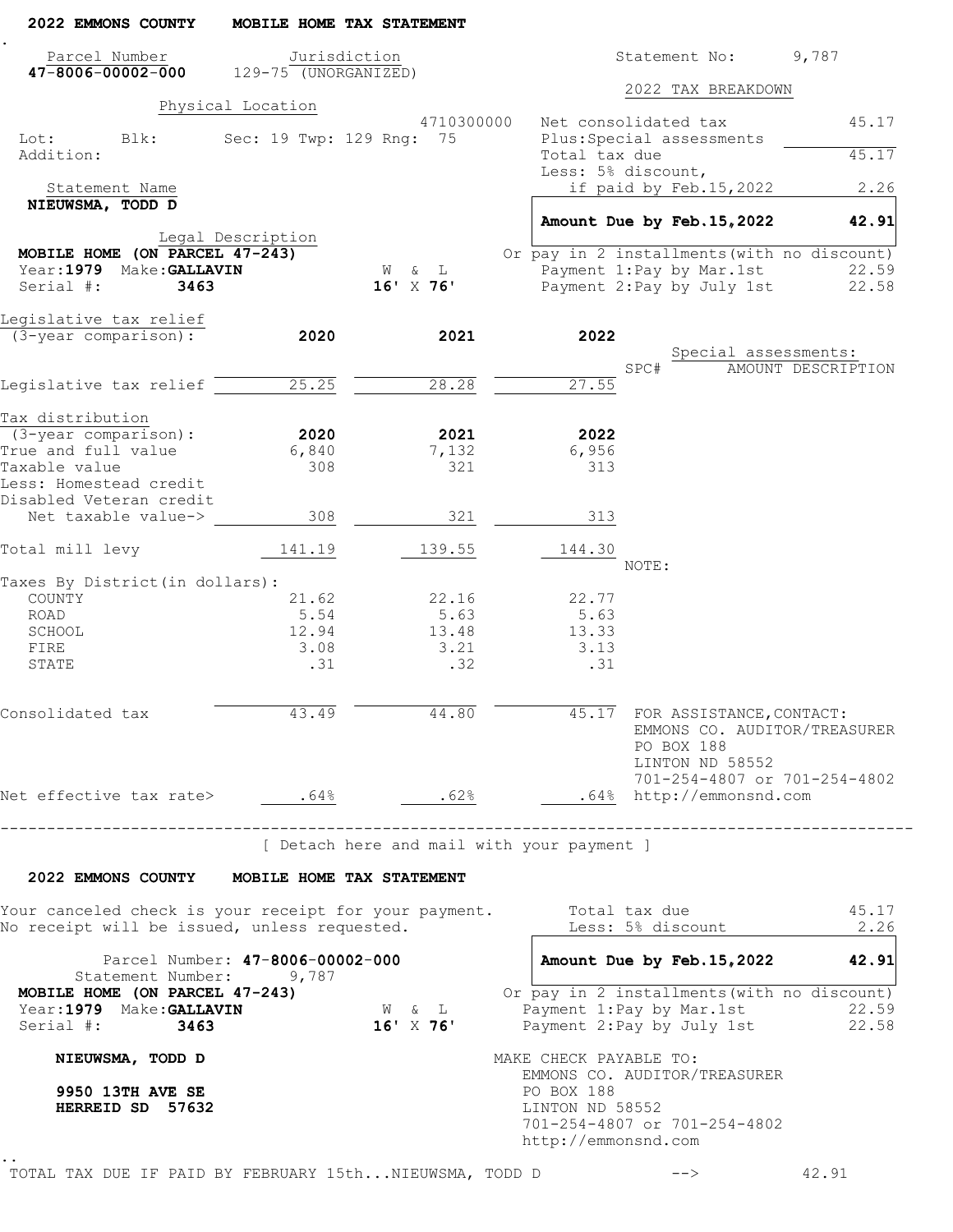| 2022 EMMONS COUNTY                                                                                    | MOBILE HOME TAX STATEMENT        |                      |                                                                                                                           |
|-------------------------------------------------------------------------------------------------------|----------------------------------|----------------------|---------------------------------------------------------------------------------------------------------------------------|
| Parcel Number<br>$51 - 8003 - 00003 - 000$                                                            | Jurisdiction<br>HAZELTON CITY    |                      | 9,931<br>Statement No:                                                                                                    |
|                                                                                                       |                                  |                      | 2022 TAX BREAKDOWN                                                                                                        |
|                                                                                                       | Physical Location                |                      |                                                                                                                           |
| Lot: 10 Blk: 8<br>Addition:                                                                           | Sec:<br>Twp:                     | 5106060300<br>Rnq:   | Net consolidated tax<br>173.35<br>Plus: Special assessments<br>173.35<br>Total tax due                                    |
|                                                                                                       |                                  |                      | Less: 5% discount,                                                                                                        |
| Statement Name                                                                                        |                                  |                      | if paid by Feb.15,2022<br>8.67                                                                                            |
| OPP, MELISSA                                                                                          |                                  |                      | Amount Due by Feb. 15, 2022<br>164.68                                                                                     |
|                                                                                                       | Legal Description                |                      |                                                                                                                           |
| MOBILE HOME                                                                                           |                                  |                      | Or pay in 2 installments (with no discount)                                                                               |
| Year: 1996 Make: DUTCH                                                                                |                                  | W & L                | Payment 1: Pay by Mar. 1st<br>86.68                                                                                       |
| Serial #:<br>4061D                                                                                    |                                  | $16'$ X 76'          | Payment 2: Pay by July 1st 86.67                                                                                          |
| Legislative tax relief                                                                                |                                  |                      |                                                                                                                           |
| (3-year comparison):                                                                                  | 2020                             | 2021                 | 2022                                                                                                                      |
|                                                                                                       |                                  |                      | Special assessments:                                                                                                      |
| Legislative tax relief                                                                                | 65.62                            | 74.93                | SPC#<br>AMOUNT DESCRIPTION<br>72.93                                                                                       |
|                                                                                                       |                                  |                      |                                                                                                                           |
| Tax distribution                                                                                      |                                  |                      |                                                                                                                           |
| $(3 - year \text{ comparison})$ :                                                                     | 2020                             | 2021                 | 2022                                                                                                                      |
| True and full value                                                                                   | 12,586                           | 13,644               | 13,279                                                                                                                    |
| Taxable value<br>Less: Homestead credit                                                               | 566                              | 614                  | 598                                                                                                                       |
| Disabled Veteran credit                                                                               |                                  |                      |                                                                                                                           |
| Net taxable value->                                                                                   | 566                              | 614                  | 598                                                                                                                       |
| Total mill levy                                                                                       | 268.73                           | 273.80               | 289.88                                                                                                                    |
|                                                                                                       |                                  |                      | NOTE:                                                                                                                     |
| Taxes By District (in dollars):                                                                       |                                  |                      |                                                                                                                           |
| COUNTY                                                                                                | 39.73                            | 42.37                | 43.48                                                                                                                     |
| CITY<br>SCHOOL                                                                                        | 68.99<br>38.07                   | 79.45<br>39.87       | 86.15<br>37.45                                                                                                            |
| FIRE                                                                                                  | 2.26                             | 2.38                 | 2.49                                                                                                                      |
| PARK                                                                                                  | 2.48                             | 3.43                 | 3.18                                                                                                                      |
| STATE                                                                                                 | .57                              | .61                  | .60                                                                                                                       |
| Consolidated tax                                                                                      | 152.10                           | $\overline{168.11}$  | 173.35 FOR ASSISTANCE, CONTACT:<br>EMMONS CO. AUDITOR/TREASURER<br>PO BOX 188<br>LINTON ND 58552                          |
| Net effective tax rate> $1.21\%$ 1.23%                                                                |                                  |                      | 701-254-4807 or 701-254-4802<br>1.30% http://emmonsnd.com                                                                 |
|                                                                                                       | -------------------------------- |                      | --------------------------------------<br>[ Detach here and mail with your payment ]                                      |
| 2022 EMMONS COUNTY MOBILE HOME TAX STATEMENT                                                          |                                  |                      |                                                                                                                           |
| Your canceled check is your receipt for your payment.<br>No receipt will be issued, unless requested. |                                  |                      | Total tax due<br>173.35<br>Less: 5% discount<br>8.67                                                                      |
| Statement Number: 9,931                                                                               | Parcel Number: 51-8003-00003-000 |                      | Amount Due by Feb. 15, 2022<br>164.68                                                                                     |
| MOBILE HOME<br>Year: 1996 Make: DUTCH<br>Serial $\#$ : $4061D$                                        |                                  | W & L<br>$16'$ X 76' | Or pay in 2 installments (with no discount)<br>Payment 1: Pay by Mar. 1st<br>86.68<br>Payment 2: Pay by July 1st<br>86.67 |
| OPP, MELISSA                                                                                          |                                  |                      | MAKE CHECK PAYABLE TO:<br>EMMONS CO. AUDITOR/TREASURER                                                                    |
| PO BOX 253<br>HAZELTON ND 58544-0253                                                                  |                                  |                      | PO BOX 188<br>LINTON ND 58552<br>701-254-4807 or 701-254-4802<br>http://emmonsnd.com                                      |
|                                                                                                       |                                  |                      |                                                                                                                           |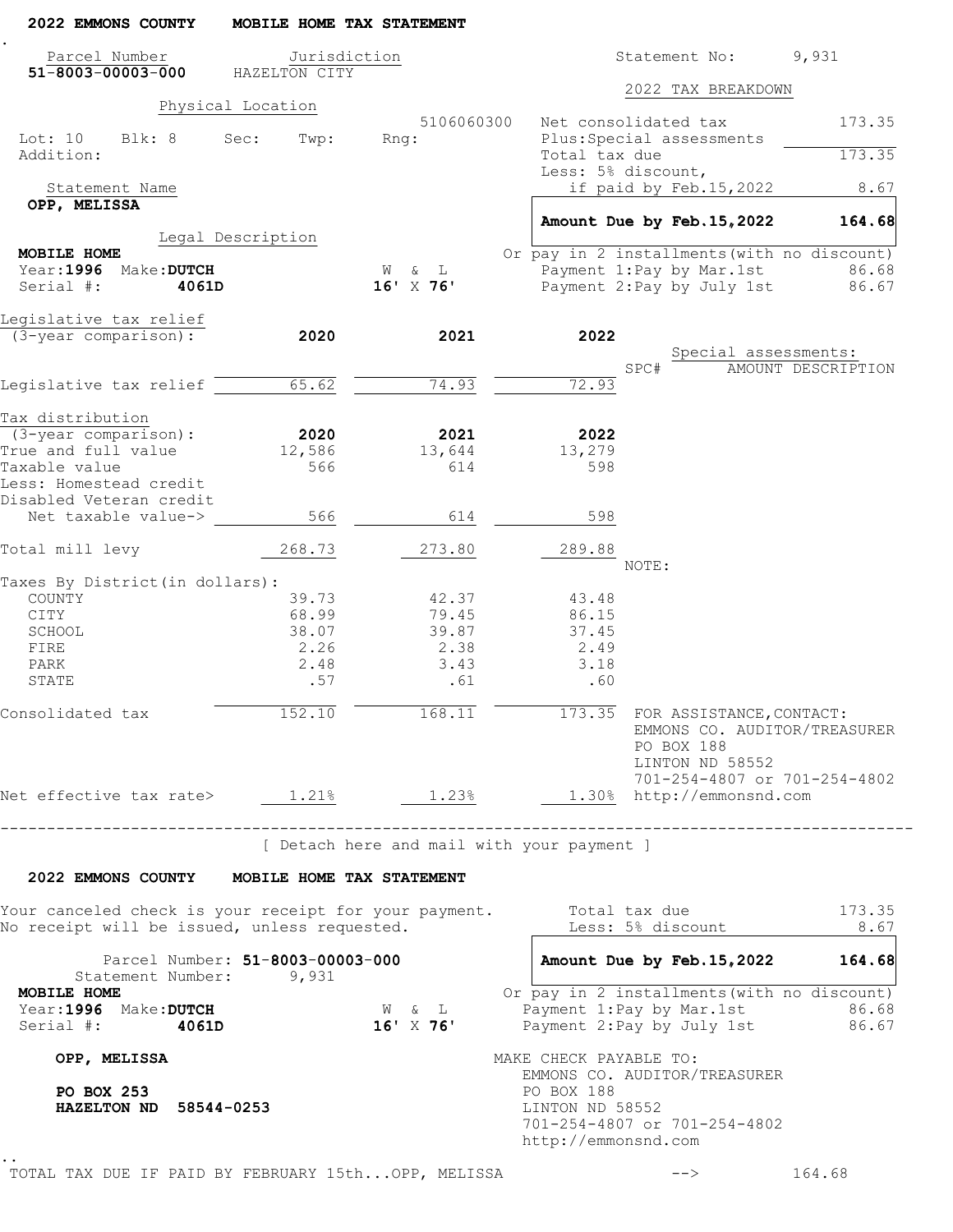| 2022 EMMONS COUNTY                                                                                      |                                  | MOBILE HOME TAX STATEMENT                  |                                                      |                                                                                                                       |                              |
|---------------------------------------------------------------------------------------------------------|----------------------------------|--------------------------------------------|------------------------------------------------------|-----------------------------------------------------------------------------------------------------------------------|------------------------------|
| Parcel Number                                                                                           | Jurisdiction                     |                                            |                                                      | Statement No:                                                                                                         | 10,638                       |
| $51 - 8003 - 00012 - 000$                                                                               | HAZELTON CITY                    |                                            |                                                      | 2022 TAX BREAKDOWN                                                                                                    |                              |
|                                                                                                         | Physical Location                | 5106060300                                 |                                                      | Net consolidated tax                                                                                                  | 620.63                       |
| Lot: Blk:<br>Addition:                                                                                  | Sec: 30 Twp: 135 Rng: 76         |                                            | Total tax due                                        | Plus: Special assessments                                                                                             | 620.63                       |
|                                                                                                         |                                  |                                            |                                                      | Less: 5% discount,                                                                                                    |                              |
| Statement Name<br>ORTHMEYER, BENAJAH                                                                    |                                  |                                            |                                                      | if paid by Feb.15,2022                                                                                                | 31.03                        |
|                                                                                                         |                                  |                                            |                                                      | Amount Due by Feb. 15, 2022                                                                                           | 589.60                       |
|                                                                                                         | Legal Description                |                                            |                                                      |                                                                                                                       |                              |
| MOBILE HOME (ON PARCEL $51-8-308$ )                                                                     |                                  |                                            |                                                      | Or pay in 2 installments (with no discount)                                                                           |                              |
| Year: 2006 Make: DUTCH HOUSING                                                                          |                                  | W & L                                      |                                                      | Payment 1: Pay by Mar. 1st                                                                                            | 310.32                       |
| Serial #:                                                                                               | 210E401394AB000                  | $26'$ X $56'$                              |                                                      | Payment 2: Pay by July 1st                                                                                            | 310.31                       |
| Leqislative tax relief                                                                                  |                                  |                                            |                                                      |                                                                                                                       |                              |
| (3-year comparison):                                                                                    | 2020                             | 2021                                       | 2022                                                 |                                                                                                                       |                              |
|                                                                                                         |                                  |                                            |                                                      |                                                                                                                       | Special assessments:         |
|                                                                                                         |                                  |                                            |                                                      | SPC#                                                                                                                  | AMOUNT DESCRIPTION           |
| Legislative tax relief 252.05                                                                           |                                  | 268.61                                     | 261.12                                               |                                                                                                                       |                              |
|                                                                                                         |                                  |                                            |                                                      |                                                                                                                       |                              |
| Tax distribution                                                                                        |                                  |                                            |                                                      |                                                                                                                       |                              |
| $(3 - year \ comparison):$                                                                              | 2020                             | 2021                                       | 2022                                                 |                                                                                                                       |                              |
| True and full value<br>Taxable value                                                                    | 48,310                           | 48,922                                     | 47,582                                               |                                                                                                                       |                              |
| Less: Homestead credit                                                                                  | 2,174                            | 2,201                                      | 2,141                                                |                                                                                                                       |                              |
| Disabled Veteran credit                                                                                 |                                  |                                            |                                                      |                                                                                                                       |                              |
| Net taxable value->                                                                                     | 2,174                            | 2,201                                      | 2,141                                                |                                                                                                                       |                              |
| Total mill levy                                                                                         | 268.73                           | 273.80                                     | 289.88                                               | NOTE:                                                                                                                 |                              |
| Taxes By District (in dollars):                                                                         |                                  |                                            |                                                      |                                                                                                                       |                              |
| COUNTY                                                                                                  | 152.60                           | 151.89                                     | 155.69                                               |                                                                                                                       |                              |
| CITY                                                                                                    | 265.01                           | 284.81                                     | 308.43                                               |                                                                                                                       |                              |
| SCHOOL                                                                                                  | 146.22                           | 142.93                                     | 134.07                                               |                                                                                                                       |                              |
| FIRE                                                                                                    | 8.70                             | 8.52                                       | 8.93                                                 |                                                                                                                       |                              |
| PARK                                                                                                    | 9.52                             | 12.28                                      | 11.37                                                |                                                                                                                       |                              |
| STATE                                                                                                   | 2.17                             | 2.20                                       | 2.14                                                 |                                                                                                                       |                              |
| Consolidated tax                                                                                        | 584.22                           | 602.63                                     |                                                      | 620.63 FOR ASSISTANCE, CONTACT:<br>PO BOX 188<br>LINTON ND 58552                                                      | EMMONS CO. AUDITOR/TREASURER |
| Net effective tax rate> 1.21% 1.23% 1.30% http://emmonsnd.com                                           |                                  |                                            |                                                      |                                                                                                                       | 701-254-4807 or 701-254-4802 |
|                                                                                                         |                                  |                                            |                                                      |                                                                                                                       |                              |
| -------------------------------------                                                                   |                                  | [ Detach here and mail with your payment ] |                                                      |                                                                                                                       |                              |
| 2022 EMMONS COUNTY MOBILE HOME TAX STATEMENT                                                            |                                  |                                            |                                                      |                                                                                                                       |                              |
| Your canceled check is your receipt for your payment.                                                   |                                  |                                            |                                                      | Total tax due                                                                                                         | 620.63                       |
| No receipt will be issued, unless requested.                                                            |                                  |                                            |                                                      | Less: 5% discount                                                                                                     | 31.03                        |
| Statement Number: 10,638                                                                                | Parcel Number: 51-8003-00012-000 |                                            |                                                      | Amount Due by Feb. 15, 2022 589.60                                                                                    |                              |
| MOBILE HOME (ON PARCEL 51-8-308)<br>Year:2006 Make:DUTCH HOUSING<br>Serial #: 210E401394AB000 26' X 56' |                                  | $\mathbb{W}\qquad \&\qquad \mathbb{L}$     |                                                      | Or pay in 2 installments (with no discount)<br>Payment 1: Pay by Mar. 1st 310.32<br>Payment 2: Pay by July 1st 310.31 |                              |
| ORTHMEYER, BENAJAH                                                                                      |                                  |                                            | MAKE CHECK PAYABLE TO:                               |                                                                                                                       |                              |
| 430 69TH STREET SE<br>HAZELTON ND 58544                                                                 |                                  |                                            | PO BOX 188<br>LINTON ND 58552<br>http://emmonsnd.com | EMMONS CO. AUDITOR/TREASURER<br>701-254-4807 or 701-254-4802                                                          |                              |
| TOTAL TAX DUE IF PAID BY FEBRUARY 15thORTHMEYER, BENAJAH                                                |                                  |                                            |                                                      | $\rightarrow$                                                                                                         | 589.60                       |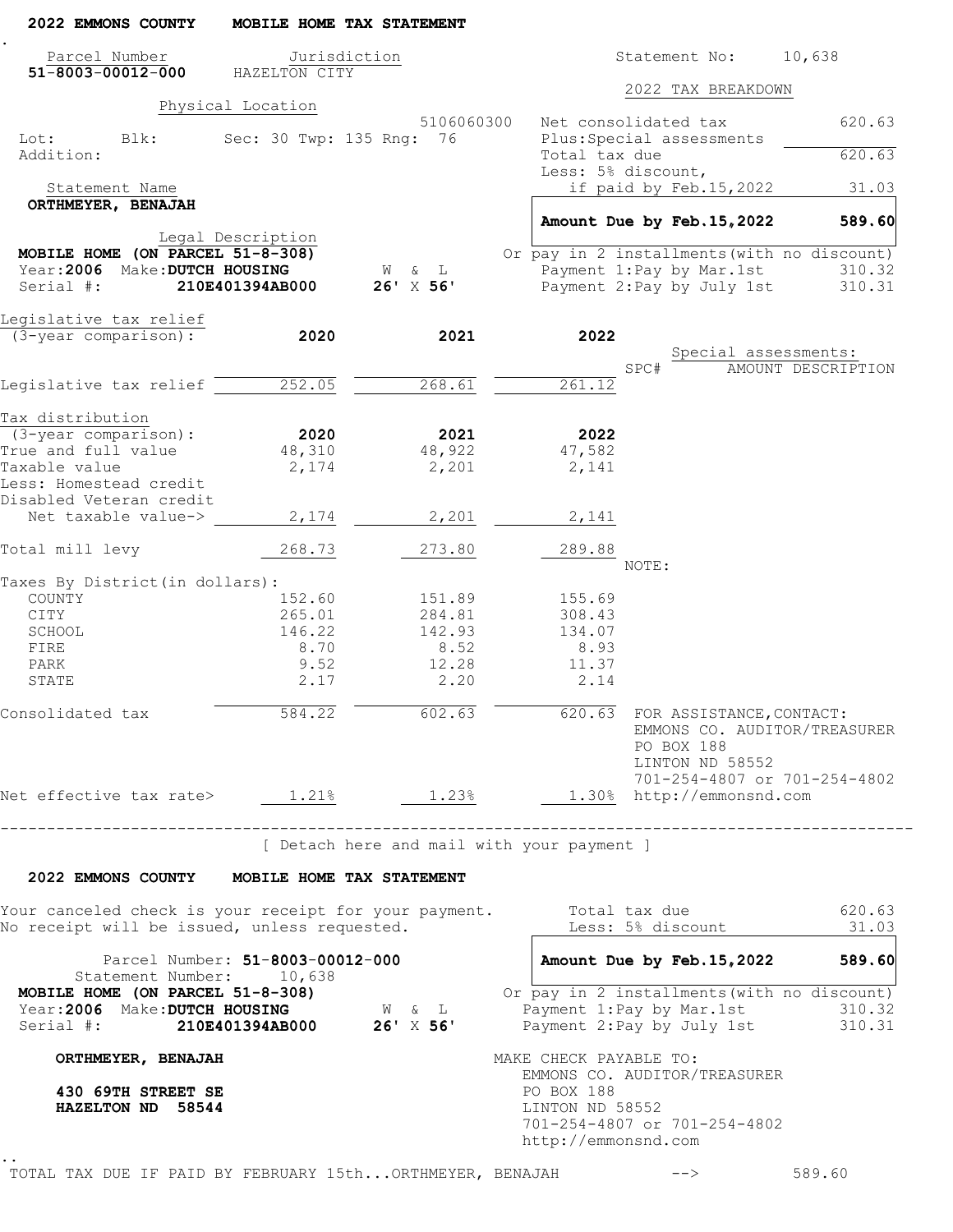| 2022 EMMONS COUNTY                                                     |                   | MOBILE HOME TAX STATEMENT                  |                                                      |                                                                                                                     |                    |
|------------------------------------------------------------------------|-------------------|--------------------------------------------|------------------------------------------------------|---------------------------------------------------------------------------------------------------------------------|--------------------|
| Parcel Number<br>$42 - 8006 - 00003 - 000$ 130-79 (UNORGANIZED)        |                   | Jurisdiction                               |                                                      | Statement No:                                                                                                       | 9,930              |
|                                                                        |                   |                                            |                                                      | 2022 TAX BREAKDOWN                                                                                                  |                    |
|                                                                        | Physical Location | 4215150000                                 |                                                      | Net consolidated tax                                                                                                | 129.55             |
| Lot:<br>Blk:<br>Addition:                                              |                   | Sec: 4 Twp: 130 Rng: 79                    | Total tax due                                        | Plus: Special assessments                                                                                           | 129.55             |
|                                                                        |                   |                                            |                                                      | Less: 5% discount,                                                                                                  |                    |
| Statement Name                                                         |                   |                                            |                                                      | if paid by Feb.15,2022                                                                                              | 6.48               |
| RDO FARM PARTNERSHIP                                                   |                   |                                            |                                                      | Amount Due by Feb. 15, 2022                                                                                         | 123.07             |
|                                                                        | Legal Description |                                            |                                                      |                                                                                                                     |                    |
| MOBILE HOME (ON PARCEL 42-2081)                                        |                   |                                            |                                                      | Or pay in 2 installments (with no discount)                                                                         |                    |
| Year: 1994 Make: ASPEN                                                 |                   | W & L                                      |                                                      | Payment 1:Pay by Mar.1st                                                                                            | 64.78              |
| Serial #:                                                              | MY94 12473V       | $16'$ X 76'                                |                                                      | Payment 2: Pay by July 1st                                                                                          | 64.77              |
| Legislative tax relief                                                 |                   |                                            |                                                      |                                                                                                                     |                    |
| $(3 - year$ comparison):                                               | 2020              | 2021                                       | 2022                                                 |                                                                                                                     |                    |
|                                                                        |                   |                                            |                                                      | Special assessments:<br>SPC#                                                                                        | AMOUNT DESCRIPTION |
| Legislative tax relief                                                 | 71.68             | 80.43                                      | 79.78                                                |                                                                                                                     |                    |
|                                                                        |                   |                                            |                                                      |                                                                                                                     |                    |
| Tax distribution                                                       |                   |                                            |                                                      |                                                                                                                     |                    |
| (3-year comparison):<br>True and full value                            | 2020<br>14,045    | 2021<br>14,957                             | 2022<br>14,835                                       |                                                                                                                     |                    |
| Taxable value                                                          | 632               | 673                                        | 668                                                  |                                                                                                                     |                    |
| Less: Homestead credit<br>Disabled Veteran credit                      |                   |                                            |                                                      |                                                                                                                     |                    |
| Net taxable value->                                                    | 632               | 673                                        | 668                                                  |                                                                                                                     |                    |
| Total mill levy                                                        | 190.80            | 189.06                                     | 193.93                                               |                                                                                                                     |                    |
| Taxes By District (in dollars) :                                       |                   |                                            |                                                      | NOTE:                                                                                                               |                    |
| COUNTY                                                                 | 44.36             | 46.45                                      | 48.58                                                |                                                                                                                     |                    |
| ROAD                                                                   | 11.38             | 11.80                                      | 12.02                                                |                                                                                                                     |                    |
| SCHOOL                                                                 | 60.99             | 64.95                                      | 64.94                                                |                                                                                                                     |                    |
| FIRE                                                                   | 3.23              | 3.37                                       | 3.34                                                 |                                                                                                                     |                    |
| STATE                                                                  | .63               | .67                                        | .67                                                  |                                                                                                                     |                    |
| Consolidated tax                                                       | 120.59            | 127.24                                     |                                                      | 129.55 FOR ASSISTANCE, CONTACT:<br>EMMONS CO. AUDITOR/TREASURER<br>PO BOX 188<br>LINTON ND 58552                    |                    |
| Net effective tax rate> .86%                                           |                   | .85%                                       |                                                      | 701-254-4807 or 701-254-4802<br>.87% http://emmonsnd.com                                                            |                    |
| -------------------------------                                        |                   | [ Detach here and mail with your payment ] |                                                      |                                                                                                                     |                    |
| 2022 EMMONS COUNTY MOBILE HOME TAX STATEMENT                           |                   |                                            |                                                      |                                                                                                                     |                    |
| Your canceled check is your receipt for your payment.                  |                   |                                            |                                                      | Total tax due                                                                                                       | 129.55             |
| No receipt will be issued, unless requested.                           |                   |                                            |                                                      | Less: 5% discount                                                                                                   | 6.48               |
| Parcel Number: 42-8006-00003-000<br>Statement Number: 9,930            |                   |                                            |                                                      | Amount Due by Feb. 15, 2022 123.07                                                                                  |                    |
| MOBILE HOME (ON PARCEL 42-2081)<br>Year: 1994 Make: ASPEN<br>Serial #: |                   | W & L<br>MY94 12473V 16' X 76'             |                                                      | Or pay in 2 installments (with no discount)<br>Payment 1: Pay by Mar. 1st 64.78<br>Payment 2: Pay by July 1st 64.77 |                    |
| RDO FARM PARTNERSHIP                                                   |                   |                                            | MAKE CHECK PAYABLE TO:                               |                                                                                                                     |                    |
| 9025 9TH AVENUE SW<br>LINTON ND 58552                                  |                   |                                            | PO BOX 188<br>LINTON ND 58552<br>http://emmonsnd.com | EMMONS CO. AUDITOR/TREASURER<br>701-254-4807 or 701-254-4802                                                        |                    |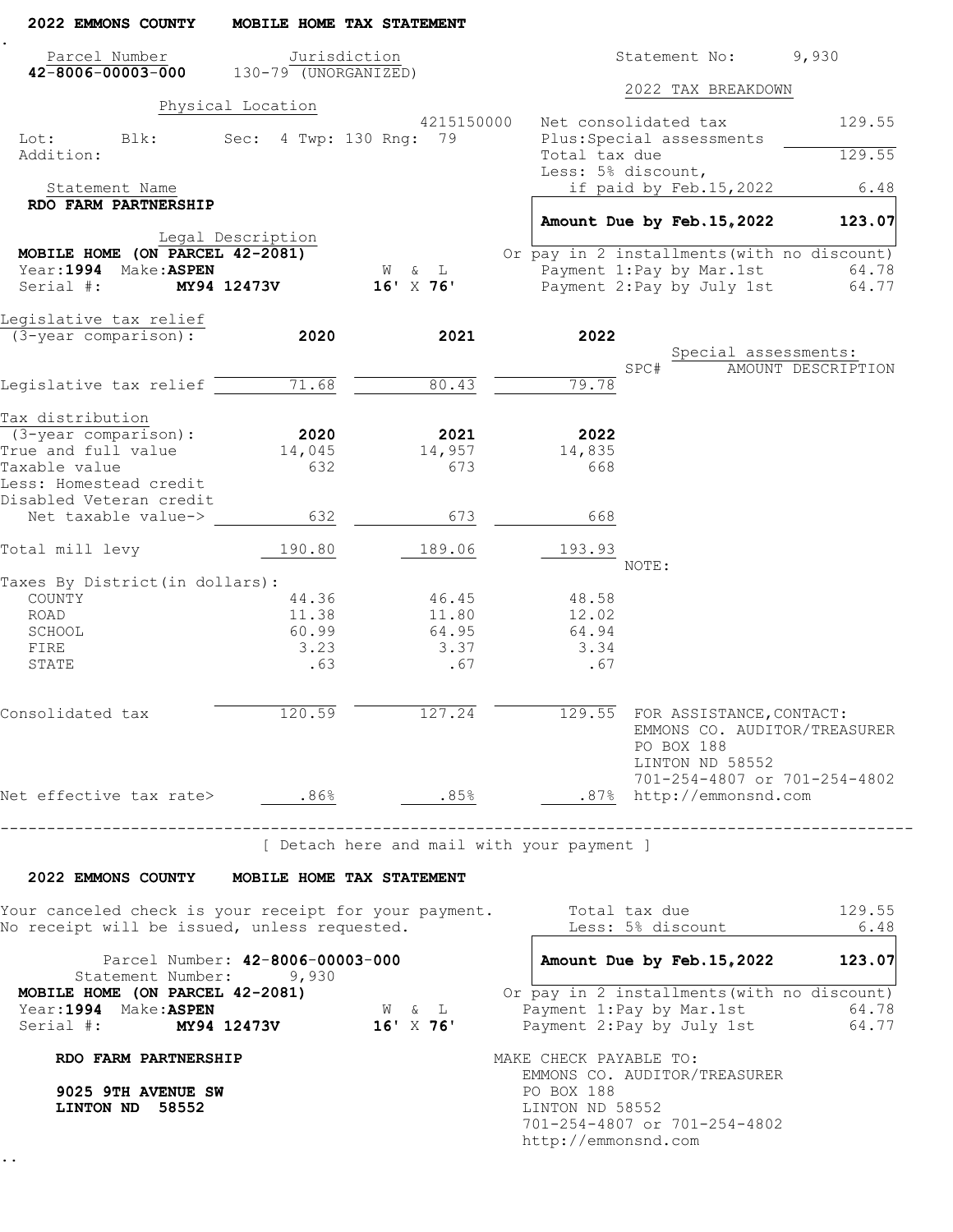| 2022 EMMONS COUNTY                                                                                    | MOBILE HOME TAX STATEMENT        |                                        |                                                                                                                      |                                                              |
|-------------------------------------------------------------------------------------------------------|----------------------------------|----------------------------------------|----------------------------------------------------------------------------------------------------------------------|--------------------------------------------------------------|
| Parcel Number                                                                                         | Jurisdiction                     |                                        | Statement No:                                                                                                        | 9,752                                                        |
| $42 - 8006 - 00004 - 000$ 130-79 (UNORGANIZED)                                                        |                                  |                                        | 2022 TAX BREAKDOWN                                                                                                   |                                                              |
|                                                                                                       | Physical Location                |                                        |                                                                                                                      |                                                              |
| Lot:<br>Blk:<br>Addition:                                                                             | Sec: 4 Twp: 130 Rng: 79          | 4215150000                             | Net consolidated tax<br>Plus: Special assessments<br>Total tax due                                                   | 71.17<br>71.17                                               |
|                                                                                                       |                                  |                                        | Less: 5% discount,                                                                                                   |                                                              |
| Statement Name                                                                                        |                                  |                                        | if paid by Feb.15,2022                                                                                               | 3.56                                                         |
| RDO FARM PARTNERSHIP                                                                                  |                                  |                                        |                                                                                                                      |                                                              |
|                                                                                                       | Legal Description                |                                        | Amount Due by Feb. 15, 2022                                                                                          | 67.61                                                        |
| MOBILE HOME (ON PARCEL 42-2081)                                                                       |                                  |                                        | Or pay in 2 installments (with no discount)                                                                          |                                                              |
| Year: 1984 Make: MEDALLION                                                                            |                                  | W & L                                  | Payment 1:Pay by Mar.1st                                                                                             | 35.59                                                        |
| Serial #:<br>1033D                                                                                    |                                  | $14'$ $\times$ 80'                     | Payment 2: Pay by July 1st                                                                                           | 35.58                                                        |
| Legislative tax relief                                                                                |                                  |                                        |                                                                                                                      |                                                              |
| $(3 - year$ comparison):                                                                              | 2020                             | 2021                                   | 2022                                                                                                                 |                                                              |
|                                                                                                       |                                  |                                        | SPC#                                                                                                                 | Special assessments:<br>AMOUNT DESCRIPTION                   |
| Legislative tax relief                                                                                | 36.06                            | 44.58                                  | 43.83                                                                                                                |                                                              |
|                                                                                                       |                                  |                                        |                                                                                                                      |                                                              |
| Tax distribution                                                                                      |                                  |                                        |                                                                                                                      |                                                              |
| (3-year comparison):<br>True and full value                                                           | 2020                             | 2021<br>8,282                          | 2022                                                                                                                 |                                                              |
| Taxable value                                                                                         | 7,056<br>318                     | 373                                    | 8,154<br>367                                                                                                         |                                                              |
| Less: Homestead credit<br>Disabled Veteran credit                                                     |                                  |                                        |                                                                                                                      |                                                              |
| Net taxable value->                                                                                   | 318                              | 373                                    | 367                                                                                                                  |                                                              |
| Total mill levy                                                                                       | 190.80                           | 189.06                                 | 193.93<br>NOTE:                                                                                                      |                                                              |
| Taxes By District (in dollars):                                                                       |                                  |                                        |                                                                                                                      |                                                              |
| COUNTY                                                                                                | 22.33                            | 25.75                                  | 26.69                                                                                                                |                                                              |
| ROAD                                                                                                  | 5.72                             | 6.54                                   | 6.61                                                                                                                 |                                                              |
| SCHOOL                                                                                                | 30.68                            | 35.99                                  | 35.67                                                                                                                |                                                              |
| FIRE<br>STATE                                                                                         | 1.62<br>.32                      | 1.87<br>.37                            | 1.83<br>.37                                                                                                          |                                                              |
|                                                                                                       |                                  |                                        |                                                                                                                      |                                                              |
| Consolidated tax                                                                                      | 60.67                            | 70.52                                  | 71.17 FOR ASSISTANCE, CONTACT:<br>PO BOX 188<br>LINTON ND 58552                                                      | EMMONS CO. AUDITOR/TREASURER<br>701-254-4807 or 701-254-4802 |
| Net effective tax rate> .86%                                                                          |                                  | .85%                                   | .87% http://emmonsnd.com                                                                                             |                                                              |
|                                                                                                       | -------------------------------  |                                        | [ Detach here and mail with your payment ]                                                                           |                                                              |
|                                                                                                       |                                  |                                        |                                                                                                                      |                                                              |
| 2022 EMMONS COUNTY MOBILE HOME TAX STATEMENT                                                          |                                  |                                        |                                                                                                                      |                                                              |
| Your canceled check is your receipt for your payment.<br>No receipt will be issued, unless requested. |                                  |                                        | Total tax due<br>Less: 5% discount                                                                                   | 71.17<br>3.56                                                |
| Statement Number: 9,752                                                                               | Parcel Number: 42-8006-00004-000 |                                        | Amount Due by Feb. 15, 2022                                                                                          | 67.61                                                        |
| MOBILE HOME (ON PARCEL 42-2081)                                                                       |                                  |                                        | Or pay in 2 installments (with no discount)                                                                          |                                                              |
| Year: 1984 Make: MEDALLION                                                                            |                                  | $\mathbb{W}\qquad \&\qquad \mathbb{L}$ | Payment 1: Pay by Mar. 1st                                                                                           | 35.59                                                        |
| Serial #:<br>1033D                                                                                    |                                  | $14'$ $\times$ 80'                     | Payment 2: Pay by July 1st 35.58                                                                                     |                                                              |
| RDO FARM PARTNERSHIP                                                                                  |                                  |                                        | MAKE CHECK PAYABLE TO:                                                                                               |                                                              |
| 9025 9TH AVENUE SW<br>LINTON ND 58552                                                                 |                                  |                                        | EMMONS CO. AUDITOR/TREASURER<br>PO BOX 188<br>LINTON ND 58552<br>701-254-4807 or 701-254-4802<br>http://emmonsnd.com |                                                              |
|                                                                                                       |                                  |                                        |                                                                                                                      |                                                              |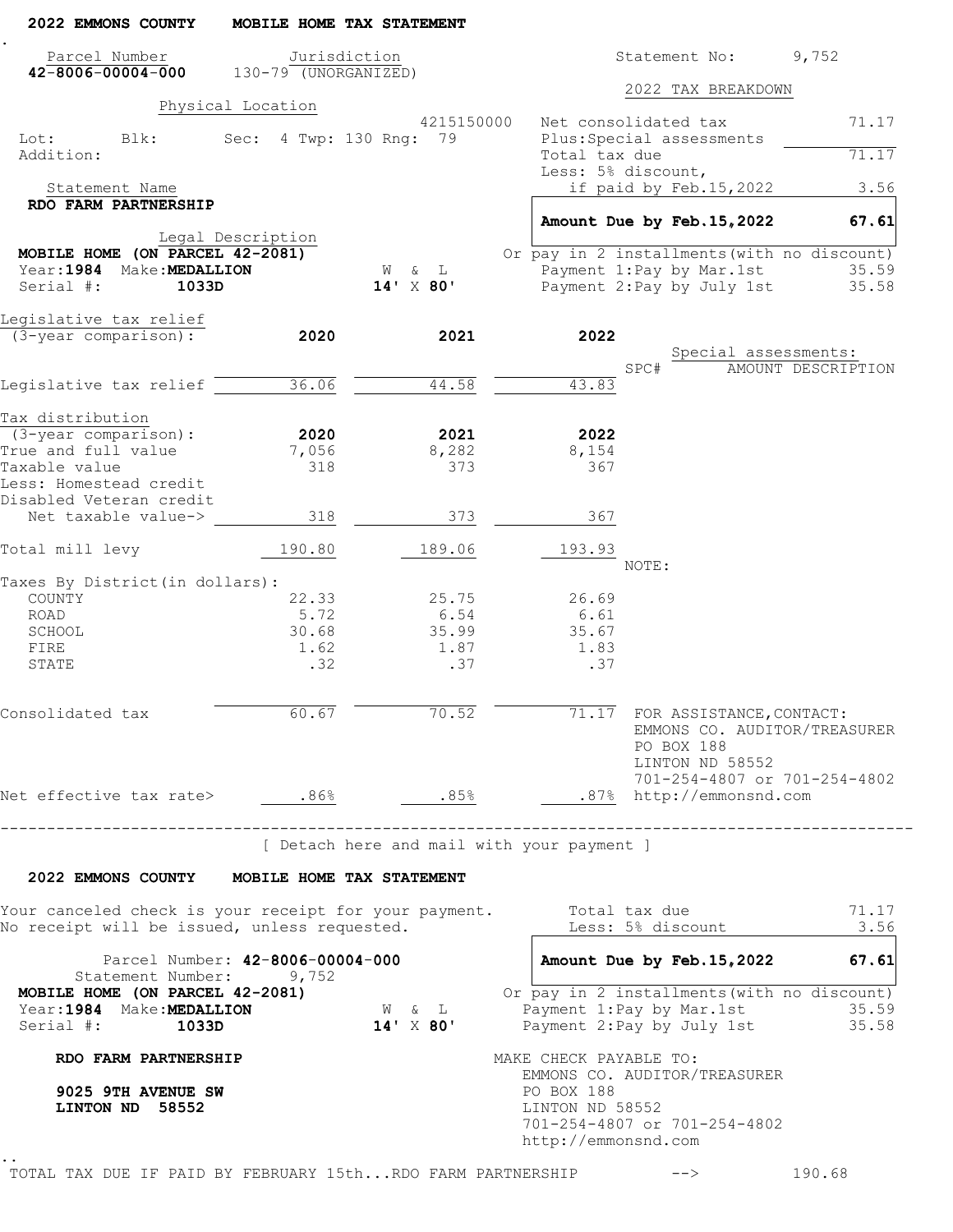| 2022 EMMONS COUNTY                                                                                                    | MOBILE HOME TAX STATEMENT                |                |                                                                                                                           |
|-----------------------------------------------------------------------------------------------------------------------|------------------------------------------|----------------|---------------------------------------------------------------------------------------------------------------------------|
| Parcel Number<br>$11 - 8006 - 00012 - 000$                                                                            | Jurisdiction<br>$135 - 75$ (UNORGANIZED) |                | Statement No:<br>10,655                                                                                                   |
|                                                                                                                       |                                          |                | 2022 TAX BREAKDOWN                                                                                                        |
|                                                                                                                       | Physical Location                        | 1102070000     | Net consolidated tax<br>417.03                                                                                            |
| Lot:<br>Blk:<br>Addition:                                                                                             | Sec: 14 Twp: 135 Rng: 75                 |                | Plus: Special assessments<br>Total tax due<br>417.03<br>Less: 5% discount,                                                |
| Statement Name                                                                                                        |                                          |                | if paid by Feb.15,2022<br>20.85                                                                                           |
| REAMANN, COLE                                                                                                         |                                          |                | Amount Due by Feb. 15, 2022<br>396.18                                                                                     |
| MOBILE HOME (ON PARCEL 11-6180)<br>Year: 2019 Make: HIGHLAND WALNUT CREE W & L<br>Serial #:                           | Legal Description<br>290-000-HA-0026     | $15'$ X 76'    | Or pay in 2 installments (with no discount)<br>Payment 1:Pay by Mar.1st<br>208.52<br>Payment 2: Pay by July 1st<br>208.51 |
| Legislative tax relief                                                                                                |                                          |                |                                                                                                                           |
| (3-year comparison):                                                                                                  | 2020                                     | 2021           | 2022                                                                                                                      |
|                                                                                                                       |                                          |                | Special assessments:<br>SPC#<br>AMOUNT DESCRIPTION                                                                        |
| Legislative tax relief                                                                                                | 258.58                                   | 339.45         | 333.10                                                                                                                    |
|                                                                                                                       |                                          |                |                                                                                                                           |
| Tax distribution                                                                                                      |                                          |                |                                                                                                                           |
| $(3 - year \text{ comparison})$ :<br>True and full value                                                              | 2020<br>48,222                           | 2021<br>60,222 | 2022<br>59,134                                                                                                            |
| Taxable value                                                                                                         | 2,170                                    | 2,710          | 2,661                                                                                                                     |
| Less: Homestead credit<br>Disabled Veteran credit                                                                     |                                          |                |                                                                                                                           |
| Net taxable value->                                                                                                   | 2,170                                    | 2,710          | 2,661                                                                                                                     |
| Total mill levy                                                                                                       | 155.78                                   | 152.55         | 156.72                                                                                                                    |
| Taxes By District (in dollars):                                                                                       |                                          |                | NOTE:                                                                                                                     |
| COUNTY                                                                                                                | 152.31                                   | 187.02         | 193.51                                                                                                                    |
| ROAD                                                                                                                  | 39.06                                    | 47.53          | 47.90                                                                                                                     |
| SCHOOL                                                                                                                | 133.56                                   | 162.60         | 159.66                                                                                                                    |
| FIRE                                                                                                                  | 10.94                                    | 13.55          | 13.30                                                                                                                     |
| STATE                                                                                                                 | 2.17                                     | 2.71           | 2.66                                                                                                                      |
| Consolidated tax                                                                                                      | 338.04                                   | 413.41         | 417.03 FOR ASSISTANCE, CONTACT:<br>EMMONS CO. AUDITOR/TREASURER<br>PO BOX 188<br>LINTON ND 58552                          |
| Net effective tax rate> .70%                                                                                          |                                          | .68%           | 701-254-4807 or 701-254-4802<br>.70% http://emmonsnd.com                                                                  |
|                                                                                                                       | --------------------------------         |                | --------------------------------------<br>[ Detach here and mail with your payment ]                                      |
| 2022 EMMONS COUNTY MOBILE HOME TAX STATEMENT                                                                          |                                          |                |                                                                                                                           |
| Your canceled check is your receipt for your payment.<br>No receipt will be issued, unless requested.                 |                                          |                | Total tax due<br>417.03<br>Less: 5% discount<br>20.85                                                                     |
| Statement Number: 10,655                                                                                              | Parcel Number: 11-8006-00012-000         |                | Amount Due by Feb. 15, 2022<br>396.18                                                                                     |
| MOBILE HOME (ON PARCEL 11-6180)<br>Year: 2019 Make: HIGHLAND WALNUT CREE W & L<br>Serial #: 290-000-HA-0026 15' X 76' |                                          |                | Or pay in 2 installments (with no discount)<br>Payment 1: Pay by Mar. 1st 208.52<br>Payment 2: Pay by July 1st 208.51     |
| REAMANN, COLE                                                                                                         |                                          |                | MAKE CHECK PAYABLE TO:                                                                                                    |
| 1601 63RD STREET SE<br>BRADDOCK ND 58524                                                                              |                                          |                | EMMONS CO. AUDITOR/TREASURER<br>PO BOX 188<br>LINTON ND 58552<br>701-254-4807 or 701-254-4802<br>http://emmonsnd.com      |
|                                                                                                                       |                                          |                |                                                                                                                           |

TOTAL TAX DUE IF PAID BY FEBRUARY 15th...REAMANN, COLE  $--\$  --> 396.18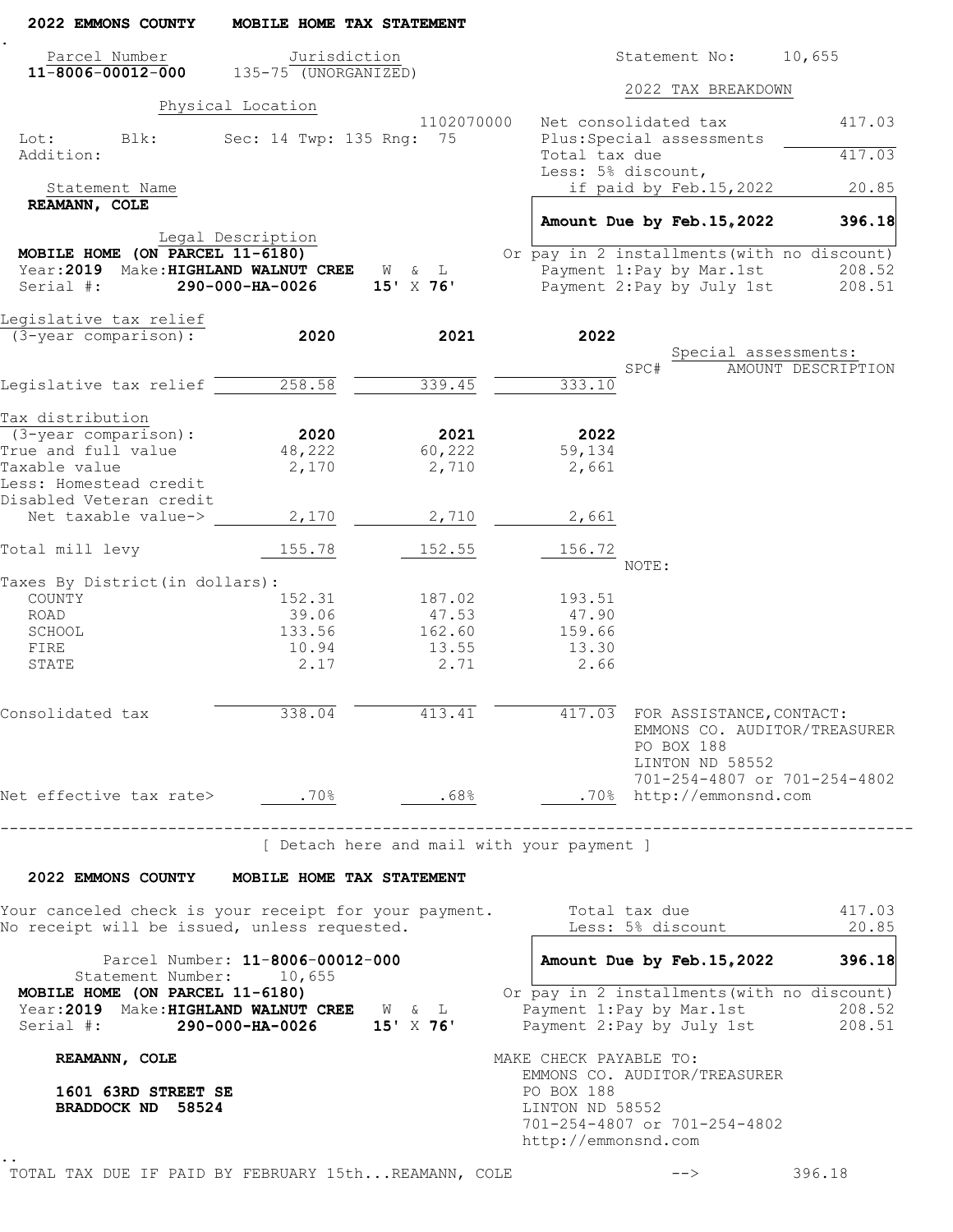| 2022 EMMONS COUNTY                                                                                    |                   | MOBILE HOME TAX STATEMENT                  |            |                                        |                                                                  |                                             |
|-------------------------------------------------------------------------------------------------------|-------------------|--------------------------------------------|------------|----------------------------------------|------------------------------------------------------------------|---------------------------------------------|
| Parcel Number                                                                                         | Jurisdiction      |                                            |            |                                        | Statement No:                                                    | 10,650                                      |
| $30 - 8006 - 00144 - 000$ 132-79 (UNORGANIZED)                                                        |                   |                                            |            |                                        | 2022 TAX BREAKDOWN                                               |                                             |
|                                                                                                       | Physical Location |                                            |            |                                        |                                                                  |                                             |
| Lot: Blk:                                                                                             |                   | 3036360000<br>Sec: 23 Twp: 132 Rng: 79     |            | Net consolidated tax                   | Plus: Special assessments                                        | 203.86                                      |
| Addition:                                                                                             |                   |                                            |            | Total tax due<br>Less: 5% discount,    |                                                                  | 203.86                                      |
| Statement Name                                                                                        |                   |                                            |            |                                        | if paid by Feb.15,2022                                           | 10.19                                       |
| REINEKE, THOMAS & DERICCI                                                                             |                   |                                            |            |                                        |                                                                  |                                             |
|                                                                                                       | Legal Description |                                            |            |                                        | Amount Due by Feb. 15, 2022                                      | 193.67                                      |
| MOBILE HOME (ON PARCEL $30-4176-219$ )                                                                |                   |                                            |            |                                        |                                                                  | Or pay in 2 installments (with no discount) |
| Year: 2018 Make:                                                                                      |                   | W & L                                      |            |                                        | Payment 1:Pay by Mar.1st                                         | 101.93                                      |
| Serial #:                                                                                             |                   | $12' \times 34'$                           |            |                                        | Payment 2: Pay by July 1st                                       | 101.93                                      |
| Legislative tax relief                                                                                |                   |                                            |            |                                        |                                                                  |                                             |
| (3-year comparison):                                                                                  | 2020              | 2021                                       |            | 2022                                   |                                                                  |                                             |
|                                                                                                       |                   |                                            |            | SPC#                                   | Special assessments:                                             | AMOUNT DESCRIPTION                          |
| Legislative tax relief                                                                                |                   | 144.56                                     |            | 142.94                                 |                                                                  |                                             |
|                                                                                                       |                   |                                            |            |                                        |                                                                  |                                             |
| Tax distribution                                                                                      |                   |                                            |            |                                        |                                                                  |                                             |
| (3-year comparison):                                                                                  | 2020              | 2021                                       |            | 2022                                   |                                                                  |                                             |
| True and full value                                                                                   | 26,158            | 27,489                                     |            | 27,203                                 |                                                                  |                                             |
| Taxable value<br>Less: Homestead credit                                                               | 1,177             | 1,237                                      |            | 1,224                                  |                                                                  |                                             |
| Disabled Veteran credit<br>Net taxable value->                                                        | 1,177             | 1,237                                      |            | 1,224                                  |                                                                  |                                             |
| Total mill levy                                                                                       | 159.96            | 160.21                                     |            | 166.55                                 |                                                                  |                                             |
|                                                                                                       |                   |                                            |            | NOTE:                                  |                                                                  |                                             |
| Taxes By District (in dollars) :<br>COUNTY                                                            | 82.61             | 85.36                                      |            | 89.01                                  |                                                                  |                                             |
| ROAD                                                                                                  | 21.19             | 21.70                                      |            | 22.03                                  |                                                                  |                                             |
| SCHOOL                                                                                                | 77.17             | 83.68                                      |            | 85.44                                  |                                                                  |                                             |
| FIRE                                                                                                  | 6.12              | 6.20                                       |            | 6.16                                   |                                                                  |                                             |
| STATE                                                                                                 | 1.18              | 1.24                                       |            | 1.22                                   |                                                                  |                                             |
| Consolidated tax                                                                                      | 188.27            | 198.18                                     |            |                                        | 203.86 FOR ASSISTANCE, CONTACT:<br>PO BOX 188<br>LINTON ND 58552 | EMMONS CO. AUDITOR/TREASURER                |
| Net effective tax rate> .72% .72%                                                                     |                   |                                            |            |                                        | .74% http://emmonsnd.com                                         | 701-254-4807 or 701-254-4802                |
| -------------------------------                                                                       |                   |                                            |            |                                        |                                                                  |                                             |
|                                                                                                       |                   | [ Detach here and mail with your payment ] |            |                                        |                                                                  |                                             |
| 2022 EMMONS COUNTY MOBILE HOME TAX STATEMENT                                                          |                   |                                            |            |                                        |                                                                  |                                             |
| Your canceled check is your receipt for your payment.<br>No receipt will be issued, unless requested. |                   |                                            |            | Total tax due                          | Less: 5% discount                                                | 203.86<br>10.19                             |
| Parcel Number: 30-8006-00144-000                                                                      |                   |                                            |            |                                        | Amount Due by Feb. 15, 2022                                      | 193.67                                      |
| Statement Number: 10,650<br>MOBILE HOME (ON PARCEL 30-4176-219)                                       |                   |                                            |            |                                        |                                                                  | Or pay in 2 installments (with no discount) |
| Year: 2018 Make:<br>Serial #:                                                                         |                   | W & L<br>$12' \times 34'$                  |            |                                        | Payment 1: Pay by Mar. 1st                                       | 101.93<br>Payment 2: Pay by July 1st 101.93 |
| REINEKE, THOMAS & DERICCI                                                                             |                   |                                            |            | MAKE CHECK PAYABLE TO:                 |                                                                  |                                             |
| 1630 E OHMAHA DR<br>BISMARCK ND 58504                                                                 |                   |                                            | PO BOX 188 | LINTON ND 58552<br>http://emmonsnd.com | EMMONS CO. AUDITOR/TREASURER<br>701-254-4807 or 701-254-4802     |                                             |

TOTAL TAX DUE IF PAID BY FEBRUARY 15th...REINEKE, THOMAS & DERICCI --> 193.67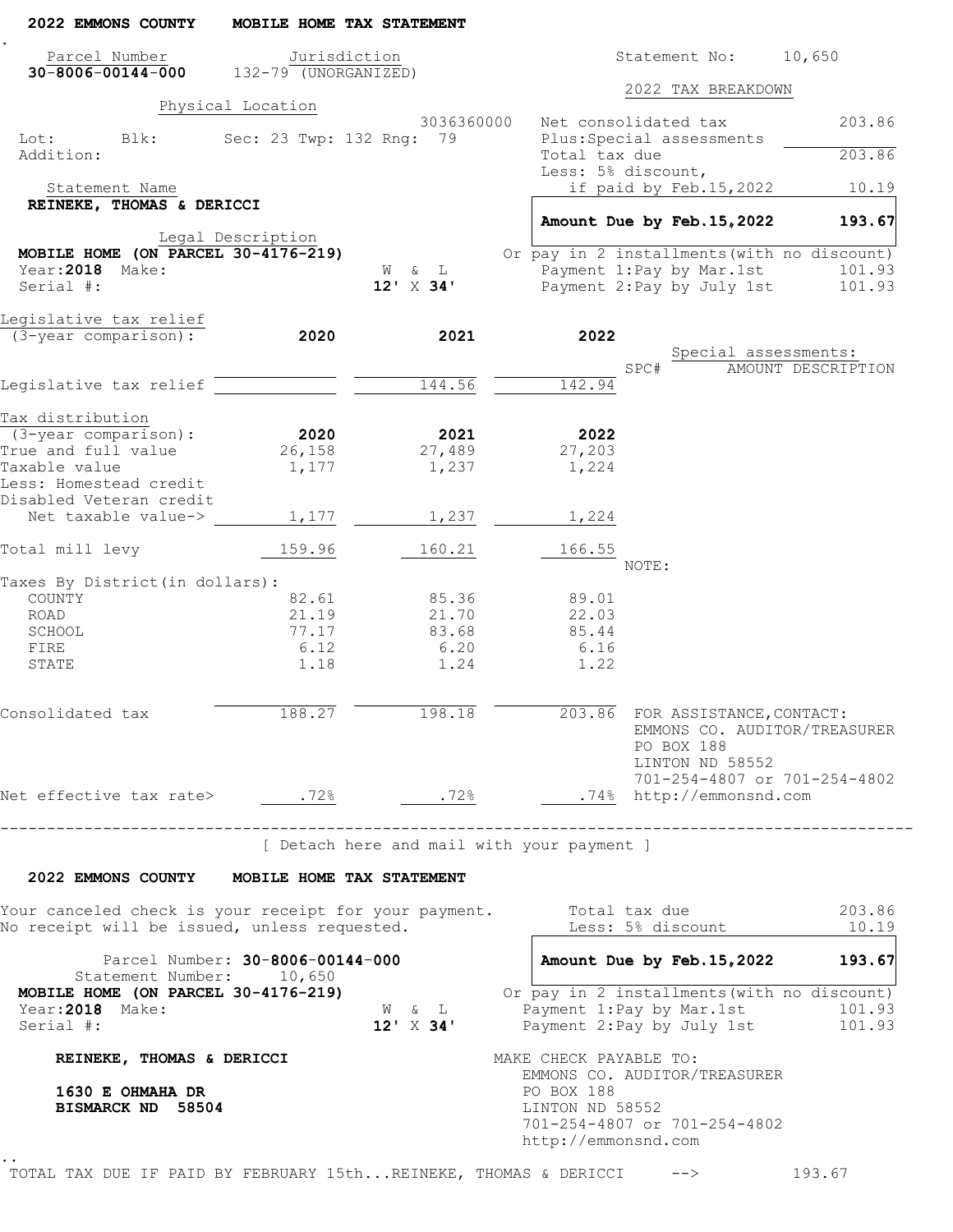| 2022 EMMONS COUNTY                                                                                                   | MOBILE HOME TAX STATEMENT        |                                            |                                                         |                                                                                                 |                           |
|----------------------------------------------------------------------------------------------------------------------|----------------------------------|--------------------------------------------|---------------------------------------------------------|-------------------------------------------------------------------------------------------------|---------------------------|
| Parcel Number<br>$52 - 8004 - 00006 - 000$                                                                           | Jurisdiction<br>LINTON CITY      |                                            |                                                         | Statement No:                                                                                   | 10,448                    |
|                                                                                                                      |                                  |                                            |                                                         | 2022 TAX BREAKDOWN                                                                              |                           |
|                                                                                                                      | Physical Location                | 5236360400                                 |                                                         | Net consolidated tax                                                                            | 68.22                     |
| Lot: 130<br>Blk:<br>Addition:                                                                                        | Sec:<br>Twp:                     | Rnq:                                       | Total tax due                                           | Plus: Special assessments                                                                       | 68.22                     |
| Statement Name                                                                                                       |                                  |                                            | Less: 5% discount,                                      | if paid by Feb.15,2022                                                                          | 3.41                      |
| RUTH, WILLIAM                                                                                                        |                                  |                                            |                                                         |                                                                                                 |                           |
|                                                                                                                      | Legal Description                |                                            |                                                         | Amount Due by Feb. 15, 2022                                                                     | 64.81                     |
| MOBILE HOME                                                                                                          |                                  |                                            |                                                         | 1979 HOLLY 14 X 70 M605420 LOT 130 Or pay in 2 installments (with no discount)                  |                           |
| Year: 1979 Make: HOLLY                                                                                               |                                  | & L<br>W                                   |                                                         | Payment 1: Pay by Mar. 1st                                                                      | 34.11                     |
| Serial #:<br>M605420                                                                                                 |                                  | 14' X 70'                                  |                                                         | Payment 2: Pay by July 1st                                                                      | 34.11                     |
| Legislative tax relief                                                                                               |                                  |                                            |                                                         |                                                                                                 |                           |
| (3-year comparison):                                                                                                 | 2020                             | 2021                                       | 2022                                                    |                                                                                                 |                           |
|                                                                                                                      |                                  |                                            |                                                         | Special assessments:<br>SPC#                                                                    | <b>AMOUNT DESCRIPTION</b> |
| Legislative tax relief                                                                                               | 27.47                            | 30.27                                      | $\overline{29.43}$                                      |                                                                                                 |                           |
|                                                                                                                      |                                  |                                            |                                                         |                                                                                                 |                           |
| Tax distribution                                                                                                     |                                  |                                            |                                                         |                                                                                                 |                           |
| $(3 - year \text{ comparison})$ :                                                                                    | 2020                             | 2021                                       | 2022                                                    |                                                                                                 |                           |
| True and full value<br>Taxable value                                                                                 | 5,513<br>248                     | 5,748<br>259                               | 5,606<br>252                                            |                                                                                                 |                           |
| Less: Homestead credit<br>Disabled Veteran credit                                                                    |                                  |                                            |                                                         |                                                                                                 |                           |
| Net taxable value->                                                                                                  | 248                              | 259                                        | 252                                                     |                                                                                                 |                           |
| Total mill levy                                                                                                      | 259.68                           | 256.87                                     | 270.70                                                  | NOTE:                                                                                           |                           |
| Taxes By District (in dollars):                                                                                      |                                  |                                            |                                                         |                                                                                                 |                           |
| COUNTY                                                                                                               | 17.41                            | 17.87                                      | 18.33                                                   |                                                                                                 |                           |
| CITY<br>SCHOOL                                                                                                       | 21.71                            | 21.77                                      | 22.47                                                   |                                                                                                 |                           |
| FIRE                                                                                                                 | 16.26<br>1.29                    | 17.52<br>1.30                              | 17.59<br>1.27                                           |                                                                                                 |                           |
| PARK                                                                                                                 | 7.48                             | 7.81                                       | 8.31                                                    |                                                                                                 |                           |
| STATE                                                                                                                | .25                              | .26                                        | .25                                                     |                                                                                                 |                           |
| Consolidated tax                                                                                                     | 64.40                            | 66.53                                      |                                                         | 68.22 FOR ASSISTANCE, CONTACT:<br>EMMONS CO. AUDITOR/TREASURER<br>PO BOX 188<br>LINTON ND 58552 |                           |
| Net effective tax rate> $1.17\frac{8}{9}$ $1.15\frac{8}{9}$ $1.15\frac{8}{9}$ http://emmonsnd.com                    |                                  |                                            |                                                         | 701-254-4807 or 701-254-4802                                                                    |                           |
|                                                                                                                      |                                  |                                            |                                                         |                                                                                                 |                           |
|                                                                                                                      |                                  | [ Detach here and mail with your payment ] |                                                         |                                                                                                 |                           |
| 2022 EMMONS COUNTY MOBILE HOME TAX STATEMENT                                                                         |                                  |                                            |                                                         |                                                                                                 |                           |
| Your canceled check is your receipt for your payment. Total tax due<br>No receipt will be issued, unless requested.  |                                  |                                            |                                                         | Less: 5% discount _____                                                                         | 68.22<br>3.41             |
| Statement Number: 10,448                                                                                             | Parcel Number: 52-8004-00006-000 |                                            |                                                         | Amount Due by Feb. 15, 2022 64.81                                                               |                           |
| MOBILE HOME 1979 HOLLY 14 X 70 M605420 LOT 130 Or pay in 2 installments (with no discount)<br>Year: 1979 Make: HOLLY |                                  |                                            |                                                         | W & L Payment 1: Pay by Mar.1st 34.11<br>14' X 70' Payment 2: Pay by July 1st 34.11             |                           |
| Serial #: M605420                                                                                                    |                                  |                                            |                                                         |                                                                                                 |                           |
| RUTH, WILLIAM<br>130 SUNRISE LANE<br>LINTON ND 58552                                                                 |                                  |                                            | MAKE CHECK PAYABLE TO:<br>PO BOX 188<br>LINTON ND 58552 | EMMONS CO. AUDITOR/TREASURER<br>701-254-4807 or 701-254-4802                                    |                           |
|                                                                                                                      |                                  |                                            | http://emmonsnd.com                                     |                                                                                                 |                           |
| TOTAL TAX DUE IF PAID BY FEBRUARY 15thRUTH, WILLIAM                                                                  |                                  |                                            |                                                         |                                                                                                 | 64.81                     |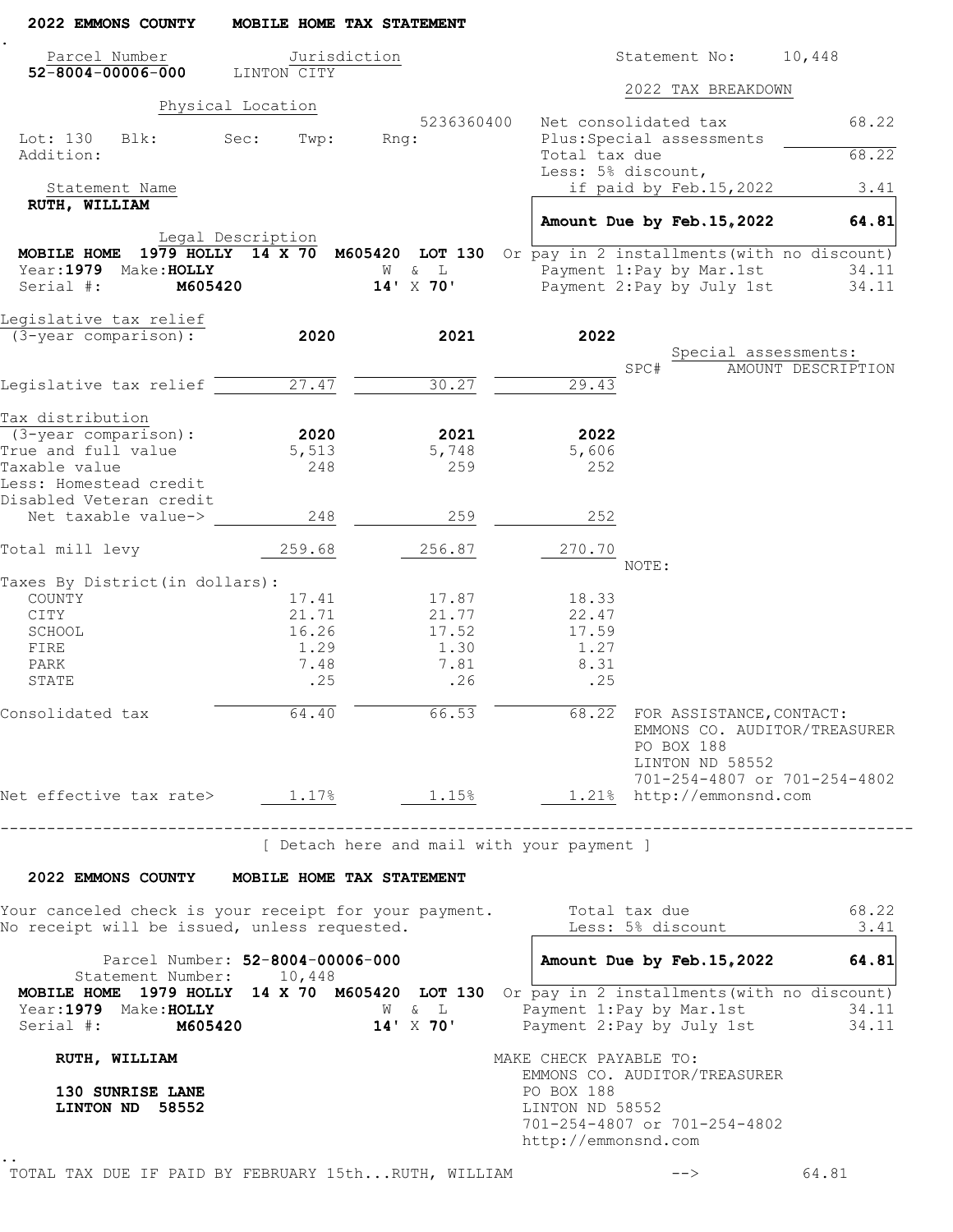| 2022 EMMONS COUNTY                                                                                | MOBILE HOME TAX STATEMENT                 |                                            |            |                                        |                                                                              |                                                               |
|---------------------------------------------------------------------------------------------------|-------------------------------------------|--------------------------------------------|------------|----------------------------------------|------------------------------------------------------------------------------|---------------------------------------------------------------|
| Parcel Number<br>$27 - 8006 - 00039 - 000$ 132-76 (UNORGANIZED)                                   | Jurisdiction                              |                                            |            |                                        | Statement No:                                                                | 9,483                                                         |
|                                                                                                   |                                           |                                            |            |                                        | 2022 TAX BREAKDOWN                                                           |                                                               |
|                                                                                                   | Physical Location                         | 2736360000                                 |            | Net consolidated tax                   |                                                                              | 77.11                                                         |
| Lot:<br>Blk:<br>Addition:                                                                         | Sec: 6 Twp: 132 Rng: 76                   |                                            |            | Total tax due                          | Plus: Special assessments                                                    | 77.11                                                         |
| Statement Name                                                                                    |                                           |                                            |            | Less: 5% discount,                     | if paid by Feb.15,2022                                                       | 3.86                                                          |
| SATHREN, TODD A & RICKI R                                                                         |                                           |                                            |            |                                        |                                                                              |                                                               |
|                                                                                                   | Legal Description                         |                                            |            |                                        | Amount Due by Feb. 15, 2022                                                  | 73.25                                                         |
| MOBILE HOME $14x\overline{70}$ (ON PARCEL 27-3561)                                                |                                           |                                            |            |                                        | Or pay in 2 installments (with no discount)                                  |                                                               |
| Year: 1980 Make: HOLLY PARK                                                                       |                                           | W & L                                      |            |                                        | Payment 1:Pay by Mar.1st                                                     | 38.56                                                         |
| Serial #:                                                                                         | M60-5988                                  | 14' X 70'                                  |            |                                        | Payment 2: Pay by July 1st                                                   | 38.55                                                         |
| Legislative tax relief                                                                            |                                           |                                            |            |                                        |                                                                              |                                                               |
| (3-year comparison):                                                                              | 2020                                      | 2021                                       |            | 2022                                   | Special assessments:                                                         |                                                               |
|                                                                                                   |                                           |                                            |            | SPC#                                   |                                                                              | AMOUNT DESCRIPTION                                            |
| Legislative tax relief $\overline{\phantom{a}}$                                                   | 49.95                                     | 58.20                                      |            | 54.07                                  |                                                                              |                                                               |
| Tax distribution                                                                                  |                                           |                                            |            |                                        |                                                                              |                                                               |
| (3-year comparison):                                                                              | 2020                                      | 2021                                       |            | 2022                                   |                                                                              |                                                               |
| True and full value                                                                               | 10,023                                    | 11,061                                     |            | 10,288                                 |                                                                              |                                                               |
| Taxable value<br>Less: Homestead credit<br>Disabled Veteran credit                                | 451                                       | 498                                        |            | 463                                    |                                                                              |                                                               |
| Net taxable value->                                                                               | 451                                       | 498                                        |            | 463                                    |                                                                              |                                                               |
| Total mill levy                                                                                   | 159.96                                    | 160.21                                     |            | 166.55<br>NOTE:                        |                                                                              |                                                               |
| Taxes By District (in dollars):                                                                   |                                           |                                            |            |                                        |                                                                              |                                                               |
| COUNTY                                                                                            | 31.65                                     | 34.37                                      |            | 33.67                                  |                                                                              |                                                               |
| ROAD                                                                                              | 8.12                                      | 8.73                                       |            | 8.33                                   |                                                                              |                                                               |
| SCHOOL<br>FIRE                                                                                    | 29.57<br>2.35                             | 33.69<br>2.49                              |            | 32.32<br>2.33                          |                                                                              |                                                               |
| STATE                                                                                             | .45                                       | .50                                        |            | .46                                    |                                                                              |                                                               |
|                                                                                                   |                                           |                                            |            |                                        |                                                                              |                                                               |
| Consolidated tax                                                                                  | 72.14                                     | 79.78                                      |            |                                        | $\overline{77.11}$ FOR ASSISTANCE, CONTACT:<br>PO BOX 188<br>LINTON ND 58552 | EMMONS CO. AUDITOR/TREASURER<br>701-254-4807 or 701-254-4802  |
| Net effective tax rate> .72% .72%                                                                 |                                           |                                            |            |                                        | .74% http://emmonsnd.com                                                     |                                                               |
|                                                                                                   | ---------------------------------         | [ Detach here and mail with your payment ] |            |                                        | --------------------------------------                                       |                                                               |
| 2022 EMMONS COUNTY MOBILE HOME TAX STATEMENT                                                      |                                           |                                            |            |                                        |                                                                              |                                                               |
| Your canceled check is your receipt for your payment.                                             |                                           |                                            |            | Total tax due                          |                                                                              | 77.11                                                         |
| No receipt will be issued, unless requested.                                                      |                                           |                                            |            |                                        | Less: 5% discount                                                            | 3.86                                                          |
| Statement Number:                                                                                 | Parcel Number: 27-8006-00039-000<br>9,483 |                                            |            |                                        | Amount Due by Feb. 15, 2022                                                  | 73.25                                                         |
| MOBILE HOME 14X70 (ON PARCEL 27-3561)<br>Year: 1980 Make: HOLLY PARK<br>Serial #: <b>M60-5988</b> |                                           | W & L<br>$14' \times 70'$                  |            |                                        | Payment 1: Pay by Mar. 1st<br>Payment 2: Pay by July 1st                     | Or pay in 2 installments (with no discount)<br>38.56<br>38.55 |
| SATHREN, TODD A & RICKI R                                                                         |                                           |                                            |            | MAKE CHECK PAYABLE TO:                 |                                                                              |                                                               |
| PO BOX 372<br>LINTON ND 58552-0372                                                                |                                           |                                            | PO BOX 188 | LINTON ND 58552<br>http://emmonsnd.com | EMMONS CO. AUDITOR/TREASURER<br>701-254-4807 or 701-254-4802                 |                                                               |

TOTAL TAX DUE IF PAID BY FEBRUARY 15th...SATHREN, TODD A & RICKI R --> 73.25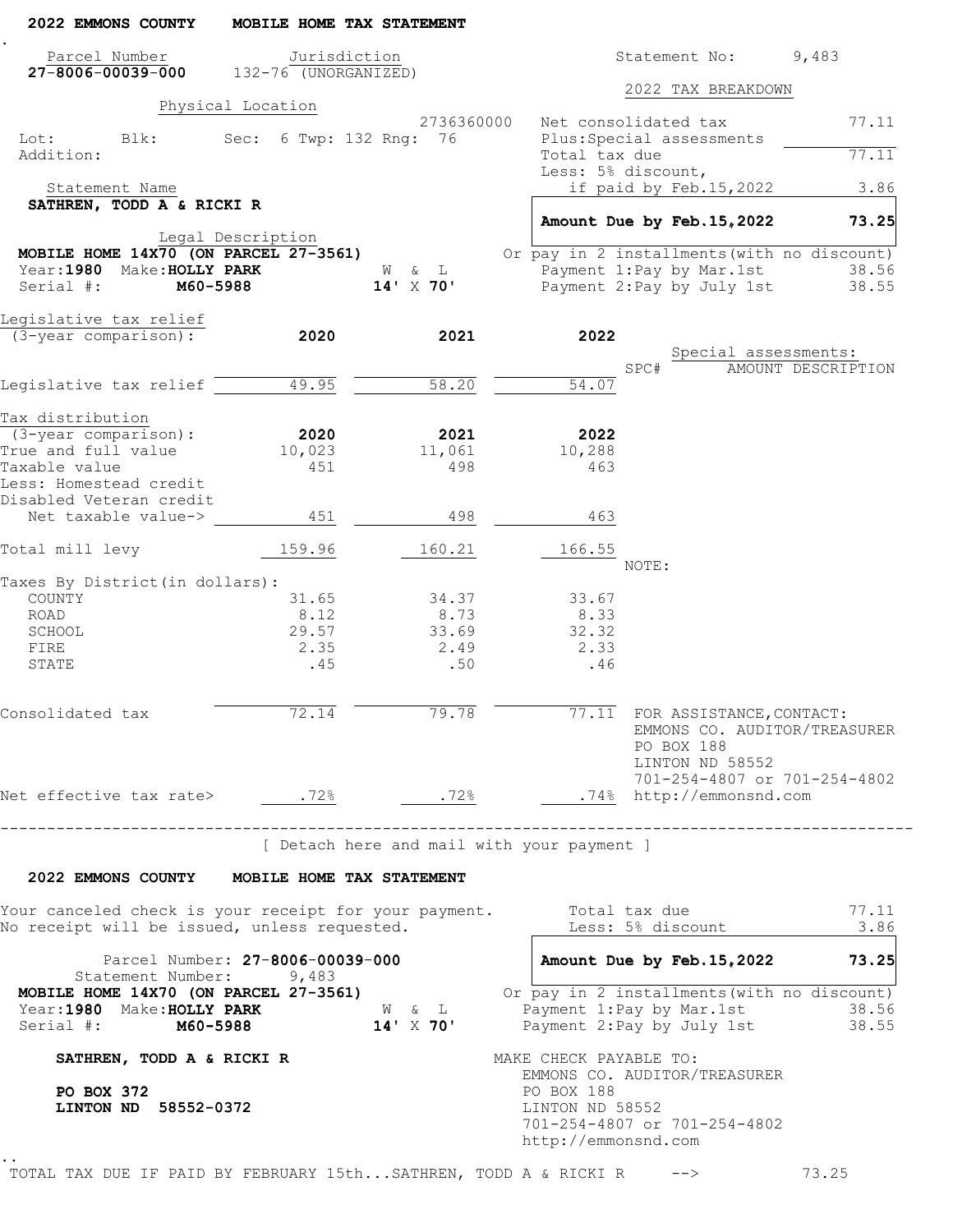| 2022 EMMONS COUNTY                                                                                                          |                                  | MOBILE HOME TAX STATEMENT                  |                                                      |                                                                                                                                  |                    |
|-----------------------------------------------------------------------------------------------------------------------------|----------------------------------|--------------------------------------------|------------------------------------------------------|----------------------------------------------------------------------------------------------------------------------------------|--------------------|
| Parcel Number<br>$30 - 8006 - 00141 - 000$                                                                                  | $132 - 79$ (UNORGANIZED)         | Jurisdiction                               |                                                      | Statement No: 10,652                                                                                                             |                    |
|                                                                                                                             |                                  |                                            |                                                      | 2022 TAX BREAKDOWN                                                                                                               |                    |
| Lot:<br>Blk:<br>Addition:                                                                                                   | Physical Location                | 3036360000<br>Sec: 23 Twp: 132 Rng: 79     | Net consolidated tax<br>Total tax due                | Plus: Special assessments                                                                                                        | 130.58<br>130.58   |
| Statement Name                                                                                                              |                                  |                                            | Less: 5% discount,                                   | if paid by Feb.15,2022                                                                                                           | 6.53               |
| SMITH, LOREN E                                                                                                              |                                  |                                            |                                                      |                                                                                                                                  |                    |
|                                                                                                                             | Legal Description                |                                            |                                                      | Amount Due by Feb. 15, 2022                                                                                                      | 124.05             |
| MOBILE HOME (ON PARCEL $30-4148-48$ )                                                                                       |                                  |                                            |                                                      | Or pay in 2 installments (with no discount)                                                                                      |                    |
| Year: 2003 Make:<br>Serial #:                                                                                               |                                  | W & L<br>$14'$ X 68'                       |                                                      | Payment 1: Pay by Mar. 1st<br>Payment 2: Pay by July 1st                                                                         | 65.29<br>65.29     |
|                                                                                                                             |                                  |                                            |                                                      |                                                                                                                                  |                    |
| Legislative tax relief                                                                                                      |                                  |                                            |                                                      |                                                                                                                                  |                    |
| $(3 - \overline{year} \text{ comparison})$ :                                                                                | 2020                             | 2021                                       | 2022                                                 | Special assessments:                                                                                                             |                    |
|                                                                                                                             |                                  |                                            | SPC#                                                 |                                                                                                                                  | AMOUNT DESCRIPTION |
| Legislative tax relief                                                                                                      |                                  | 99.10                                      | 91.56                                                |                                                                                                                                  |                    |
| Tax distribution                                                                                                            |                                  |                                            |                                                      |                                                                                                                                  |                    |
| $(3 - year \text{ comparison})$ :                                                                                           | 2020                             | 2021                                       | 2022                                                 |                                                                                                                                  |                    |
| True and full value                                                                                                         | 18,326                           | 18,850                                     | 17,422                                               |                                                                                                                                  |                    |
| Taxable value                                                                                                               | 825                              | 848                                        | 784                                                  |                                                                                                                                  |                    |
| Less: Homestead credit<br>Disabled Veteran credit                                                                           |                                  |                                            |                                                      |                                                                                                                                  |                    |
| Net taxable value->                                                                                                         | 825                              | 848                                        | 784                                                  |                                                                                                                                  |                    |
| Total mill levy                                                                                                             | 159.96                           | 160.21                                     | 166.55                                               |                                                                                                                                  |                    |
|                                                                                                                             |                                  |                                            | NOTE:                                                |                                                                                                                                  |                    |
| Taxes By District (in dollars):                                                                                             |                                  |                                            |                                                      |                                                                                                                                  |                    |
| COUNTY                                                                                                                      | 57.90<br>14.85                   | 58.52<br>14.87                             | 57.02                                                |                                                                                                                                  |                    |
| ROAD<br>SCHOOL                                                                                                              | 54.10                            | 57.37                                      | 14.11<br>54.73                                       |                                                                                                                                  |                    |
| FIRE                                                                                                                        | 4.29                             | 4.25                                       | 3.94                                                 |                                                                                                                                  |                    |
| STATE                                                                                                                       | .83                              | .85                                        | .78                                                  |                                                                                                                                  |                    |
|                                                                                                                             |                                  |                                            |                                                      |                                                                                                                                  |                    |
| Consolidated tax                                                                                                            |                                  | 131.97<br>135.86                           |                                                      | 130.58 FOR ASSISTANCE, CONTACT:<br>EMMONS CO. AUDITOR/TREASURER<br>PO BOX 188<br>LINTON ND 58552<br>701-254-4807 or 701-254-4802 |                    |
|                                                                                                                             |                                  |                                            |                                                      |                                                                                                                                  |                    |
|                                                                                                                             | -------------------------------- |                                            |                                                      |                                                                                                                                  |                    |
|                                                                                                                             |                                  | [ Detach here and mail with your payment ] |                                                      |                                                                                                                                  |                    |
| 2022 EMMONS COUNTY MOBILE HOME TAX STATEMENT                                                                                |                                  |                                            |                                                      |                                                                                                                                  |                    |
| Your canceled check is your receipt for your payment.         Total tax due<br>No receipt will be issued, unless requested. |                                  |                                            |                                                      | Less: 5% discount _____                                                                                                          | 130.58<br>6.53     |
|                                                                                                                             | Parcel Number: 30-8006-00141-000 |                                            |                                                      | Amount Due by Feb. 15, 2022 124.05                                                                                               |                    |
| Statement Number: 10,652                                                                                                    |                                  |                                            |                                                      |                                                                                                                                  |                    |
| MOBILE HOME (ON PARCEL 30-4148-48)<br>Year: 2003 Make:<br>Serial #:                                                         |                                  | W & L<br>$14' \times 68'$                  |                                                      | Or pay in 2 installments (with no discount)<br>Payment 1:Pay by Mar.1st 65.29<br>Payment 2:Pay by July 1st 65.29                 |                    |
| SMITH, LOREN E                                                                                                              |                                  |                                            | MAKE CHECK PAYABLE TO:                               |                                                                                                                                  |                    |
|                                                                                                                             |                                  |                                            |                                                      | EMMONS CO. AUDITOR/TREASURER                                                                                                     |                    |
| 3720 EAST DIVIDE AVE<br>BISMARCK ND 58501                                                                                   |                                  |                                            | PO BOX 188<br>LINTON ND 58552<br>http://emmonsnd.com | 701-254-4807 or 701-254-4802                                                                                                     |                    |
|                                                                                                                             |                                  |                                            |                                                      |                                                                                                                                  |                    |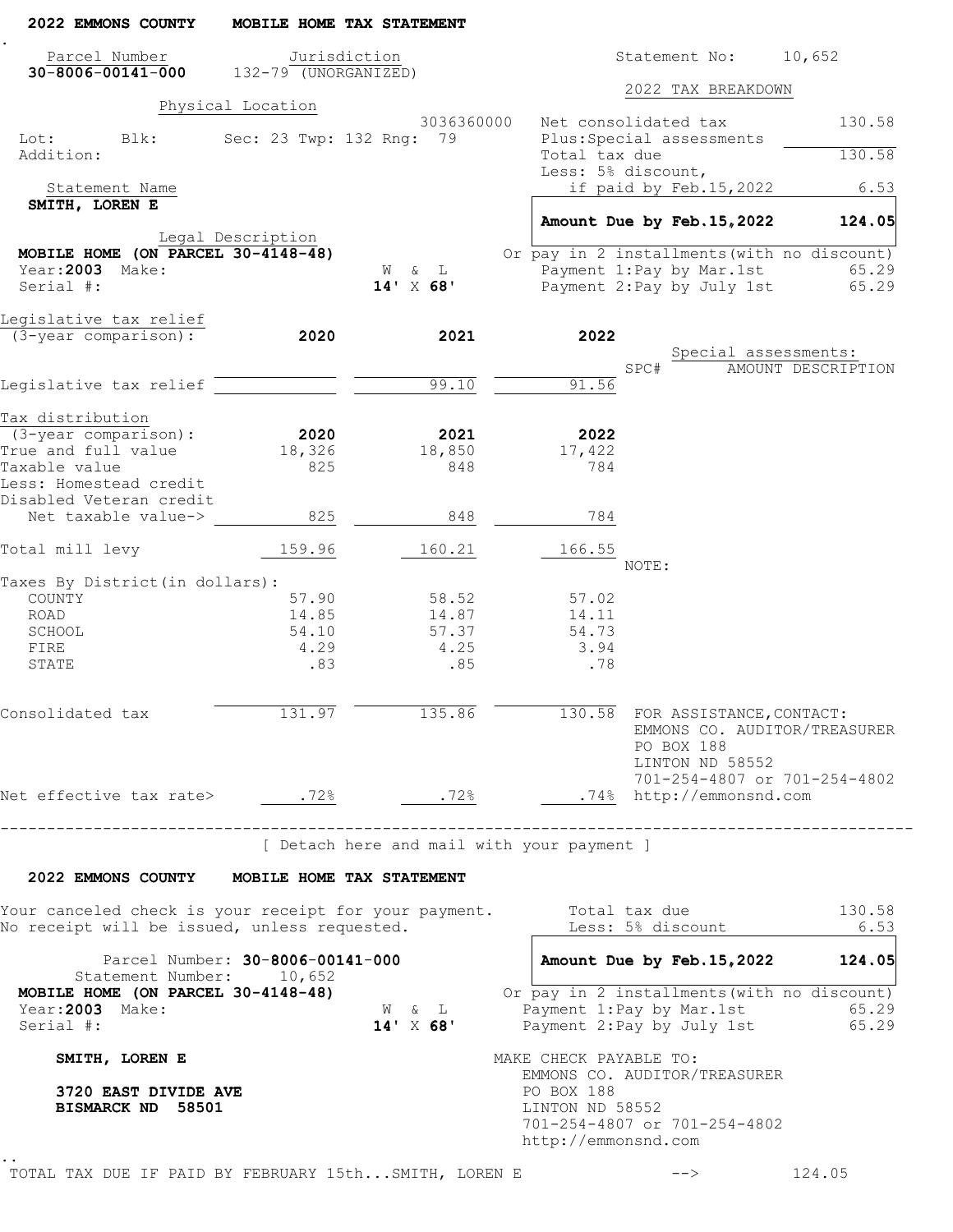| 2022 EMMONS COUNTY                                                                                                           | MOBILE HOME TAX STATEMENT         |                                            |                                                      |                                                                  |                                             |
|------------------------------------------------------------------------------------------------------------------------------|-----------------------------------|--------------------------------------------|------------------------------------------------------|------------------------------------------------------------------|---------------------------------------------|
| Parcel Number                                                                                                                | Jurisdiction                      |                                            |                                                      | Statement No: 10,227                                             |                                             |
| $17 - 8006 - 00010 - 000$ $134 - 78$ (UNORGANIZED)                                                                           |                                   |                                            |                                                      | 2022 TAX BREAKDOWN                                               |                                             |
|                                                                                                                              | Physical Location                 |                                            |                                                      |                                                                  |                                             |
| Lot:<br>Blk:                                                                                                                 | Sec: 8 Twp: 134 Rng: 78           | 1736060000                                 |                                                      | Net consolidated tax<br>Plus: Special assessments                | 101.73                                      |
| Addition:                                                                                                                    |                                   |                                            | Total tax due                                        | Less: 5% discount,                                               | 101.73                                      |
| Statement Name                                                                                                               |                                   |                                            |                                                      | if paid by Feb.15,2022                                           | 5.09                                        |
| STREYLE, DARREN                                                                                                              |                                   |                                            |                                                      |                                                                  |                                             |
|                                                                                                                              |                                   |                                            |                                                      | Amount Due by Feb. 15, 2022                                      | 96.64                                       |
| MOBILE HOME 16X80 (LOCATED ON PARCEL 17-5852)                                                                                | Legal Description                 |                                            |                                                      |                                                                  | Or pay in 2 installments (with no discount) |
| Year: 1995 Make: FRIEHD-R                                                                                                    |                                   | W & L                                      |                                                      | Payment 1: Pay by Mar. 1st                                       | 50.87                                       |
| Serial #:                                                                                                                    | <b>MY9614553V</b>                 | $16'$ $\times$ 80'                         |                                                      | Payment 2:Pay by July 1st                                        | 50.86                                       |
| Leqislative tax relief                                                                                                       |                                   |                                            |                                                      |                                                                  |                                             |
| (3-year comparison):                                                                                                         | 2020                              | 2021                                       | 2022                                                 |                                                                  |                                             |
|                                                                                                                              |                                   |                                            |                                                      |                                                                  | Special assessments:                        |
|                                                                                                                              | 63.13                             | 72.10                                      |                                                      | SPC#                                                             | AMOUNT DESCRIPTION                          |
| Legislative tax relief $\overline{\phantom{a}}$                                                                              |                                   |                                            | 71.70                                                |                                                                  |                                             |
| Tax distribution                                                                                                             |                                   |                                            |                                                      |                                                                  |                                             |
| (3-year comparison):                                                                                                         | 2020                              | 2021                                       | 2022                                                 |                                                                  |                                             |
| True and full value                                                                                                          | 12,672                            | 13,709                                     | 13,645                                               |                                                                  |                                             |
| Taxable value<br>Less: Homestead credit                                                                                      | 570                               | 617                                        | 614                                                  |                                                                  |                                             |
| Disabled Veteran credit                                                                                                      |                                   |                                            |                                                      |                                                                  |                                             |
| Net taxable value->                                                                                                          | 570                               | 617                                        | 614                                                  |                                                                  |                                             |
| Total mill levy                                                                                                              | 158.76                            | 159.07                                     | 165.69                                               | NOTE:                                                            |                                             |
| Taxes By District (in dollars):                                                                                              |                                   |                                            |                                                      |                                                                  |                                             |
| COUNTY                                                                                                                       | 40.01                             | 42.58                                      | 44.65                                                |                                                                  |                                             |
| ROAD                                                                                                                         | 10.26                             | 10.82                                      | 11.05                                                |                                                                  |                                             |
| SCHOOL                                                                                                                       | 37.37                             | 41.74                                      | 42.86                                                |                                                                  |                                             |
| FIRE<br>STATE                                                                                                                | 2.28<br>.57                       | 2.39<br>.62                                | 2.56<br>.61                                          |                                                                  |                                             |
|                                                                                                                              |                                   |                                            |                                                      |                                                                  |                                             |
| Consolidated tax                                                                                                             | 90.49                             | 98.15                                      |                                                      | 101.73 FOR ASSISTANCE, CONTACT:<br>PO BOX 188<br>LINTON ND 58552 | EMMONS CO. AUDITOR/TREASURER                |
|                                                                                                                              |                                   |                                            |                                                      |                                                                  | 701-254-4807 or 701-254-4802                |
|                                                                                                                              | --------------------------------- |                                            |                                                      |                                                                  |                                             |
|                                                                                                                              |                                   | [ Detach here and mail with your payment ] |                                                      |                                                                  |                                             |
| 2022 EMMONS COUNTY MOBILE HOME TAX STATEMENT                                                                                 |                                   |                                            |                                                      |                                                                  |                                             |
| Your canceled check is your receipt for your payment.<br>No receipt will be issued, unless requested.                        |                                   |                                            |                                                      | Total tax due<br>Less: 5% discount                               | 101.73<br>5.09                              |
|                                                                                                                              | Parcel Number: 17-8006-00010-000  |                                            |                                                      | Amount Due by Feb. 15, 2022                                      | 96.64                                       |
| Statement Number: 10,227<br><b>MOBILE HOME 16X80 (LOCATED ON PARCEL 17-5852)</b> Or pay in 2 installments (with no discount) |                                   |                                            |                                                      |                                                                  |                                             |
| Year:1995 Make:FRIEHD-R<br>Serial #: MY9614553V 16' X 80'                                                                    |                                   | W & L                                      | Payment 1: Pay by Mar. 1st                           |                                                                  | 50.87<br>Payment 2: Pay by July 1st 50.86   |
| STREYLE, DARREN                                                                                                              |                                   |                                            | MAKE CHECK PAYABLE TO:                               |                                                                  |                                             |
| 872 SAN ANGELO DR. #2<br>BISMARCK ND 58504                                                                                   |                                   |                                            | PO BOX 188<br>LINTON ND 58552<br>http://emmonsnd.com | EMMONS CO. AUDITOR/TREASURER<br>701-254-4807 or 701-254-4802     |                                             |
| TOTAL TAX DUE IF PAID BY FEBRUARY 15thSTREYLE, DARREN                                                                        |                                   |                                            |                                                      |                                                                  | 96.64                                       |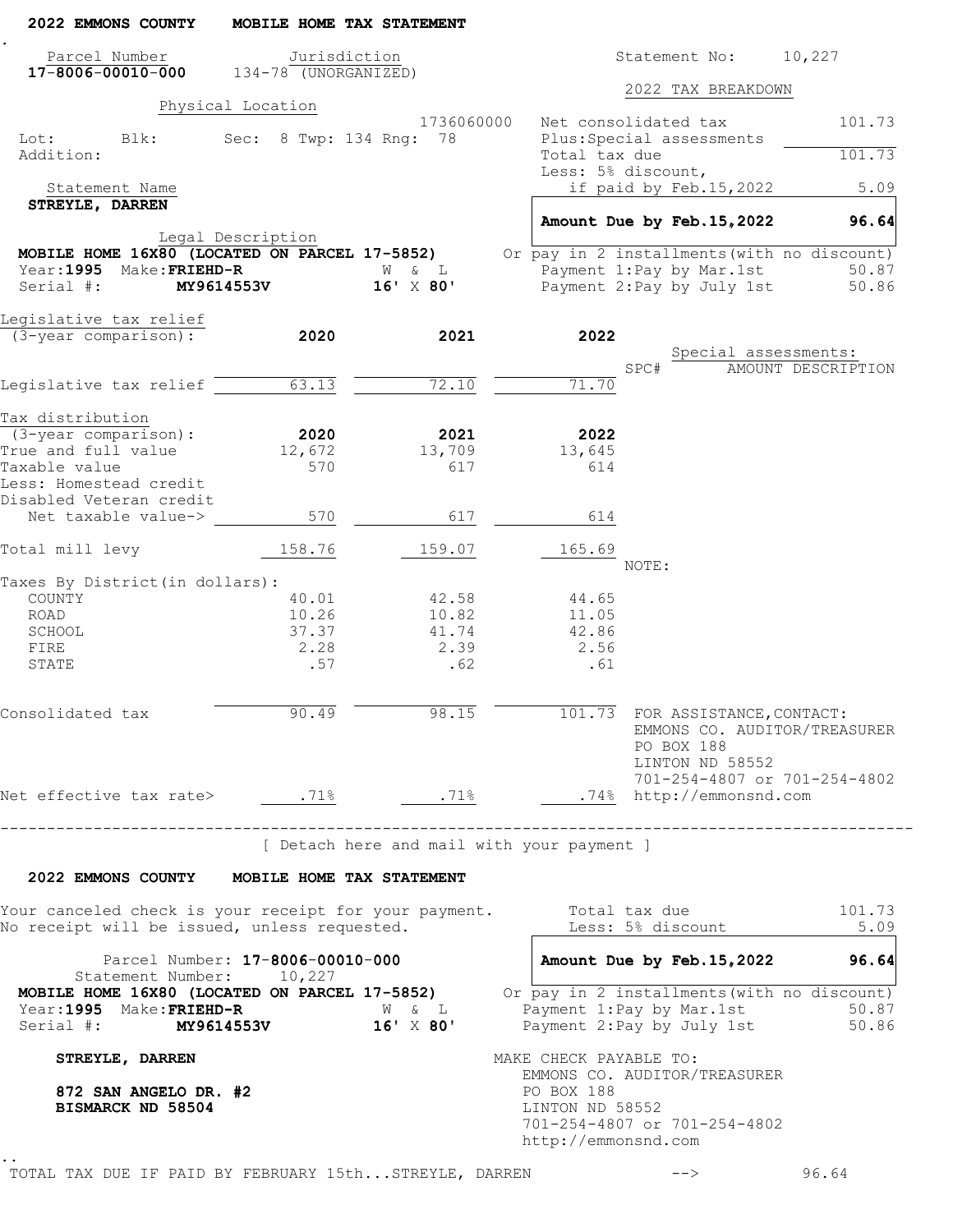| 2022 EMMONS COUNTY                                                                                    | MOBILE HOME TAX STATEMENT                 |                               |                                                                                                         |                              |
|-------------------------------------------------------------------------------------------------------|-------------------------------------------|-------------------------------|---------------------------------------------------------------------------------------------------------|------------------------------|
| Parcel Number<br>$30 - 8006 - 00090 - 000$ 132-79 (UNORGANIZED)                                       | Jurisdiction                              |                               |                                                                                                         | Statement No: 9,745          |
|                                                                                                       |                                           |                               | 2022 TAX BREAKDOWN                                                                                      |                              |
|                                                                                                       | Physical Location                         | 3036360000                    | Net consolidated tax                                                                                    | 30.65                        |
| Lot: Blk:<br>Addition:                                                                                | Sec: 14 Twp: 132 Rng: 79                  |                               | Plus: Special assessments<br>Total tax due                                                              | 30.65                        |
|                                                                                                       |                                           |                               | Less: 5% discount,                                                                                      |                              |
| Statement Name<br>STREYLE, JIM                                                                        |                                           |                               | if paid by Feb.15,2022                                                                                  | 1.53                         |
|                                                                                                       |                                           |                               | Amount Due by Feb. 15, 2022                                                                             | 29.12                        |
| MOBILE HOME $14x\overline{56}$ (ON PARCEL 30-4134-11)                                                 | Legal Description                         |                               | Or pay in 2 installments (with no discount)                                                             |                              |
| Year:1977 Make:SHARLO                                                                                 |                                           | W & L                         | Payment 1:Pay by Mar.1st                                                                                | 15.33                        |
| Serial #:<br>6090                                                                                     |                                           | $14'$ X 56'                   | Payment 2: Pay by July 1st                                                                              | 15.32                        |
| Legislative tax relief                                                                                |                                           |                               |                                                                                                         |                              |
| (3-year comparison):                                                                                  | 2020                                      | 2021                          | 2022                                                                                                    | Special assessments:         |
|                                                                                                       |                                           |                               | SPC#                                                                                                    | AMOUNT DESCRIPTION           |
| Legislative tax relief                                                                                |                                           | 22.09                         | 21.49                                                                                                   |                              |
| Tax distribution                                                                                      |                                           |                               |                                                                                                         |                              |
| (3-year comparison):                                                                                  | 2020                                      | 2021                          | 2022                                                                                                    |                              |
| True and full value                                                                                   | 3,881                                     | 4,198                         | 4,077                                                                                                   |                              |
| Taxable value<br>Less: Homestead credit<br>Disabled Veteran credit                                    | 175                                       | 189                           | 184                                                                                                     |                              |
| Net taxable value->                                                                                   | 175                                       | 189                           | 184                                                                                                     |                              |
| Total mill levy                                                                                       | 159.96                                    | 160.21                        | 166.55                                                                                                  |                              |
|                                                                                                       |                                           |                               | NOTE:                                                                                                   |                              |
| Taxes By District (in dollars):<br>COUNTY                                                             | 12.29                                     | 13.03                         | 13.38                                                                                                   |                              |
| ROAD                                                                                                  | 3.15                                      | 3.32                          | 3.31                                                                                                    |                              |
| SCHOOL                                                                                                | 11.47                                     | 12.79                         | 12.85                                                                                                   |                              |
| FIRE                                                                                                  | .91                                       | .95                           | .93                                                                                                     |                              |
| STATE                                                                                                 | .17                                       | .19                           | .18                                                                                                     |                              |
| Consolidated tax                                                                                      | 27.99                                     | 30.28                         | 30.65 FOR ASSISTANCE, CONTACT:<br>PO BOX 188<br>LINTON ND 58552                                         | EMMONS CO. AUDITOR/TREASURER |
|                                                                                                       |                                           |                               |                                                                                                         | 701-254-4807 or 701-254-4802 |
| Net effective tax rate> .72%                                                                          |                                           | .72%                          | .75% http://emmonsnd.com                                                                                |                              |
|                                                                                                       | -------------------------------           |                               | [ Detach here and mail with your payment ]                                                              |                              |
| 2022 EMMONS COUNTY MOBILE HOME TAX STATEMENT                                                          |                                           |                               |                                                                                                         |                              |
| Your canceled check is your receipt for your payment.<br>No receipt will be issued, unless requested. |                                           |                               | Total tax due<br>Less: 5% discount                                                                      | 30.65<br>1.53                |
|                                                                                                       |                                           |                               |                                                                                                         |                              |
| Statement Number:                                                                                     | Parcel Number: 30-8006-00090-000<br>9,745 |                               | Amount Due by Feb. 15, 2022                                                                             | 29.12                        |
| MOBILE HOME 14X56 (ON PARCEL 30-4134-11)<br>Year:1977 Make:SHARLO<br>Serial #: 6090                   |                                           | $W$ & $L$<br>$14' \times 56'$ | Or pay in 2 installments (with no discount)<br>Payment 1: Pay by Mar. 1st<br>Payment 2: Pay by July 1st | 15.33<br>15.32               |
| STREYLE, JIM                                                                                          |                                           |                               | MAKE CHECK PAYABLE TO:<br>EMMONS CO. AUDITOR/TREASURER                                                  |                              |
| 755 BAYSIDE DRIVE<br>LINTON ND 58552-9404                                                             |                                           |                               | PO BOX 188<br>LINTON ND 58552<br>701-254-4807 or 701-254-4802<br>http://emmonsnd.com                    |                              |
|                                                                                                       |                                           |                               |                                                                                                         |                              |

TOTAL TAX DUE IF PAID BY FEBRUARY 15th...STREYLE, JIM --> 29.12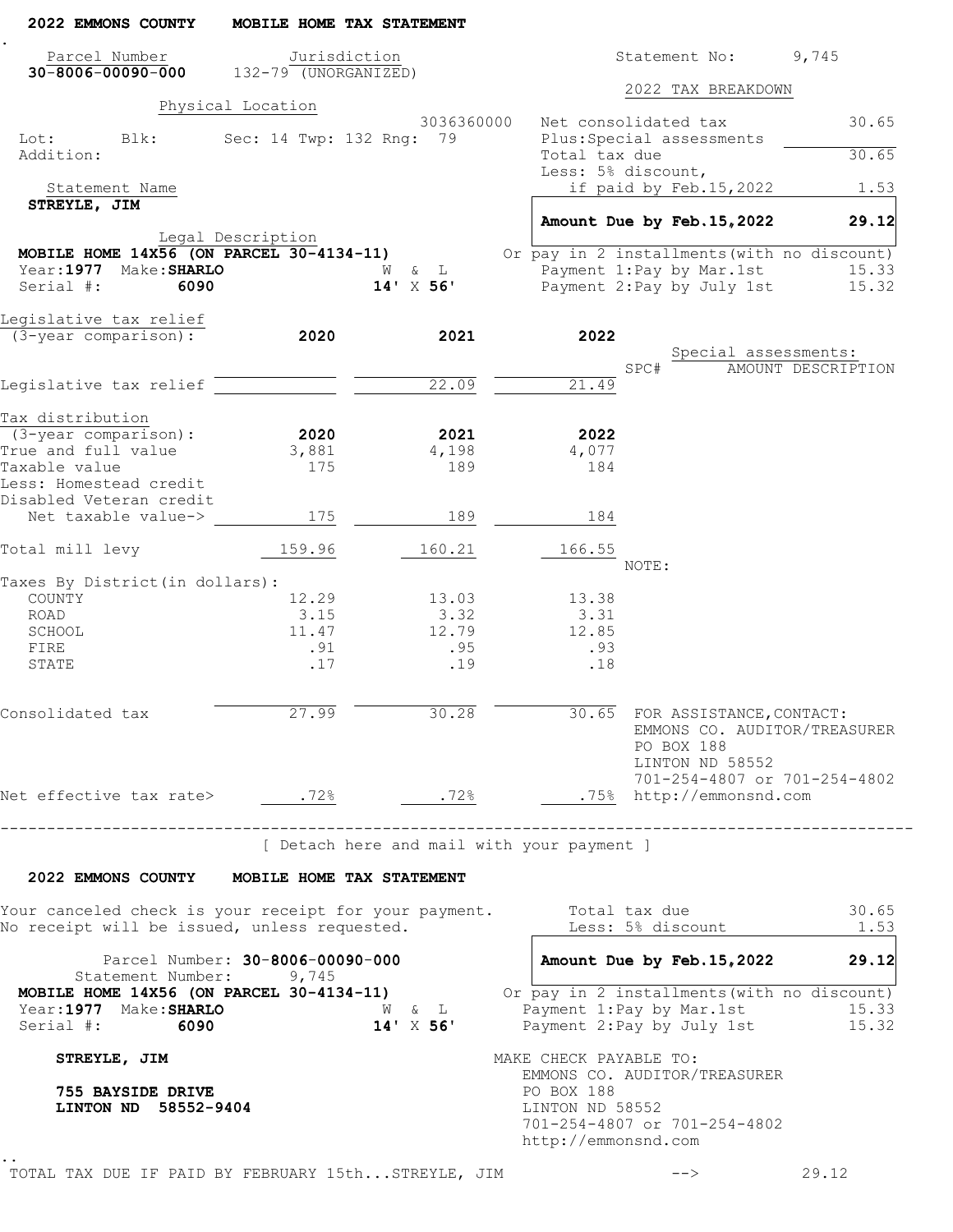| 2022 EMMONS COUNTY                                                                                                                          | MOBILE HOME TAX STATEMENT        |                                            |                                                      |                                                                                                 |                      |
|---------------------------------------------------------------------------------------------------------------------------------------------|----------------------------------|--------------------------------------------|------------------------------------------------------|-------------------------------------------------------------------------------------------------|----------------------|
| Parcel Number                                                                                                                               | Jurisdiction                     |                                            |                                                      | Statement No: 9,755                                                                             |                      |
| $30-8006-00145-000$ $132-79$ (UNORGANIZED)                                                                                                  |                                  |                                            |                                                      | 2022 TAX BREAKDOWN                                                                              |                      |
|                                                                                                                                             | Physical Location                | 3036360000                                 |                                                      | Net consolidated tax                                                                            | 87.77                |
| Lot: Blk:                                                                                                                                   | Sec:<br>Twp:                     | Rng:                                       |                                                      | Plus: Special assessments                                                                       |                      |
| Addition:                                                                                                                                   |                                  |                                            | Total tax due                                        |                                                                                                 | 87.77                |
| Statement Name                                                                                                                              |                                  |                                            |                                                      | Less: 5% discount,<br>if paid by Feb.15,2022                                                    | 4.39                 |
| VETTER, DAVID & JANICE                                                                                                                      |                                  |                                            |                                                      |                                                                                                 |                      |
|                                                                                                                                             |                                  |                                            |                                                      | Amount Due by Feb. 15, 2022                                                                     | 83.38                |
| <b>MOBILE HOME - PARK MODEL 12X40</b> (ON PARCEL 30-4143 Or pay in 2 installments (with no discount)                                        | Legal Description                |                                            |                                                      |                                                                                                 |                      |
| Year:2007 Make:                                                                                                                             |                                  | W & L                                      |                                                      | Payment 1:Pay by Mar.1st                                                                        | 43.89                |
| Serial #:                                                                                                                                   |                                  | $5PJDOER27852090$ $12'$ X 40'              |                                                      | Payment 2: Pay by July 1st                                                                      | 43.88                |
|                                                                                                                                             |                                  |                                            |                                                      |                                                                                                 |                      |
| Legislative tax relief<br>(3-year comparison):                                                                                              | 2020                             | 2021                                       | 2022                                                 |                                                                                                 |                      |
|                                                                                                                                             |                                  |                                            |                                                      |                                                                                                 | Special assessments: |
|                                                                                                                                             |                                  |                                            |                                                      | SPC#                                                                                            | AMOUNT DESCRIPTION   |
| Legislative tax relief                                                                                                                      |                                  | 63.57                                      | 61.54                                                |                                                                                                 |                      |
| Tax distribution                                                                                                                            |                                  |                                            |                                                      |                                                                                                 |                      |
| (3-year comparison):                                                                                                                        | 2020                             | 2021                                       | 2022                                                 |                                                                                                 |                      |
| True and full value                                                                                                                         | 11,880                           | 12,096                                     | 11,712                                               |                                                                                                 |                      |
| Taxable value<br>Less: Homestead credit                                                                                                     | 535                              | 544                                        | 527                                                  |                                                                                                 |                      |
| Disabled Veteran credit                                                                                                                     |                                  |                                            |                                                      |                                                                                                 |                      |
| Net taxable value->                                                                                                                         | 535                              | 544                                        | 527                                                  |                                                                                                 |                      |
| Total mill levy                                                                                                                             | 159.96                           | 160.21                                     | 166.55                                               | NOTE:                                                                                           |                      |
| Taxes By District (in dollars):                                                                                                             |                                  |                                            |                                                      |                                                                                                 |                      |
| COUNTY                                                                                                                                      | 37.55                            | 37.54                                      | 38.32                                                |                                                                                                 |                      |
| ROAD                                                                                                                                        | 9.63                             | 9.54                                       | 9.49                                                 |                                                                                                 |                      |
| SCHOOL<br>FIRE                                                                                                                              | 35.08<br>2.78                    | 36.80<br>2.73                              | 36.78<br>2.65                                        |                                                                                                 |                      |
| STATE                                                                                                                                       | .54                              | .54                                        | .53                                                  |                                                                                                 |                      |
| Consolidated tax                                                                                                                            | 85.58                            | 87.15                                      |                                                      | 87.77 FOR ASSISTANCE, CONTACT:<br>EMMONS CO. AUDITOR/TREASURER<br>PO BOX 188<br>LINTON ND 58552 |                      |
|                                                                                                                                             |                                  |                                            |                                                      | 701-254-4807 or 701-254-4802                                                                    |                      |
| ------------------------------------                                                                                                        |                                  |                                            |                                                      |                                                                                                 |                      |
|                                                                                                                                             |                                  | [ Detach here and mail with your payment ] |                                                      |                                                                                                 |                      |
| 2022 EMMONS COUNTY MOBILE HOME TAX STATEMENT                                                                                                |                                  |                                            |                                                      |                                                                                                 |                      |
| Your canceled check is your receipt for your payment.<br>No receipt will be issued, unless requested.                                       |                                  |                                            |                                                      | Total tax due<br>Less: 5% discount                                                              | 87.77<br>4.39        |
|                                                                                                                                             | Parcel Number: 30-8006-00145-000 |                                            |                                                      | Amount Due by Feb. 15, 2022                                                                     | 83.38                |
| Statement Number: 9,755<br>MOBILE HOME - PARK MODEL 12X40 (ON PARCEL 30-4143 Or pay in 2 installments (with no discount)<br>Year:2007 Make: |                                  |                                            |                                                      | W & L Payment 1: Pay by Mar. 1st                                                                | 43.89                |
| Serial #: 5PJBOER27852090 12' X 40'                                                                                                         |                                  |                                            |                                                      | Payment 2: Pay by July 1st                                                                      | 43.88                |
| VETTER, DAVID & JANICE                                                                                                                      |                                  |                                            | MAKE CHECK PAYABLE TO:                               |                                                                                                 |                      |
| 4704 29TH ST SE<br>MANDAN ND 58554                                                                                                          |                                  |                                            | PO BOX 188<br>LINTON ND 58552<br>http://emmonsnd.com | EMMONS CO. AUDITOR/TREASURER<br>701-254-4807 or 701-254-4802                                    |                      |
| TOTAL TAX DUE IF PAID BY FEBRUARY 15thVETTER, DAVID & JANICE                                                                                |                                  |                                            |                                                      | $-->$                                                                                           | 83.38                |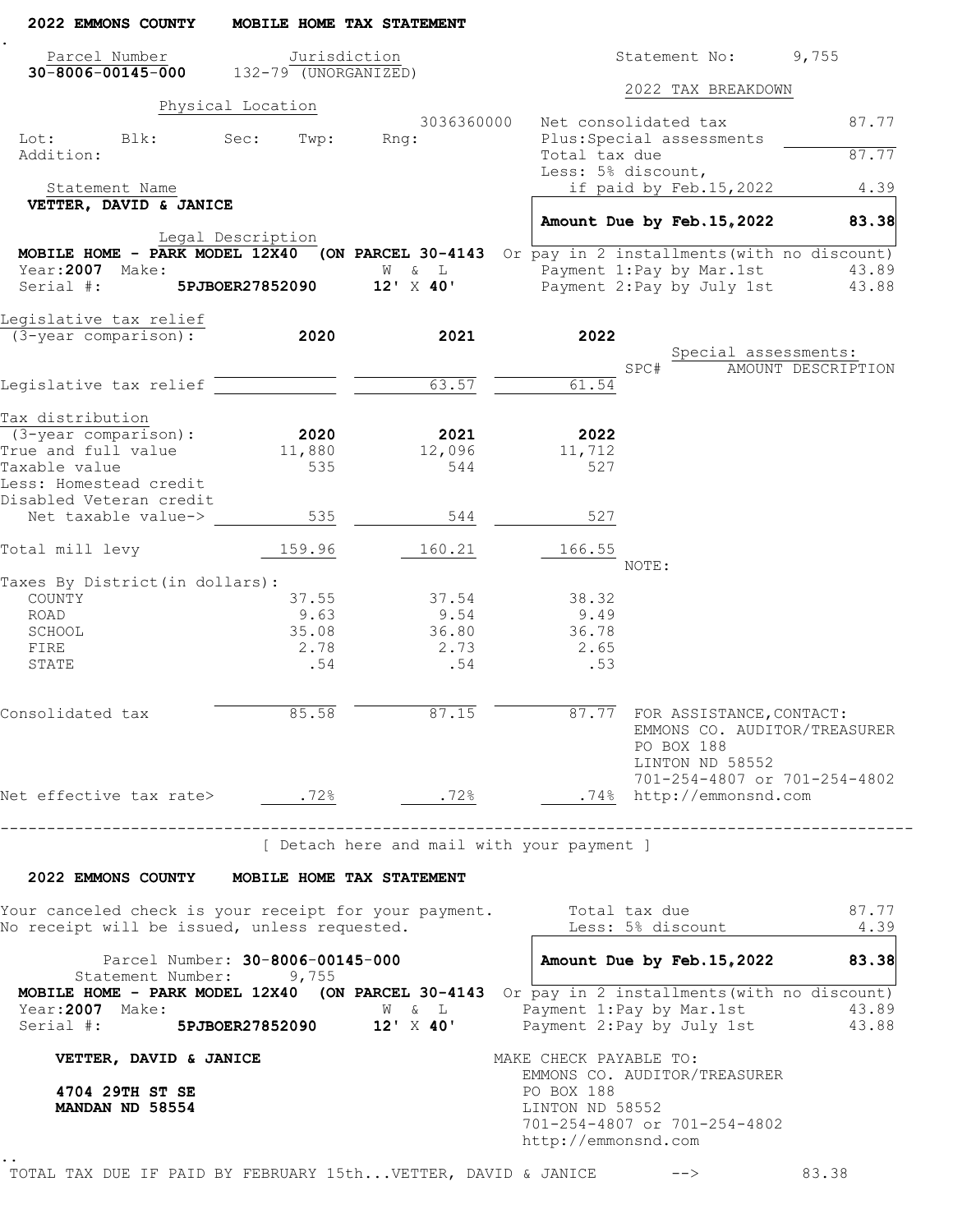| 2022 EMMONS COUNTY                                                          | MOBILE HOME TAX STATEMENT                 |                                            |                                                               |                                                                                                                                  |                    |  |
|-----------------------------------------------------------------------------|-------------------------------------------|--------------------------------------------|---------------------------------------------------------------|----------------------------------------------------------------------------------------------------------------------------------|--------------------|--|
| Parcel Number<br>$52 - 8004 - 00074 - 000$                                  | Jurisdiction<br>LINTON CITY               |                                            |                                                               | Statement No:                                                                                                                    | 9,500              |  |
|                                                                             | Physical Location                         |                                            |                                                               | 2022 TAX BREAKDOWN                                                                                                               |                    |  |
|                                                                             |                                           | 5236360400                                 |                                                               | Net consolidated tax                                                                                                             | 320.78             |  |
| Lot: Blk:<br>Addition:                                                      | Sec:<br>Twp:                              | Rng:                                       | Total tax due                                                 | Plus: Special assessments                                                                                                        | 320.78             |  |
| Statement Name                                                              |                                           |                                            | Less: 5% discount,                                            | if paid by Feb.15,2022                                                                                                           | 16.04              |  |
| VETTER, WAYNE A & LAUREL J                                                  |                                           |                                            |                                                               |                                                                                                                                  |                    |  |
|                                                                             |                                           |                                            |                                                               | Amount Due by Feb. 15, 2022                                                                                                      | 304.74             |  |
| MOBILE HOME ON LOT 140 SUNRISE MH PARK                                      | Legal Description                         |                                            |                                                               | Or pay in 2 installments (with no discount)                                                                                      |                    |  |
| Year: 1994 Make: SCHULT<br>Serial #:                                        | $263173$ A & B $28'$ X 48'                | W & L                                      |                                                               | Payment 1: Pay by Mar. 1st<br>Payment 2: Pay by July 1st                                                                         | 160.39<br>160.39   |  |
|                                                                             |                                           |                                            |                                                               |                                                                                                                                  |                    |  |
| Legislative tax relief                                                      |                                           |                                            |                                                               |                                                                                                                                  |                    |  |
| (3-year comparison):                                                        | 2020                                      | 2021                                       | 2022                                                          |                                                                                                                                  |                    |  |
|                                                                             |                                           |                                            |                                                               | Special assessments:<br>SPC#                                                                                                     | AMOUNT DESCRIPTION |  |
| Legislative tax relief 123.83                                               |                                           | 133.34                                     | 138.38                                                        |                                                                                                                                  |                    |  |
|                                                                             |                                           |                                            |                                                               |                                                                                                                                  |                    |  |
| Tax distribution                                                            |                                           |                                            |                                                               |                                                                                                                                  |                    |  |
| (3-year comparison):<br>True and full value                                 | 2020                                      | 2021<br>25,348                             | 2022<br>26,342                                                |                                                                                                                                  |                    |  |
| Taxable value                                                               | 24,837<br>1,118                           | 1,141                                      | 1,185                                                         |                                                                                                                                  |                    |  |
| Less: Homestead credit                                                      |                                           |                                            |                                                               |                                                                                                                                  |                    |  |
| Disabled Veteran credit                                                     |                                           |                                            |                                                               |                                                                                                                                  |                    |  |
| Net taxable value->                                                         | 1,118                                     | 1,141                                      | 1,185                                                         |                                                                                                                                  |                    |  |
| Total mill levy                                                             | 259.68                                    | 256.87                                     | 270.70                                                        | NOTE:                                                                                                                            |                    |  |
| Taxes By District (in dollars) :                                            |                                           |                                            |                                                               |                                                                                                                                  |                    |  |
| COUNTY                                                                      | 78.47                                     | 78.74                                      | 86.18                                                         |                                                                                                                                  |                    |  |
| CITY                                                                        | 97.89                                     | 95.91                                      | 105.65                                                        |                                                                                                                                  |                    |  |
| SCHOOL                                                                      | 73.31                                     | 77.19                                      | 82.71                                                         |                                                                                                                                  |                    |  |
| FIRE<br>PARK                                                                | 5.81<br>33.72                             | 5.72<br>34.39                              | 5.96<br>39.09                                                 |                                                                                                                                  |                    |  |
| STATE                                                                       | 1.12                                      | 1.14                                       | 1.19                                                          |                                                                                                                                  |                    |  |
|                                                                             |                                           |                                            |                                                               |                                                                                                                                  |                    |  |
| Consolidated tax                                                            | 290.32                                    | 293.09                                     |                                                               | 320.78 FOR ASSISTANCE, CONTACT:<br>EMMONS CO. AUDITOR/TREASURER<br>PO BOX 188<br>LINTON ND 58552<br>701-254-4807 or 701-254-4802 |                    |  |
| Net effective tax rate> 1.17% 1.15% 1.21% http://emmonsnd.com               |                                           |                                            |                                                               |                                                                                                                                  |                    |  |
| ------------------------------------                                        |                                           | [ Detach here and mail with your payment ] |                                                               |                                                                                                                                  |                    |  |
| 2022 EMMONS COUNTY MOBILE HOME TAX STATEMENT                                |                                           |                                            |                                                               |                                                                                                                                  |                    |  |
| Your canceled check is your receipt for your payment.                       |                                           |                                            |                                                               | Total tax due                                                                                                                    | 320.78             |  |
| No receipt will be issued, unless requested.                                |                                           |                                            |                                                               | Less: 5% discount                                                                                                                | 16.04              |  |
| Statement Number:<br>MOBILE HOME ON LOT 140 SUNRISE MH PARK                 | Parcel Number: 52-8004-00074-000<br>9,500 |                                            |                                                               | Amount Due by Feb. 15, 2022 304.74<br>Or pay in 2 installments (with no discount)                                                |                    |  |
| Year: 1994 Make: SCHULT<br>Serial #: 263173 A & B 28' X 48'                 |                                           | $\mathbb{W} \qquad \& \qquad \mathbb{L}$   |                                                               | Payment 1: Pay by Mar. 1st<br>Payment 2: Pay by July 1st 160.39                                                                  | 160.39             |  |
| VETTER, WAYNE A & LAUREL J                                                  |                                           |                                            | MAKE CHECK PAYABLE TO:                                        |                                                                                                                                  |                    |  |
| 5782 S NEW YORK AVE<br>CUDAHY WI 53110                                      |                                           |                                            | EMMONS CO. AUDITOR/TREASURER<br>PO BOX 188<br>LINTON ND 58552 |                                                                                                                                  |                    |  |
|                                                                             |                                           |                                            | http://emmonsnd.com                                           | 701-254-4807 or 701-254-4802                                                                                                     |                    |  |
| TOTAL TAX DUE IF PAID BY FEBRUARY 15thVETTER, WAYNE A & LAUREL J --> 304.74 |                                           |                                            |                                                               |                                                                                                                                  |                    |  |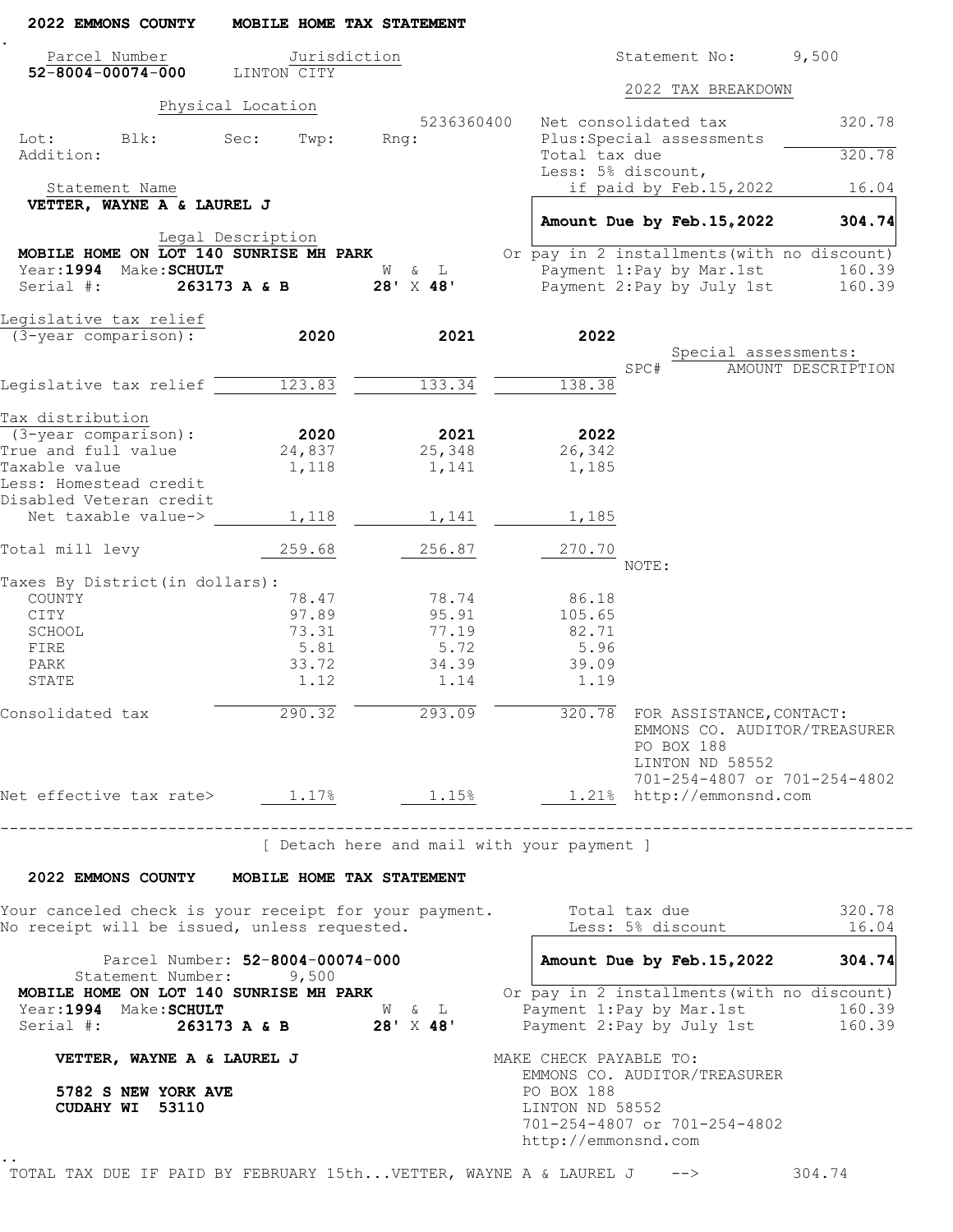| 2022 EMMONS COUNTY                                                                                                         |                                  | MOBILE HOME TAX STATEMENT                               |                                     |       |                                                                 |                                                                                                                     |
|----------------------------------------------------------------------------------------------------------------------------|----------------------------------|---------------------------------------------------------|-------------------------------------|-------|-----------------------------------------------------------------|---------------------------------------------------------------------------------------------------------------------|
| Parcel Number<br>$30 - 8006 - 00148 - 000$                                                                                 | 132-79 (UNORGANIZED)             | Jurisdiction                                            |                                     |       | Statement No:                                                   | 10,858                                                                                                              |
|                                                                                                                            |                                  |                                                         |                                     |       | 2022 TAX BREAKDOWN                                              |                                                                                                                     |
|                                                                                                                            | Physical Location                | 3082360000                                              | Net consolidated tax                |       |                                                                 | 58.96                                                                                                               |
| Blk:<br>Lot:<br>Addition:                                                                                                  |                                  | Sec: 23 Twp: 132 Rng: 79                                | Total tax due<br>Less: 5% discount, |       | Plus: Special assessments                                       | 58.96                                                                                                               |
| Statement Name                                                                                                             |                                  |                                                         |                                     |       | if paid by Feb.15,2022                                          | 2.95                                                                                                                |
| WELHOUSE, MICHAEL                                                                                                          |                                  |                                                         |                                     |       | Amount Due by Feb. 15, 2022                                     | 56.01                                                                                                               |
| MOBILE HOME (ON PARCEL 30-4176-39)                                                                                         | Legal Description                |                                                         |                                     |       |                                                                 | Or pay in 2 installments (with no discount)                                                                         |
| Year: 1979 Make: GALLATIN                                                                                                  |                                  | W & L                                                   |                                     |       | Payment 1: Pay by Mar. 1st                                      | 29.48                                                                                                               |
| Serial #:<br>GA-3917                                                                                                       |                                  | $16'$ X 71'                                             |                                     |       | Payment 2: Pay by July 1st                                      | 29.48                                                                                                               |
| Legislative tax relief                                                                                                     |                                  |                                                         |                                     |       |                                                                 |                                                                                                                     |
| (3-year comparison):                                                                                                       | 2020                             | 2021                                                    | 2022                                |       | Special assessments:                                            |                                                                                                                     |
|                                                                                                                            |                                  |                                                         |                                     | SPC#  |                                                                 | AMOUNT DESCRIPTION                                                                                                  |
| Legislative tax relief                                                                                                     |                                  | 42.65                                                   | 41.34                               |       |                                                                 |                                                                                                                     |
| Tax distribution                                                                                                           |                                  |                                                         |                                     |       |                                                                 |                                                                                                                     |
| $(3 - year \text{ comparison})$ :                                                                                          | 2020                             | 2021                                                    | 2022                                |       |                                                                 |                                                                                                                     |
| True and full value<br>Taxable value                                                                                       |                                  | 8,100<br>365                                            | 7,872<br>354                        |       |                                                                 |                                                                                                                     |
| Less: Homestead credit<br>Disabled Veteran credit                                                                          |                                  |                                                         |                                     |       |                                                                 |                                                                                                                     |
| Net taxable value->                                                                                                        |                                  | 365                                                     | 354                                 |       |                                                                 |                                                                                                                     |
| Total mill levy                                                                                                            |                                  | 265.44                                                  | 166.55                              | NOTE: |                                                                 |                                                                                                                     |
| Taxes By District (in dollars):                                                                                            |                                  |                                                         |                                     |       |                                                                 |                                                                                                                     |
| COUNTY                                                                                                                     |                                  | 25.19                                                   | 25.75                               |       |                                                                 |                                                                                                                     |
| ROAD                                                                                                                       |                                  | 6.40                                                    | 6.37                                |       |                                                                 |                                                                                                                     |
| SCHOOL-MLRG 105.23                                                                                                         |                                  | 63.10                                                   | 24.71                               |       |                                                                 |                                                                                                                     |
| FIRE<br>STATE                                                                                                              |                                  | 1.83<br>.37                                             | 1.78<br>.35                         |       |                                                                 |                                                                                                                     |
|                                                                                                                            |                                  |                                                         |                                     |       |                                                                 |                                                                                                                     |
| Consolidated tax                                                                                                           |                                  | 96.89                                                   |                                     |       | 58.96 FOR ASSISTANCE, CONTACT:<br>PO BOX 188<br>LINTON ND 58552 | EMMONS CO. AUDITOR/TREASURER                                                                                        |
| Net effective tax rate> $\frac{8}{1.19\%}$ $\frac{1.19\%}{1.19\%}$ .74% http://emmonsnd.com                                |                                  |                                                         |                                     |       |                                                                 | 701-254-4807 or 701-254-4802                                                                                        |
| ----------------------------------                                                                                         |                                  | [ Detach here and mail with your payment ]              |                                     |       |                                                                 |                                                                                                                     |
|                                                                                                                            |                                  |                                                         |                                     |       |                                                                 |                                                                                                                     |
| 2022 EMMONS COUNTY MOBILE HOME TAX STATEMENT                                                                               |                                  |                                                         |                                     |       |                                                                 |                                                                                                                     |
| Your canceled check is your receipt for your payment.        Total tax due<br>No receipt will be issued, unless requested. |                                  |                                                         |                                     |       | Less: 5% discount                                               | 58.96<br>2.95                                                                                                       |
|                                                                                                                            | Parcel Number: 30-8006-00148-000 |                                                         |                                     |       | Amount Due by Feb. 15, 2022                                     | 56.01                                                                                                               |
| Statement Number: 10,858<br>MOBILE HOME (ON PARCEL 30-4176-39)<br>MUBILE $\overline{N}$<br>Year:1979 Make: GALLATIN        |                                  | $\mathbb{W}\qquad \&\qquad \mathbb{L}$<br>$16'$ X $71'$ |                                     |       |                                                                 | Or pay in 2 installments (with no discount)<br>Payment 1: Pay by Mar. 1st 29.48<br>Payment 2: Pay by July 1st 29.48 |
| Serial #: GA-3917                                                                                                          |                                  |                                                         |                                     |       |                                                                 |                                                                                                                     |
| WELHOUSE, MICHAEL<br>5512 WALKER DR                                                                                        |                                  |                                                         | MAKE CHECK PAYABLE TO:              |       | EMMONS CO. AUDITOR/TREASURER                                    |                                                                                                                     |
| BISMARCK ND 58504                                                                                                          |                                  |                                                         | PO BOX 188<br>LINTON ND 58552       |       |                                                                 |                                                                                                                     |
|                                                                                                                            |                                  |                                                         |                                     |       | 701-254-4807 or 701-254-4802                                    |                                                                                                                     |
|                                                                                                                            |                                  |                                                         | http://emmonsnd.com                 |       |                                                                 |                                                                                                                     |
|                                                                                                                            |                                  |                                                         |                                     |       |                                                                 |                                                                                                                     |